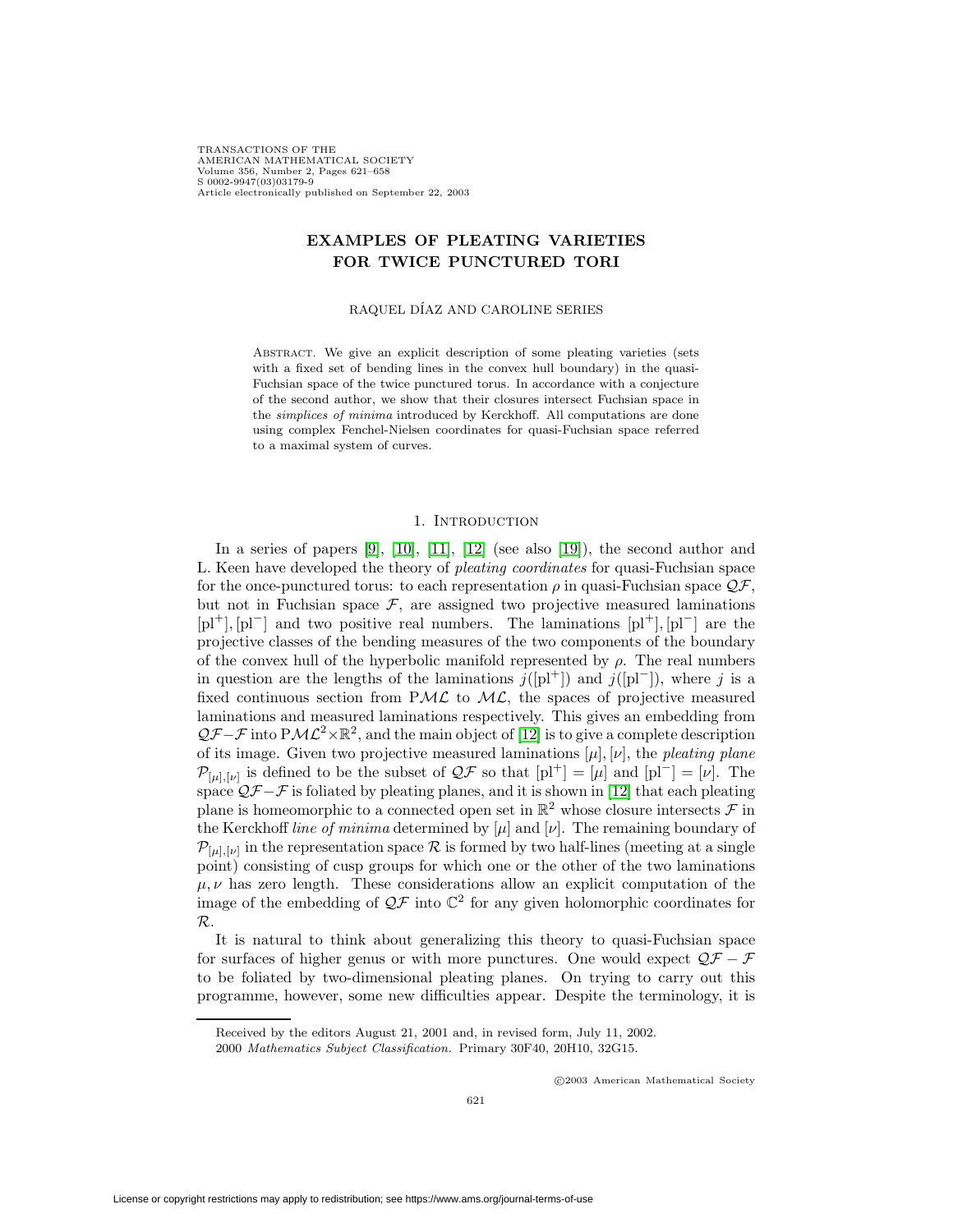a priori not at all clear that the 'pleating plane'  $\mathcal{P}_{[\mu],[\nu]}$  is either connected or a submanifold, nor where it meets  $\mathcal{F}$ . It should therefore be instructive to look at some concrete examples. The simpler cases are the rational pleating planes, that is, those whose bending measures are supported on a union of closed geodesics. It turns out to be easier to study *pleating varieties* rather than pleating planes: given  $\mathcal{A} = {\alpha_1, ..., \alpha_n}$  and  $\mathcal{B} = {\beta_1, ..., \beta_m}$  two collections of disjoint, simple, closed curves on a surface S, the pleating variety associated to  $A, B$  is the subset

$$
\mathcal{P}_{\mathcal{A},\mathcal{B}} = \{ \rho \in \mathcal{QF}(S) \mid |\mathrm{pl}^+| = \alpha_1 \cup \cdots \cup \alpha_n, |\mathrm{pl}^-| = \beta_1 \cup \cdots \cup \beta_m \}.
$$

(Here  $|p|^{\pm}$  denotes the support of the lamination  $p^{\pm}$ .) In [\[20\]](#page-37-4) it is conjectured that  $P_{A,B}$  meets F in the *simplex of minima*  $S_{A,B}$  consisting of the lines of minima for all pairs of laminations with support  $A$  and  $B$  respectively, and partial results are proved. Thus these simplices of minima (see Section [4\)](#page-10-0) also become a natural object of study.

In this paper we focus on quasi-Fuchsian space for the twice punctured torus,  $\mathcal{QF}(S_{1,2}),$  and study two specific examples. Consider  $\mathcal{A} = {\alpha_1, \alpha_2}, \mathcal{B} = {\beta_1, \beta_2},$ and  $\mathcal{D} = {\beta_1, \delta_1}$ , where  $\alpha_1, \alpha_2$  is a pair of non-separating, disjoint, simple closed curves on  $S = S_{1,2}$ ;  $\beta_1, \beta_2$  is another pair of the same kind such that each  $\beta_i$  intersects each  $\alpha_i$  exactly once; and finally,  $\delta_1$  is a separating curve, disjoint from  $\beta_1$  and  $\alpha_2$  and intersecting  $\alpha_1$  twice. Using complex Fenchel-Nielsen coordinates, we exactly locate the simplices of minima  $S_{A,B}$  and  $S_{A,D}$ , and the pleating varieties  $\mathcal{P}_{A,B}$ and  $P_{\mathcal{A},\mathcal{D}}$ . We show that the intersection of the closure of these pleating varieties with  $\mathcal F$  is the closure of the corresponding simplices of minima. These two examples serve to illustrate a striking distinction between simplices:  $\mathcal{S}_{A,B}$  is non-degenerate, in the sense that it is a 3-dimensional submanifold of the 4-dimensional space  $\mathcal{F}$ , while  $S_{A,D}$  is 2-dimensional. Nevertheless, as expected, both pleating varieties have (real) dimension 4. Our study leads us naturally to find representations for cusp groups in the boundary of  $P_{A,B}$  and  $P_{A,D}$ . We also locate some of the adjacent pleating varieties, and the pleating plane in the interior of  $P_{A,B}$  on which the two bending angles on  $\alpha_1$  and  $\alpha_2$  are equal.

Following [\[20\]](#page-37-4), we know that in general the main necessary condition for a point  $\rho$  to be in a simplex of minima  $S_{A,B}$  is that the determinant of a certain matrix of derivatives of length functions vanishes, see Proposition [4.5.](#page-12-0) In the special cases under consideration, we are able to work out explicitly where this occurs. Two necessary conditions must be imposed to obtain the pleating variety  $P_{A,B}$ :

(1) If  $\rho \in \mathcal{QF}$ , and if a closed geodesic  $\gamma$  is contained in the support of  $\mathrm{pl}^{\pm}$ , then the complex length  $\lambda_{\gamma}(\rho)$  must be real ([\[20\]](#page-37-4), Corollary 3.4). Hence,  $tr \rho(\gamma)$ must be real, for all  $\gamma$  in A and B.

(2) Since the convex hull boundary bounds a convex set in  $\mathbb{H}^3$ , if the bending measure  $pl^+$  is supported on the union of several closed geodesics  $\{\alpha_i\}$ , then the bending angles on all of these  $\alpha_i$  must have the same sign.

Conditions (1) and (2) are not in general sufficient to ensure that  $\rho \in \mathcal{P}_{A,B}$ . However, they are sufficient if the point  $\rho$  is connected with  $\mathcal F$  by a path along which (1) and (2) hold. This is the main fact we use.

The paper is organized as follows. Section [2](#page-2-0) contains background on Teichmüller and quasi-Fuchsian spaces and complex Fenchel-Nielsen coordinates. In Section [3](#page-5-0) we derive explicit formulas for a representation of  $\pi_1(S_{1,2})$  into  $PSL(2,\mathbb{C})$  in terms of Fenchel-Nielsen coordinates with respect to the pants decomposition  $\{\alpha_1, \alpha_2\}$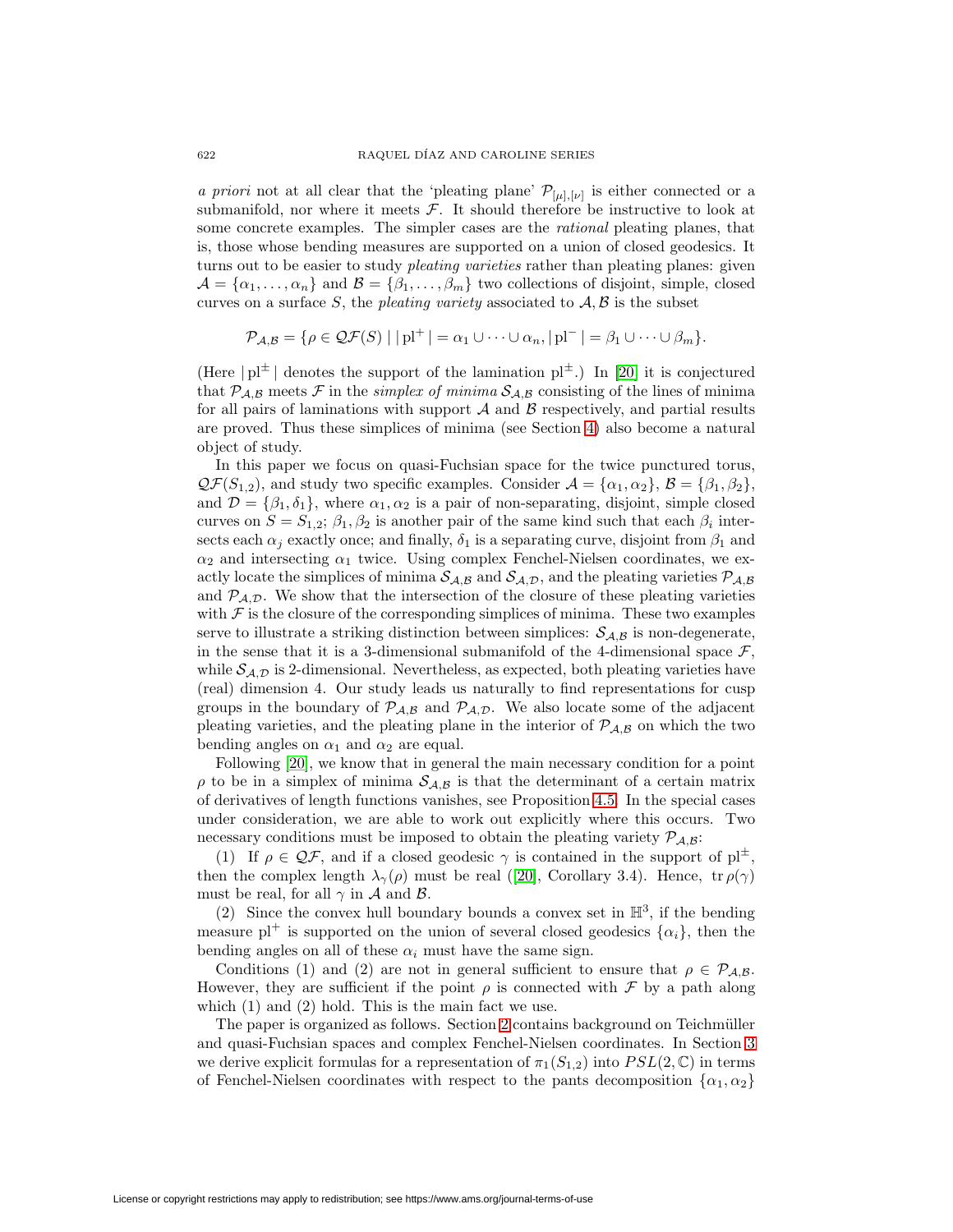and dual curves  $\{\delta_1, \delta_2\}$ , together with various other formulae for traces which are useful later. In Section [4](#page-10-0) we compute the simplices of minima  $S_{A,B}$  and  $S_{A,D}$ , and finally in Section [5](#page-20-0) we compute the pleating varieties  $P_{A,B}$  and  $P_{A,D}$ .

Our results depend heavily on computations. We use the hyperboloid model of hyperbolic space to compute distances and angles in the hyperbolic plane. (Although we study three-dimensional hyperbolic structures, most computations are done in some hyperbolic plane inside hyperbolic 3-space.) We review all the formulae needed in Section [2.1.](#page-2-1) The main computation is the one given in Proposition [3.2,](#page-9-0) in which we separate the real and imaginary parts of the traces of certain isometries of  $\mathbb{H}^3$ . The expression obtained is written in terms of  $\langle V_i, e_j \rangle$ , where  $\langle \cdot, \cdot \rangle$  is the Minkowski inner product and the  $V_i$  and  $e_j$  refer to certain points and lines shown in what we call the Main Figure (Figure 4). We will exploit the geometric meaning of the Main Figure and use it repeatedly in our arguments throughout the paper.

At the time we were writing this paper we learned that Dragomir Sarić had independently partially worked out some similar examples; this work is unpublished.

### 2. Background

<span id="page-2-1"></span><span id="page-2-0"></span>2.1. **Hyperbolic geometry and Kleinian groups.** To make computations in the hyperbolic plane we use the hyperboloid model. We refer to [\[24\]](#page-37-5) for a detailed description, and describe here only what we need. We consider the vector space  $\mathbb{R}^3$  with the bilinear form  $\langle v, w \rangle = v_1w_1 + v_2w_2 - v_3w_3$ . The hyperbolic plane,  $\mathbb{H}^2$ , is the subset of vectors v with  $\langle v, v \rangle = -1$  and  $v_3 > 0$ . Hyperbolic lines (i.e., geodesics) are given by the intersection of  $\mathbb{H}^2$  with 2-dimensional linear subspaces of  $\mathbb{R}^3$ . A hyperbolic line, H, determines two closed halfplanes,  $H^+, H^-$ . Given a halfplane  $H^-$ , there is unique vector  $e$  with  $\langle e, e \rangle = 1$  and  $\langle e, v \rangle \leq 0$  for all  $v \in H^-$ . The vector e is called the *outward unit normal* to  $H^-$ . The inner product of two vectors which are either points of  $\mathbb{H}^2$  or unitary vectors has a geometric meaning in terms of distances or angles. If  $V_1, V_2 \in \mathbb{H}^2$ , then  $\langle V_1, V_2 \rangle = -\cosh d(V_1, V_2)$ , where  $d(V_1, V_2)$  is the hyperbolic distance between  $V_1$  and  $V_2$ . If  $H^-$  is a halfplane and e its outward unit normal, then  $\langle V_1, e \rangle = \pm \sinh d(V_1, H)$ , where  $d(V_1, H)$  is the hyperbolic distance between the point  $V_1$  and the boundary H of  $H^-$ , and the sign is taken negative if the point  $V_1$  is contained in the halfplane  $H^-$ , and positive otherwise. Notice that  $\langle V_1, e \rangle = 0$  when  $V_1$  is on the line H. If  $H_1^-, H_2^$ are halfspaces with outward unit vectors  $e_1, e_2$ , then  $\langle e_1, e_2 \rangle = -\cos \theta$  if  $H_1, H_2$ intersect, where  $\theta$  is the angle of intersection of  $H_1^-, H_2^-$ . Otherwise,  $\langle e_1, e_2 \rangle =$  $\pm$  cosh d( $H_1, H_2$ ), where d( $H_1, H_2$ ) is the hyperbolic distance between  $H_1, H_2$  and the sign is determined by the relative position of  $H_1^-$  and  $H_2^-$ : it is positive when one of the halfplanes contains the other, and negative otherwise.

We consider hyperbolic space  $\mathbb{H}^3$  with a given (standard) orientation. Given an oriented line  $L$  in  $\mathbb{H}^3$ , this orientation determines an orientation in each orthogonal plane; a loxodromic element of Isom  $\mathbb{H}^3$  with axis L has a well defined complex translation length,  $\lambda = l + i\phi \in \mathbb{C}/2\pi i$ . In this paper we make the convention that  $l$  is positive if the translation is in the direction of  $L$ , and negative otherwise. If  $L, L'$  are two oriented lines in  $\mathbb{H}^3$ , and M their common perpendicular, with an orientation, then the *signed complex distance*  $\mathbf{d}_M(L, L')$  between L and L' along  $M$  is the complex translation length of the unique loxodromic element with axis  $M$ that takes  $L$  into  $L'$ . We note that the real part of the complex distance is the real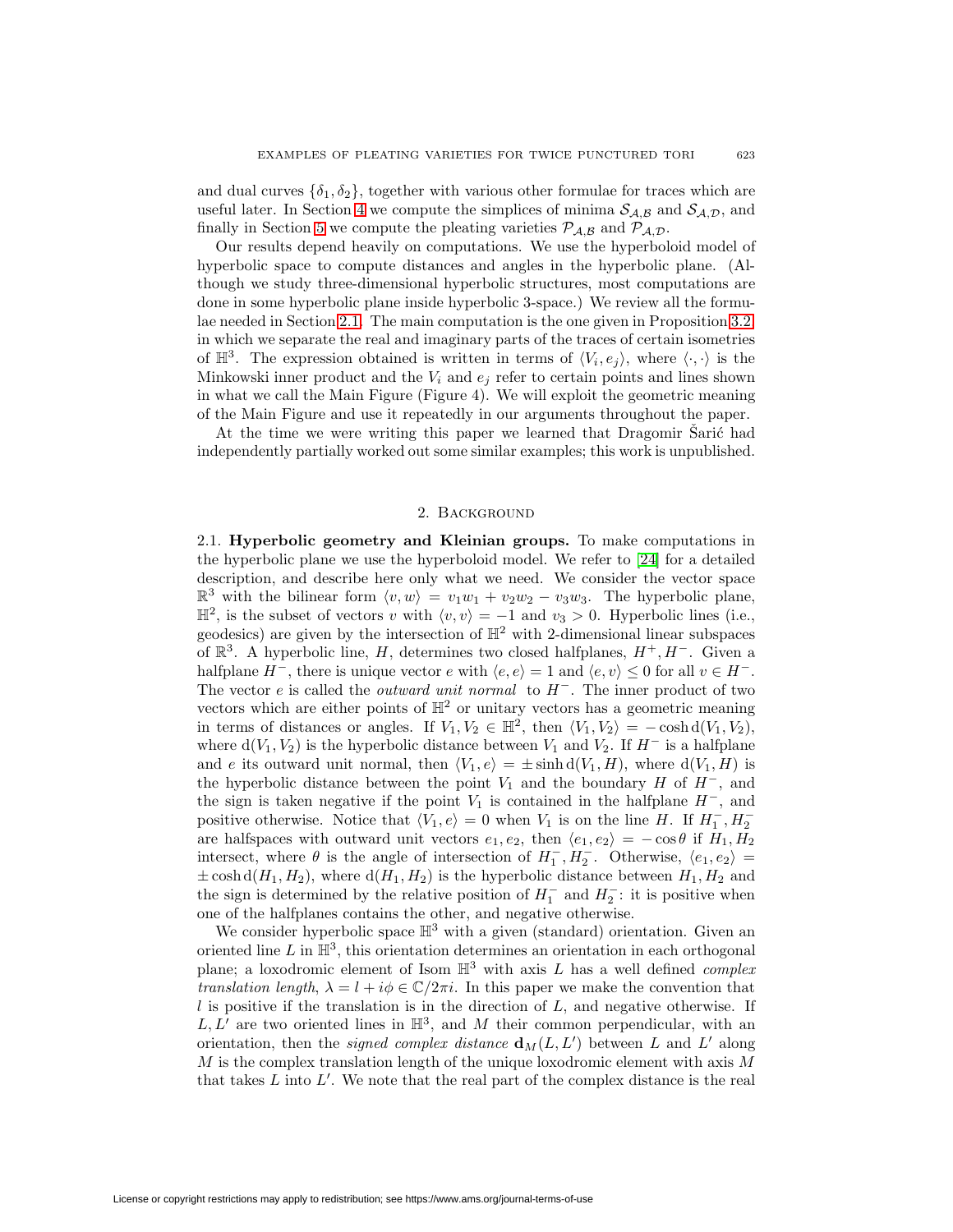signed distance between  $L$  and  $L'$ , while the imaginary part is the angle from  $L$  to  $L'.$ 

To work with isometries of hyperbolic space it is more convenient to use the Poincaré halfspace model, where we have the useful description

$$
Isom^+\mathbb{H}^3 = PSL(2,\mathbb{C}).
$$

If  $\varphi \in PSL(2,\mathbb{C})$  is a loxodromic element with complex translation length  $\lambda$ , represented by a matrix  $A \in SL(2, \mathbb{C})$ , then we have the relation  $\pm$  tr  $A = 2 \cosh \frac{\lambda}{2}$ . A loxodromic element is *purely hyperbolic* if  $\lambda \in \mathbb{R}$ .

A Kleinian group, Γ, is a discrete subgroup of  $PSL(2,\mathbb{C})$ . It acts both on hyperbolic space  $\mathbb{H}^3$  by orientation-preserving isometries, and on its boundary  $\hat{\mathbb{C}} =$  $\mathbb{C}\cup\infty$  by Möbius transformations. The *domain of discontinuity* of Γ is the maximal open subset of  $\mathbb C$  on which  $\Gamma$  acts properly discontinuously, and the *limit set* is its complement. The *convex hull*  $C$  of  $\Gamma$  is the convex hull in  $\mathbb{H}^3$  of its limit set. Its boundary,  $\partial \mathcal{C}$ , is a (union of) pleated surface(s) invariant by Γ, so that  $\partial \mathcal{C}/\Gamma$  is a (union of) hyperbolic surface(s). Each component of  $\partial C$  is bent along *bending lines*, which project to a geodesic lamination on the corresponding component of  $\partial \mathcal{C}/\Gamma$ . This lamination carries a transverse measure, the bending measure. We refer to [\[4\]](#page-36-1) and [\[2\]](#page-36-2) for general background about pleated surfaces.

2.2. **Teichmüller space and quasi-Fuchsian space.** Let  $S = S_{g,b}$  be an oriented surface of genus g and b punctures. Let  $\rho: \pi_1(S) \to PSL(2,\mathbb{R})$  be a representation which is discrete, faithful and which maps loops around punctures to parabolics. Denote by Γ the image of  $\rho$ . Then  $\mathbb{H}^2/\Gamma$  is a marked complete hyperbolic surface with finite area. The Teichmüller space of S, Teich(S), is the set of such representations modulo conjugation by elements of  $PSL(2,\mathbb{R})$ . It is well known that Teich( $S_{a,b}$ ) is topologically a ball of dimension  $6g - 6 + 2b$ .

More generally, we can consider representations of  $\pi_1(S)$  into  $PSL(2,\mathbb{C})$ . The representation variety  $\mathcal{R}(S)$  is the set of such representations up to conjugation by elements of  $PSL(2,\mathbb{C})$ . We shall be interested in the *quasi-Fuchsian space of* S, denoted  $\mathcal{QF}(S)$ , which is the subset of  $\mathcal{R}(S)$  consisting of the classes of discrete and faithful representations whose image is a quasi-Fuchsian group. A Kleinian group is quasi-Fuchsian if its limit set is a Jordan curve and none of its elements interchanges the two components of the domain of discontinuity. In the particular case in which the limit set is a round circle, the group is called Fuchsian, and the space of classes of Fuchsian groups is called Fuchsian space, denoted  $\mathcal{F}(S)$ . It is a copy of Teichmüller space inside  $\mathcal{QF}(S)$ . By the Bers simultaneous uniformization theorem,  $\mathcal{QF}(S_{g,n})$  is homeomorphic to Teich $(S_{g,n}) \times \text{Teich}(S_{g,n})$ , so that it is topologically a ball of dimension  $2(6g - 6 + 2b)$ .

If Γ is quasi-Fuchsian, not Fuchsian, then the boundary of its convex hull has two components  $\partial C^+$ ,  $\partial C^-$ . We denote by pl<sup>+</sup>, pl<sup>−</sup> their bending measures. In this paper we shall only deal with the case in which  $pl<sup>\pm</sup>$  projects onto a rational lamination on  $\partial C^{\pm}/\Gamma$  (i.e., its support is a union of closed geodesics). In this case the pleated surface  $\partial C^{\pm}$  is also called *rational*, and can be regarded as the union of pieces of hyperbolic planes in  $\mathbb{H}^3$  glued together along geodesics. There can be other rational pleated surfaces invariant by  $\rho$ . Let  $\mathcal{A} = {\alpha_1, \ldots, \alpha_n}$  be a pants decomposition of S, i.e., the curves  $\alpha_i$  decompose S into pairs of pants; if  $\rho \alpha_i$  are purely hyperbolic isometries for all  $i$ , then each pair of pants is covered by flat pieces and all these flat pieces are glued along the axes of  $\rho \alpha_i$  and their images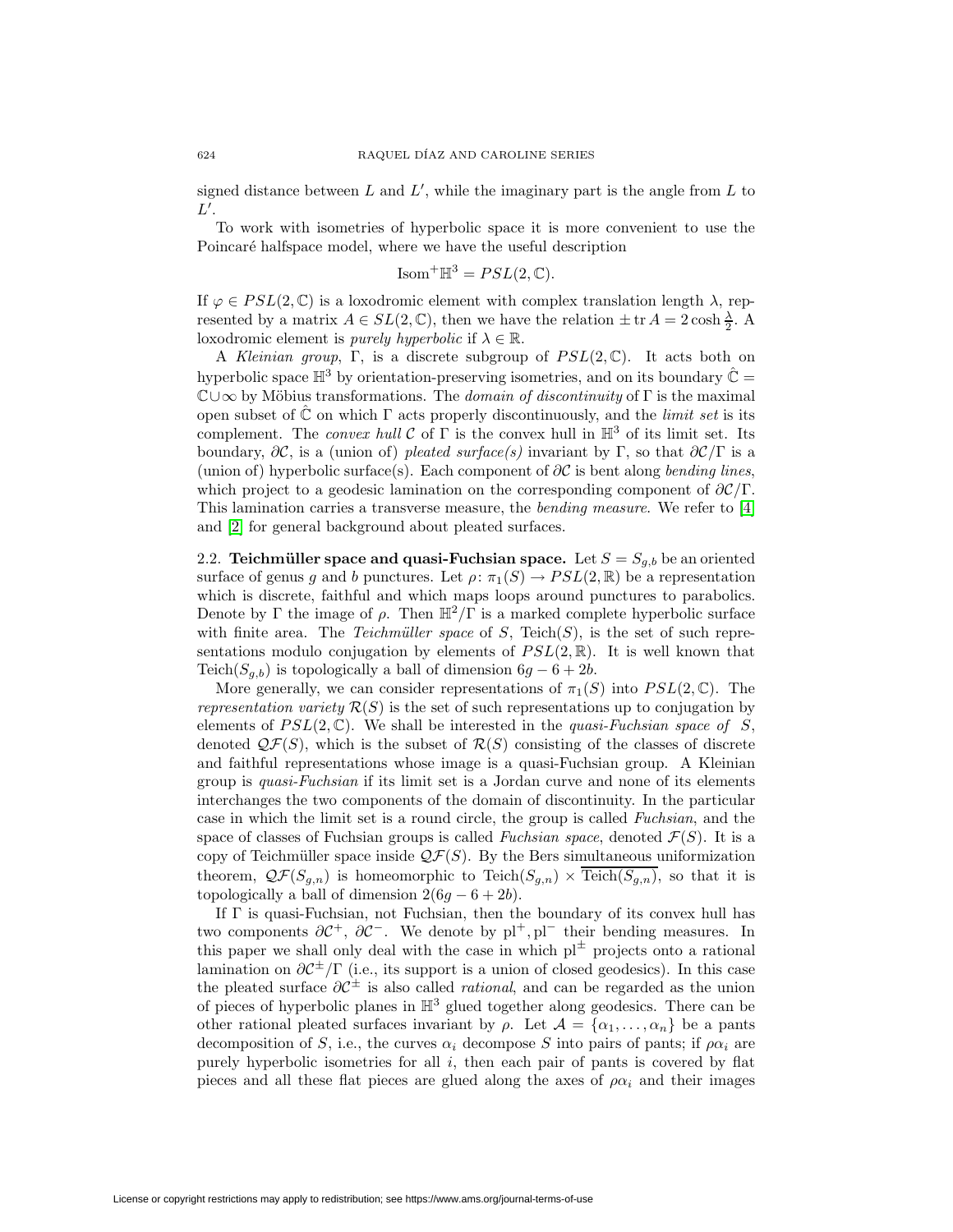under the group. In this way we obtain a rational pleated surface invariant by  $\rho$ , which we denote by  $Pl_A$ , and we say that  $\rho$  realizes the pleated surface  $Pl_A$ . The bending lines project onto the geodesics representing loops in  $A$ , and we denote by  $\theta_{\alpha_i}$  the bending angle on the bending line projecting onto  $\alpha_i$ . This signed angle is defined relative to a fixed orientation of  $S$ , which gives an orientation of  $Pl_A$ , as the angle between the outward normal vectors to the two flat pieces,  $F_1, F_2$ , meeting at the bending line, with the convention that the angle is positive when the plane containing  $F_1$  separates its outward normal vector from  $F_2$ . We notice that if  $\theta_{\alpha_i} = 0$  for all i, then  $\Gamma$  is Fuchsian. Usually, the actual sign of the bending angle is not important, but the relative signs along different bending lines are. The pleated surface  $Pl_A$  can be convex or not, and can be embedded or not. If it is convex and embedded, then it must be a component of  $\partial C$ ; see [\[11\]](#page-37-1). We refer to [\[2\]](#page-36-2) for more details about pleated surfaces, and to [\[11\]](#page-37-1) and [\[20\]](#page-37-4) for their relation with Fenchel-Nielsen coordinates.

2.3. **Fenchel-Nielsen coordinates.** Fenchel-Nielsen coordinates are the basis for our computations. Let  $S = S_{g,b}$  be an oriented surface and  $\{\alpha_1, \dots, \alpha_n\}$  a pants decomposition of S (so that  $n = 3g - 3 + 2b$  and the number of pants in the decomposition is  $2g-2+b$ . We can parametrize Teich(S) by the so-called Fenchel-*Nielsen coordinates*,  $(l_{\alpha_i}, t_{\alpha_i})$ , where  $l_{\alpha_i}$  are the lengths of the curves  $\alpha_i$  and  $t_{\alpha_i}$ are the twist parameters, which, intuitively, determine how the two pairs of pants meeting along the curve  $\alpha_i$  are glued.

In order to define the twist parameters precisely, we need to specify, for each set of fixed values of the lengths of  $\alpha_i$ , a base point  $\rho_0$  in Teichmüller space, at which all the twist parameters are equal to zero. Once we have this point, given a point  $\rho \in \text{Teich}(S)$  with  $l_{\alpha_i}$  the given values, we can recover  $\rho_0$  from  $\rho$  by doing twists about  $\alpha_i$  by certain amounts  $t_i$ . Then the twist parameters for  $\rho$  are defined to be  $t_{\alpha_i} = -t_i$ . To choose the base point, we take a system of curves  $\{\delta_1, \ldots, \delta_n\}$ dual to the  $\{\alpha_1,\ldots,\alpha_n\}$ , in the sense that the geometric intersection number of  $\delta_i$ with  $\alpha_j$  is either 1 or 2 if  $i = j$ , and 0 if  $i \neq j$ . (Notice that the dual curves are not necessarily mutually disjoint.) For fixed values of  $l_{\alpha_i}$ , the point  $\rho_0$  is chosen so that if  $\delta_i$  and  $\alpha_i$  intersect once, then the intersection angle is  $\pi/2$ , whereas if they intersect twice, the intersection angles are  $\theta$  and  $\pi - \theta$ . We notice that at  $\rho_0$ , if  $P, P'$  are the two pairs of pants meeting at  $\alpha_i$ , then both pants are glued up so that the common perpendicular arcs in  $P$  from  $\alpha_i$  to the other boundary components match with the common perpendicular arcs in  $P'$  from  $\alpha_i$  to the other boundary components.

Kourouniotis [\[17\]](#page-37-6) and Tan [\[22\]](#page-37-7) have extended this construction to complex Fenchel-Nielsen coordinates for quasi-Fuchsian space, so that both the lengths and the twists become complex functions  $(\lambda_{\alpha_i}, \tau_{\alpha_i})$ . Now, from a point in  $\mathcal{QF}$  we can recover the base point (chosen as before) by doing a complex twist about  $\alpha_i$ , where the real part of the twist means a shift and the imaginary part means a rotational angle. This process will be illustrated in more detail in the proof of Theorem [3.1.](#page-6-0)

<span id="page-4-0"></span>There is a certain subtlety involved in defining the length parameters for a point  $\rho \in \mathcal{QF}$ , which necessitates using the half lengths  $\lambda_{\alpha_i}/2$  rather than the lengths  $\lambda_{\alpha_i}$ . Nevertheless, for the purpose of this paper, we only need those representations  $\rho$  for which  $\lambda_{\alpha_i} = l_{\alpha_i} \in \mathbb{R}$  for all i. We state the theorem in its generality, but in practice we will always be restricted to this case and will take  $l_{\alpha_i}$  as our parameter rather than  $l_{\alpha_i}/2$ .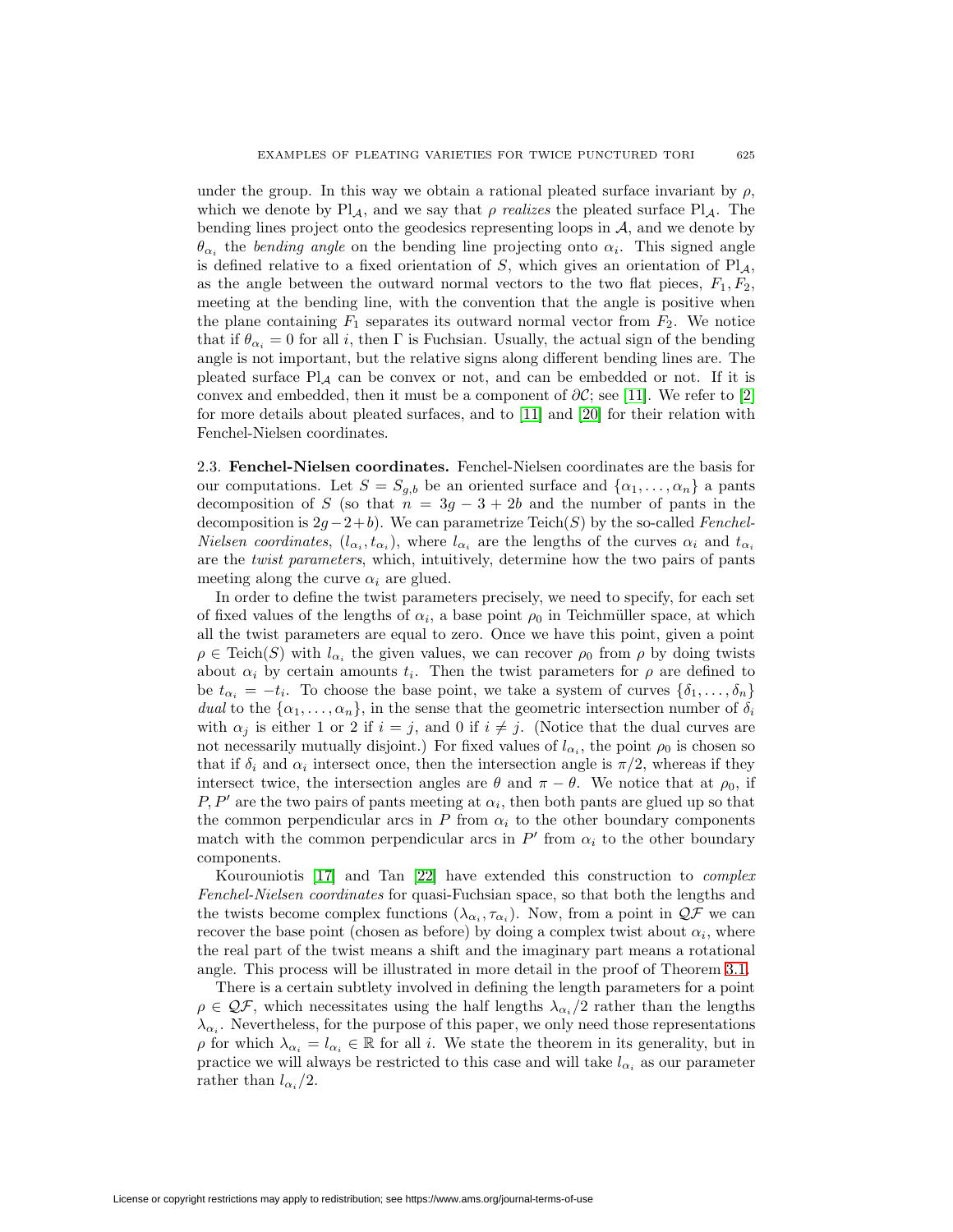**Theorem 2.1.** (a) (Real Fenchel-Nielsen coordinates.) The map

 $\Psi\colon \mathrm{Teich}(S)\to (\mathbb{R}^+\times\mathbb{R})^n, \ \rho\mapsto (l_{\alpha_i}(\rho), t_{\alpha_i}(\rho)),$ 

is a homeomorphism.

(b) (Complex Fenchel-Nielsen coordinates.) The map

$$
\Psi\colon \mathcal{QF}(S)\to (\mathbb{C}^+\times \mathbb{C}/2\pi i)^n, \ \rho\mapsto (\frac{\lambda_{\alpha_i}}{2}(\rho), \tau_{\alpha_i}(\rho)),
$$

is an embedding.

Remark. If we choose a different system of dual curves, then we get a new coordinate system  $(\lambda'_{\alpha_i}/2, \tau'_{\alpha_i})$  which differs from the first coordinate system by a translation of the twist parameters:  $\tau'_{\alpha_i} - \tau_{\alpha_i} = N\lambda_{\alpha_i}$ , with  $N \in \mathbb{Z}$ .

### 3. Representation

<span id="page-5-0"></span>We are going to derive an explicit parametrization for  $\mathcal{QF}(S_{1,2})$  using Fenchel-Nielsen coordinates with respect to the pants decomposition  $\{\alpha_1, \alpha_2\}$  and the dual curves  $\{\delta_1, \delta_2\}$ ; see Figure 1. Precisely, this means that given  $(l_{\alpha_i}, \tau_{\alpha_i})$  in the image of the map  $\Psi$  of Theorem [2.1,](#page-4-0) we shall find its preimage representation (up to conjugation). In particular, if  $\tau_i = t_i \in \mathbb{R}$ , this gives a parametrization of  $\mathcal{F}(S_{1,2})$ .

Fix a presentation  $\pi_1(S) = \langle \alpha_1, \alpha_2, \beta_1 : -\rangle$  for the fundamental group of S, where  $\alpha_1, \alpha_2, \beta_1$  are the oriented loops based on the point  $*$  in Figure 1. For later purposes we record expressions for other loops on the surface:

$$
\beta_2 = \alpha_1^{-1} \beta_1 \alpha_2, \quad \delta_1 = \beta_1 \alpha_2 \beta_1^{-1} \alpha_2^{-1}, \quad \delta_2 = \alpha_1 \beta_1^{-1} \alpha_1^{-1} \beta_1,
$$

and note that  $\alpha_1 \alpha_2^{-1}$  and  $\beta_2 \beta_1^{-1} = \alpha_1^{-1} \beta_1 \alpha_2 \beta_1^{-1}$  are the loops around the punctures of  $S_{1,2}$ . To abbreviate, we shall throughout use the notation  $l_1 = l_{\alpha_1}, l_2 =$  $l_{\alpha_2}, \tau_1 = \tau_{\alpha_1}, \tau_2 = \tau_{\alpha_2}$  for the Fenchel-Nielsen coordinates with respect to  $\{\alpha_1, \alpha_2\}$ and  $\{\delta_1, \delta_2\}.$ 



FIGURE 1. The pants decomposition  $\{\alpha_1, \alpha_2\}$ , dual curves  $\{\delta_1, \delta_2\}$ and the presentation of  $\pi_1(S)$ .

Notation. For a complex number a, we define

$$
T_{L_1}(a) = \begin{pmatrix} e^{a/2} & 0\\ 0 & e^{-a/2} \end{pmatrix}, \quad T_M(a) = \begin{pmatrix} \cosh \frac{a}{2} & \sinh \frac{a}{2} \\ \sinh \frac{a}{2} & \cosh \frac{a}{2} \end{pmatrix}.
$$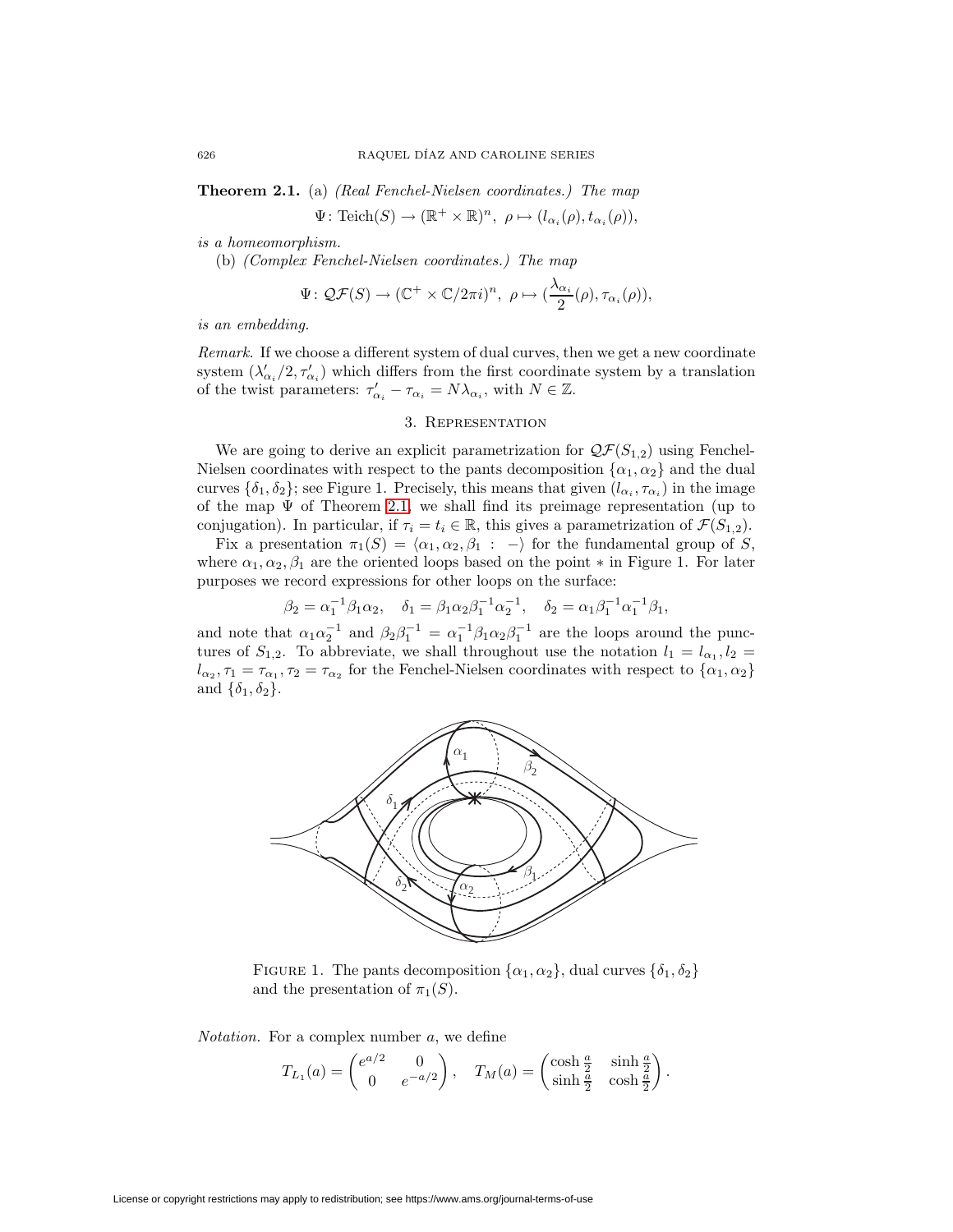For an oriented line  $N$  in hyperbolic space and a complex number  $a$ , we denote by  $\bar{T}_N(a)$  the loxodromic isometry with axis N and complex translation length a. Let p be the projection from  $SL(2,\mathbb{C})$  to  $PSL(2,\mathbb{C})$ . Then  $p(T_{L_1}(a)) = \overline{T}_{L_1}(a)$ , where  $L_1$  is the oriented line, in the upper halfspace model for hyperbolic space, going through  $(0,0) \in \mathbb{C} \times \mathbb{R}^+$  and  $(0,1) \in \mathbb{C} \times \mathbb{R}^+$ . Similarly,  $p(T_M(a)) = \overline{T}_M(a)$ , where M is the oriented line going from  $(-1,0) \in \mathbb{C} \times \mathbb{R}$  to  $(1,0)$ . If a is real, then we can regard both  $\bar{T}_{L_1}(a)$  and  $\bar{T}_M(a)$  either as purely hyperbolic isometries of  $\mathbb{H}^3$  or as hyperbolic isometries of  $\mathbb{H}^2$ . We observe that  $T_M(a)^{-1} = T_M(-a)$  and  $T_M(a)T_M(b) = T_M(a+b)$ , and similarly with  $T_{L_1}(\cdot)$ .

<span id="page-6-0"></span>**Theorem 3.1.** Let  $\varrho$  be an element of  $\mathcal{QF}(S)$ , and let  $\Psi(\varrho) = (l_1, l_2, \tau_1, \tau_2) \in$  $(\mathbb{R}^+)^2 \times (\mathbb{C}/2\pi i)^2$ . Define d by  $\cosh d = (1 + \cosh \frac{l_1}{2} \cosh \frac{l_2}{2}) / (\sinh \frac{l_1}{2} \sinh \frac{l_2}{2})$ . Then  $\varrho$  is conjugate to the representation  $p \circ \rho$ , where  $\rho: \pi_1(S) \longrightarrow SL(2, \mathbb{C})$  is defined by

$$
\rho(\alpha_1) = T_{L_1}(l_1), \n\rho(\alpha_2) = T_M(-d)T_{L_1}(l_2)T_M(d), \n\rho(\beta_1) = T_{L_1}(\tau_1)T_M(d)T_{L_1}(\tau_2)T_M(d).
$$

Hence, we also have

 $\rho(\beta_2) = \rho(\alpha_1^{-1}\beta_1\alpha_2) = T_{L_1}(\tau_1 - l_1)T_M(d)T_{L_1}(\tau_2 + l_2)T_M(d).$ 

*Proof.* Given  $l_1, l_2 \in \mathbb{R}$ , there exists, up to isometry, a unique right-angled hexagon with three alternate sides of lengths  $l_1/2$ ,  $l_2/2$ , 0. By trigonometry for right-angled hexagons, the length of the side opposite to that of length  $0$  is d, with cosh d equal to the expression in the statement.

In the Poincaré halfspace model of  $\mathbb{H}^3$ , we take two copies of this hexagon in the plane determined by the lines  $L_1, M$ , as in Figure 2. We denote by  $L_2$  the oriented line containing the sides of length  $l_2/2$ , so that  $\mathbf{d}_M(L_2, L_1) = d$ .



### Figure 2.

Let  $M_1$  be the oriented line so that  $\mathbf{d}_{L_1}(M,M_1) = \tau_1$ ,  $L_3$  the oriented line so that  $\mathbf{d}_{M_1}(L_1, L_3) = d$  and  $M_2$  the oriented line so that  $\mathbf{d}_{L_3}(M_1, M_2) = \tau_2$ . We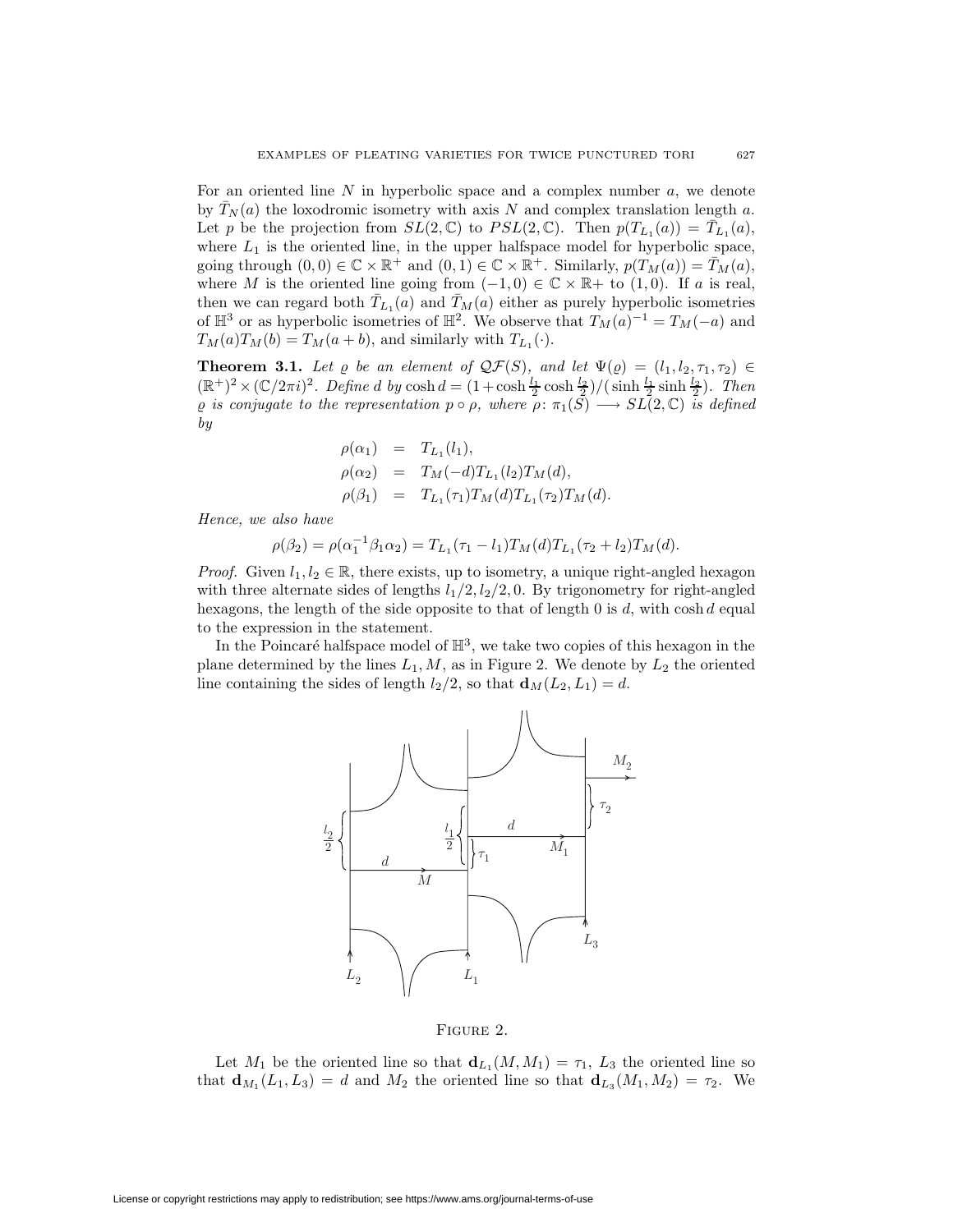take another two copies of the hexagon in the plane determined by  $L_1, M_1$ , as in the figure. The given representation  $\rho$  is conjugate to a representation  $\bar{\rho}$  which maps  $\alpha_1$  to  $\overline{T}_{L_1}(l_1)$  and  $\alpha_2$  to  $\overline{T}_{L_2}(l_2)$ . Taking into account the definition of the twist parameters,  $\bar{\rho}$  must map  $\beta_1$  to the loxodromic element mapping the oriented lines  $L_2, M$  into the lines  $L_3, M_2$ . This loxodromic element is the composition  $\bar{T}_{L_{3}}(\tau_{2})\bar{T}_{M_{1}}(d)\bar{T}_{L_{1}}(\tau_{1})\bar{T}_{M}(d).$ 

Observe that each of the lines  $L_2, M, L_1, M_1, L_3$  is orthogonal to its two neighbours in the list. Therefore, we can easily express any loxodromic element whose axis is any of these lines as a composition of loxodromic elements with axes M and  $L_1$ . In this way, we get

$$
\begin{array}{rcl}\n\bar{T}_{L_2}(l_2) & = & \bar{T}_M(-d)\bar{T}_{L_1}(l_2)\bar{T}_M(d), \\
\bar{T}_{L_3}(\tau_2)\bar{T}_{M_1}(d)\bar{T}_{L_1}(\tau_1)\bar{T}_M(d) & = & \bar{T}_{M_1}(d)\bar{T}_{L_1}(\tau_2)\bar{T}_{M_1}(-d)\bar{T}_{M_1}(d)\bar{T}_{L_1}(\tau_1)\bar{T}_M(d) \\
& = & \bar{T}_{L_1}(\tau_1)\bar{T}_M(d)\bar{T}_{L_1}(-\tau_1)\bar{T}_{L_1}(\tau_2)\bar{T}_{L_1}(\tau_1)\bar{T}_M(d) \\
& = & \bar{T}_{L_1}(\tau_1)\bar{T}_M(d)\bar{T}_{L_1}(\tau_2)\bar{T}_M(d).\n\end{array}
$$

Finally, since  $\pi_1(S)$  is a free group, this representation lifts to the representation  $\rho: \pi_1(S) \to SL(2,\mathbb{C})$  given in the statement; see [\[18\]](#page-37-8).

**Change of Fenchel-Nielsen coordinates.** The curves  $\{\alpha_1, \alpha_2\}$  and  $\{\beta_1, \beta_2\}$  are symmetric in the surface. More precisely, there exists a homeomorphism,  $r: S \to S$ , see Figure 3, so that the induced homomorphism  $r_*$  of the fundamental groups maps  $\alpha_1 \mapsto \beta_1$ ,  $\alpha_2 \mapsto \beta_2$ ,  $\beta_1 \mapsto \alpha_1$ ,  $\beta_2 \mapsto \alpha_2$ . We can also check that  $\delta_1 \mapsto \delta_3 =$  $\alpha_1\beta_2\alpha_1^{-1}\beta_2^{-1}$  and  $\delta_2 \mapsto \beta_1\alpha_1^{-1}\delta_2^{-1}\alpha_1\beta_1^{-1}$ , which is a conjugate of  $\delta_2^{-1}$ . Note that r reverses the orientation of the surface.

We can work with Fenchel-Nielsen coordinates with respect to the pants decomposition  $\{\beta_1, \beta_2\}$  and dual system  $\{\delta_3, \delta_2\}$ . Let  $\varrho$  be an element in  $\mathcal{QF}(S)$ , and  $\Psi^{\beta}(\varrho)=(\lambda_{\beta_1}, \lambda_{\beta_2}, \tau_{\beta_1}, \tau_{\beta_2})$  its complex Fenchel-Nielsen coordinates with respect to this new pants decomposition. Assume that the lengths  $\lambda_{\beta_1} = l_{\beta_1}, \lambda_{\beta_2} = l_{\beta_2}$  are real. Then, proceeding as in Theorem [3.1,](#page-6-0) we can normalize  $\rho$  to a representation  $p \circ \rho^{\beta}$ , where  $\rho^{\beta} \colon \pi_1(S) \longrightarrow SL(2, \mathbb{C})$ , defined by

$$
\rho^{\beta}(\beta_1) = T_{L_1}(l_{\beta_1}),
$$
  
\n
$$
\rho^{\beta}(\beta_2) = T_M(d^{\beta})T_{L_1}(l_{\beta_2})T_M(-d^{\beta}),
$$
  
\n
$$
\rho^{\beta}(\alpha_1) = T_{L_1}(-\tau_{\beta_1})T_M(-d^{\beta})T_{L_1}(-\tau_{\beta_2})T_M(-d^{\beta}),
$$
  
\n
$$
\rho^{\beta}(\alpha_2) = \rho^{\beta}(\beta_1^{-1}\alpha_1\beta_2) = T_{L_1}(-\tau_{\beta_1} - l_{\beta_1})T_M(-d^{\beta})T_{L_1}(-\tau_2 + l_{\beta_2})T_M(-d^{\beta}),
$$

where  $d^{\beta}$  is defined by  $\cosh d^{\beta} = (1 + \cosh \frac{l_{\beta_1}}{2} \cosh \frac{l_{\beta_2}}{2})/(\sinh \frac{l_{\beta_1}}{2} \sinh \frac{l_{\beta_2}}{2})$ . Note that the fact that r reverses orientation produces a change of sign in the twist parameters.

Usually, we will use the complex Fenchel-Nielsen coordinates with respect to  $\{\alpha_1, \alpha_2\}$  and the dual system  $\{\delta_1, \delta_2\}$ . We shall refer to these as  $\alpha$ -coordinates. We will refer to the complex Fenchel-Nielsen coordinates with respect to  $\{\beta_1, \beta_2\}$  and the dual system  $\{\delta_3, \delta_2\}$  as  $\beta$ -coordinates.

Remark. We can regard Theorem [3.1](#page-6-0) and the above paragraph (generalized to complex values of the lengths of  $\alpha_i$  or  $\beta_i$ ) as defining two different charts of the representation variety R with domain  $\mathbb{R}^2 \times (\mathbb{C}/2\pi i)^2$ . The image of both charts strictly contains  $\mathcal{Q} \mathcal{F}$  but not its closure in R, since cusp groups in  $\partial \mathcal{Q} \mathcal{F}$  with  $\alpha_1$ or  $\alpha_2$  pinched are not in the image of the first chart, whereas cusp groups with  $\beta_1$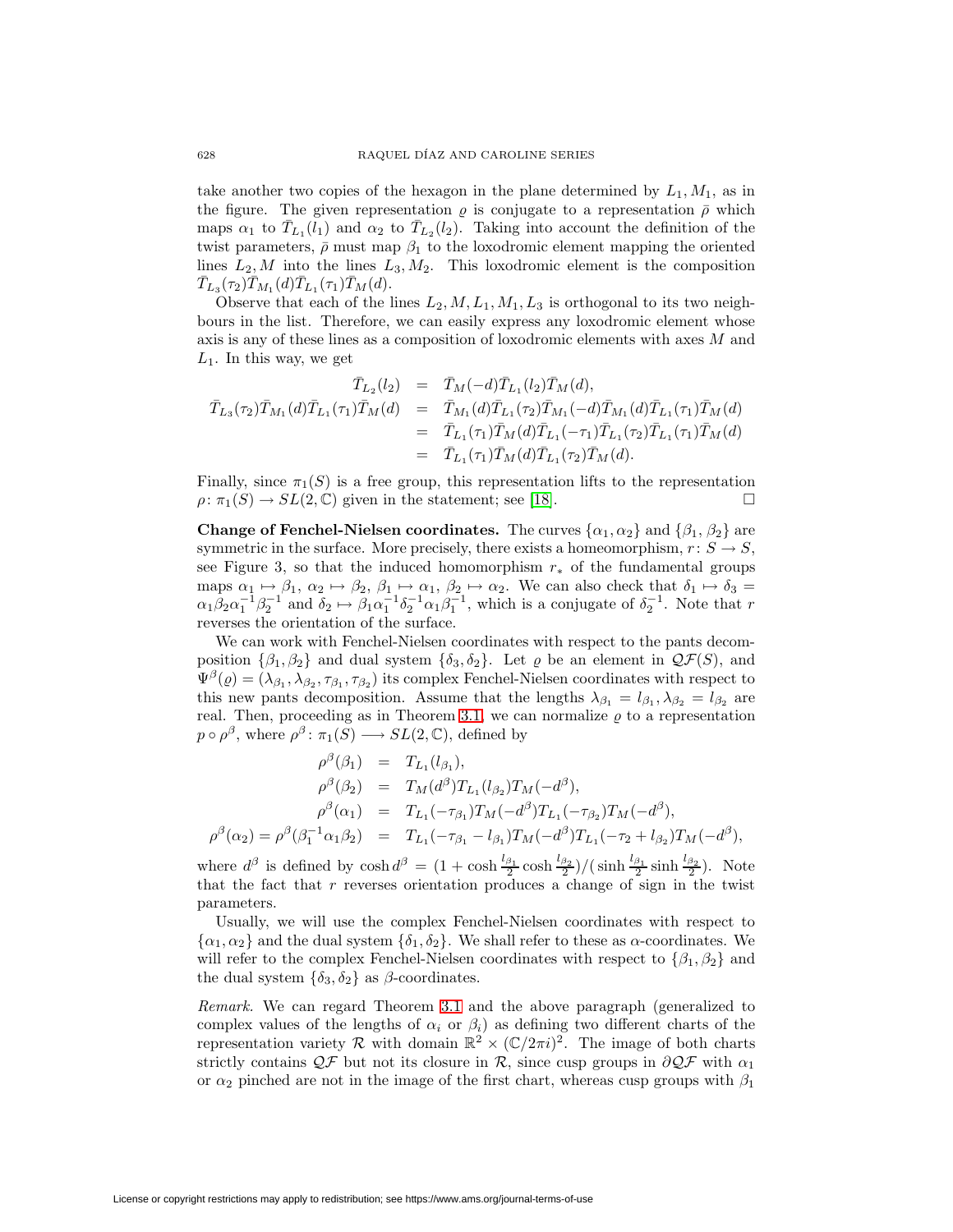

Figure 3. Change of Fenchel-Nielsen coordinates.

or  $\beta_2$  pinched are not in the image of the second one. Throughout the paper we will identify points in  $\mathbb{R}^2 \times (\mathbb{C}/2\pi i)^2$  with their image representations obtained as in Theorem [3.1.](#page-6-0)

<span id="page-8-0"></span>3.1. **Some formulae.** From now on we will mostly use the notation  $\rho\gamma$  instead of  $\rho(\gamma)$ . The decomposition of  $\rho\beta_1, \rho\beta_2$  as a product of four loxodromics along two orthogonal axes is convenient for various computations. In this section we compute the real and imaginary parts of the traces of  $\rho \beta_1, \rho \beta_2$ . The expression that we obtain involves certain quantities in terms of  $V_1, e_1, V_2, e_2$  whose geometric meaning is explained in Figure 4, which we call the Main Figure. Despite the fact that we are working with isometries of  $\mathbb{H}^3$ , the Main Figure is entirely a figure in  $\mathbb{H}^2$ .



Figure 4. Main Figure.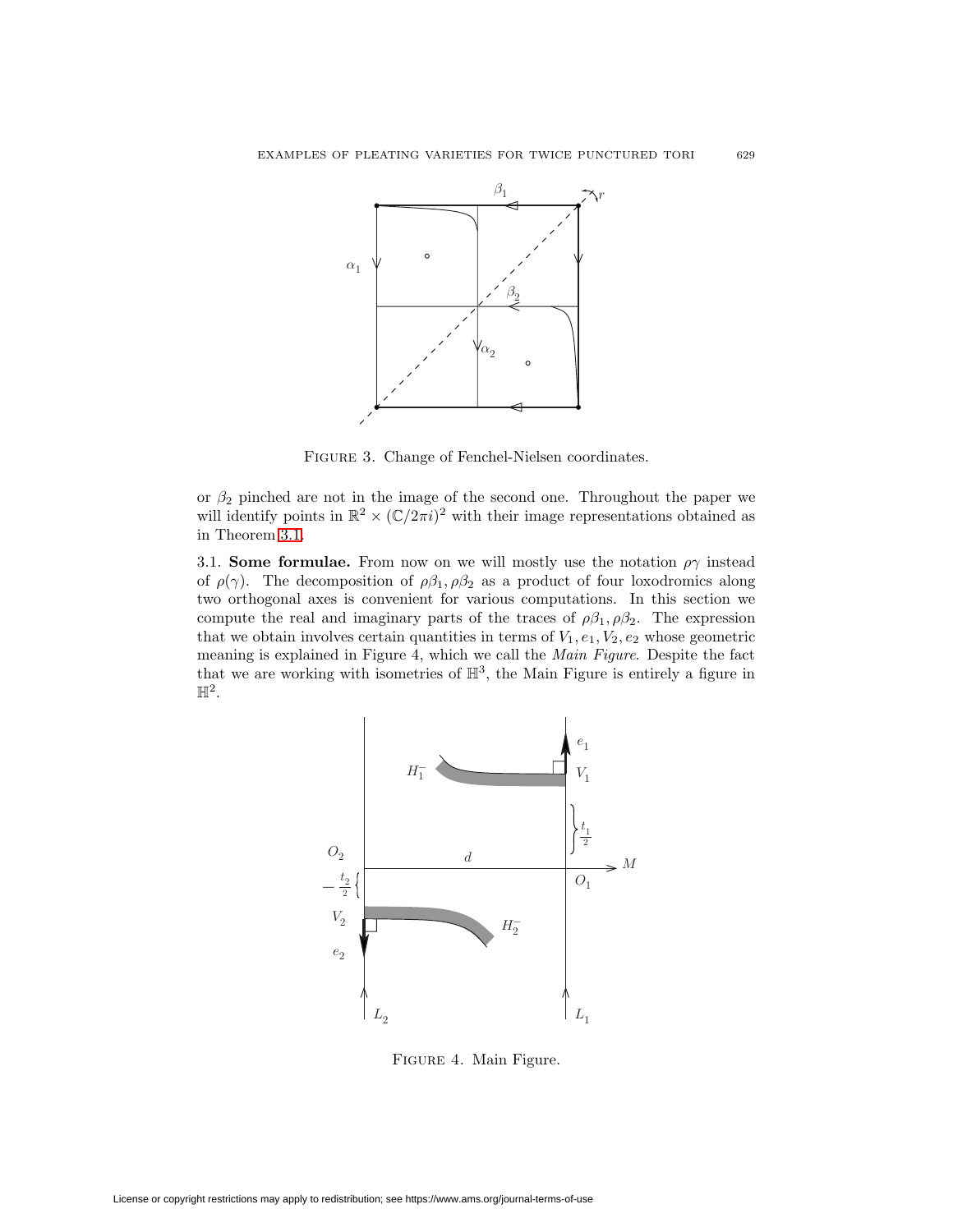The Main Figure. Let  $d > 0$  and  $t_1, t_2 \in \mathbb{R}$ . Let  $L_1, L_2$  be oriented hyperbolic lines and M their oriented common perpendicular, satisfying  $\mathbf{d}_M(L_2, L_1) = d$ . Denote by  $O_1, O_2$  the intersection points of  $L_1, M$  and  $L_2, M$ , respectively. Let  $V_1 = V_1(t_1)$  be the point on  $L_1$  at signed distance  $t_1/2$  from  $O_1$  and let  $V_2 = V_2(t_2)$  be the point on  $L_2$  at signed distance  $-t_2/2$  from  $O_2$ . Consider the halfplane  $H_1^-$  orthogonal to  $L_1$ at  $V_1$  and containing the initial endpoint of  $L_1$  (the one shaded in the figure), and let  $e_1 = e_1(t_1)$  be its outward unit normal. In the figure, this vector is represented as a tangent vector at the point  $V_1$ , but it must be thought as the vector in  $\mathbb{R}^3$  defined as explained in Section [2.1.](#page-2-1) Similarly, consider the halfplane  $H_2^-$  orthogonal to  $L_2$ at  $V_2$  containing the final endpoint of  $L_2$  with outward unit normal  $e_2 = e_2(t_2)$ .

Remark 1. Much geometric information can be obtained by just looking at this figure. For instance, observe that  $\langle e_1, V_2 \rangle = 0$  if and only if  $V_2$  is in the line  $H_1$ orthogonal to  $L_1$  through  $V_1$ ;  $\langle e_1, V_2 \rangle < 0$  if the point  $V_2$  is contained in the interior of the halfplane  $H_1^-$ , and  $\langle e_1, V_2 \rangle > 0$  if  $V_2$  is contained in the interior of the halfplane  $H_1^+$ , and similarly for  $\langle V_1, e_2 \rangle$ . As a consequence,  $\langle e_1, V_2 \rangle = \langle V_1, e_2 \rangle = 0$ if and only if  $t_1 = t_2 = 0$ .

Remark 2. If  $\tau_1 = t_1, \tau_2 = t_2$  are real, then the axis of the isometry  $p \circ \rho(\beta_1) =$  $\bar{T}_{L_1}(t_1)\bar{T}_{M}(d)\bar{T}_{L_1}(t_2)\bar{T}_{M}(d)$  is the line joining  $V_1(t_1)$  and  $V_2(t_2)$ . Indeed, we can express  $\bar{T}_{L_1}(t_2)\bar{T}_M(d)$  as a product of involutions:

$$
I_{V_1(t_2)}I_{O_1}I_{O_1}I_O = I_{V_1(t_2)}I_O = I_O I_{V_2(t_2)},
$$

where O is the point on M equidistant to  $L_1$  and  $L_2$  and I<sub>P</sub> denotes rotation by  $\pi$ about the point P. Doing similarly with  $\overline{T}_{L_1}(t_1) \overline{T}_M(d)$ , we get that

$$
\bar{T}_{L_1}(t_1)\bar{T}_M(d)\bar{T}_{L_1}(t_2)\bar{T}_M(d) = I_{V_1(t_1)}I_{V_2(t_2)}.
$$

The following proposition is a formula for decomposing the trace of  $\rho\beta_1$  =  $T_{L_1}(\tau_1)T_M(d)T_{L_1}(\tau_2)T_M(d)$  into its real and imaginary parts. If  $\tau_1, \tau_2 \in \mathbb{R}$ , we can check that tr  $\rho \beta_1 = -2 \langle V_1, V_2 \rangle$ .

<span id="page-9-0"></span>**Proposition 3.2.** Consider  $d > 0$ , and let  $\tau_1 = t_1 + i\theta_1$  and  $\tau_2 = t_2 + i\theta_2$  be two complex numbers. With the above notation, we have

$$
\begin{split} \text{tr}\left(T_{L_1}(\tau_1)T_M(d)T_{L_1}(\tau_2)T_M(d)\right) \\ &=-2(\cos\frac{\theta_1}{2},i\sin\frac{\theta_1}{2})\begin{pmatrix} \langle V_1,V_2\rangle & \langle V_1,e_2\rangle \\ \langle e_1,V_2\rangle & \langle e_1,e_2\rangle \end{pmatrix} \begin{pmatrix} \cos\frac{\theta_2}{2} \\ i\sin\frac{\theta_2}{2} \end{pmatrix} \\ &=-2\left(\cos\frac{\theta_1}{2}\cos\frac{\theta_2}{2}\langle V_1,V_2\rangle - \sin\frac{\theta_1}{2}\sin\frac{\theta_2}{2}\langle e_1,e_2\rangle\right) \\ &-2i\left(\cos\frac{\theta_1}{2}\sin\frac{\theta_2}{2}\langle V_1,e_2\rangle + \sin\frac{\theta_1}{2}\cos\frac{\theta_2}{2}\langle e_1,V_2\rangle\right). \end{split}
$$

For the proof of this proposition we use the following lemma.

<span id="page-9-1"></span>**Lemma 3.3.** Let  $a, b, a_i, b_i \in \mathbb{C}$  and let  $T_{L_1}(a), T_M(a)$  be as above. With the notation  $t(a) = 2 \cosh(a/2)$ :

(a)  $\text{tr}(T_{L_1}(a)T_M(b)) = \frac{1}{2}\text{t}(a)\text{t}(b)$ , and (b) tr  $(T_{L_1}(a_1)T_M(b_1)T_{L_1}(a_2)T_M(b_2))$  $=\frac{1}{4}t(a_1)t(b_1)t(a_2)t(b_2)-\frac{1}{2}t(a_1-a_2)t(b_1-b_2).$ 

*Proof.* Notice that  $t(a) = 2 \cosh(a/2) = \text{tr}(T_{L_1}(a)) = \text{tr}(T_M(a))$ . One can prove (a) by direct computation. For (b), use the trace formulae  $tr(AB) = tr(BA)$  and  $tr(AB) = trAtrB - tr(AB^{-1})$  and (a).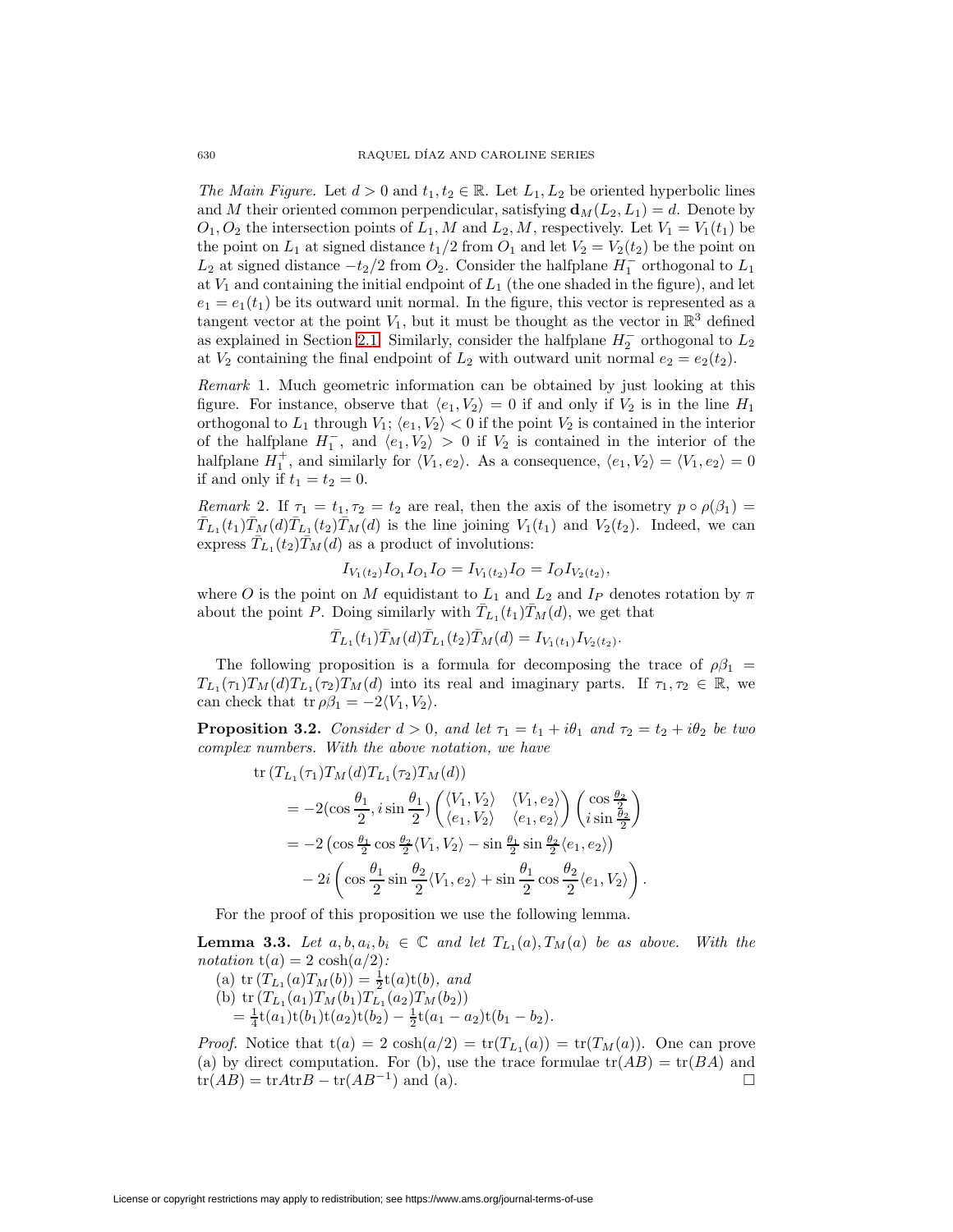Proof of Proposition [3.2.](#page-9-0) Applying Lemma [3.3](#page-9-1) (b) and expanding hyperbolic cosines of sums, we get

$$
\text{tr}\,(T_{L_1}(\tau_1)T_M(d)T_{L_1}(\tau_2)T_M(d)) \\
= A\cos\frac{\theta_1}{2}\cos\frac{\theta_2}{2} - B\sin\frac{\theta_1}{2}\sin\frac{\theta_2}{2} + i(C\cos\frac{\theta_1}{2}\sin\frac{\theta_2}{2} + D\sin\frac{\theta_1}{2}\cos\frac{\theta_2}{2}),
$$

where

$$
A = t2(d) \cosh \frac{t_1}{2} \cosh \frac{t_2}{2} - 2 \cosh \frac{t_1 - t_2}{2},
$$
  
\n
$$
B = t2(d) \sinh \frac{t_1}{2} \sinh \frac{t_2}{2} + 2 \cosh \frac{t_1 - t_2}{2},
$$
  
\n
$$
C = t2(d) \cosh \frac{t_1}{2} \sinh \frac{t_2}{2} + 2 \sinh \frac{t_1 - t_2}{2},
$$
  
\n
$$
D = t2(d) \sinh \frac{t_1}{2} \cosh \frac{t_2}{2} - 2 \sinh \frac{t_1 - t_2}{2}.
$$

We work in the hyperboloid model of  $\mathbb{H}^2$ , where we normalize the Main Figure so that  $O_1, O_2, V_1, V_2, e_1, e_2$  are the following vectors in  $\mathbb{R}^3$ :

$$
O_2 = (0, 0, 1), \t O_1 = (\sinh d, 0, \cosh d),
$$
  
\n
$$
V_2 = (0, -\sinh \frac{t_2}{2}, \cosh \frac{t_2}{2}), \t V_1 = (\sinh d \cosh \frac{t_1}{2}, \sinh \frac{t_1}{2}, \cosh d \cosh \frac{t_1}{2}),
$$
  
\n
$$
e_2 = (0, -\cosh \frac{t_2}{2}, \sinh \frac{t_2}{2}), \t e_1 = (\sinh d \sinh \frac{t_1}{2}, \cosh \frac{t_1}{2}, \cosh d \sinh \frac{t_1}{2}).
$$

Computing the inner products, we find that

$$
\langle V_1, V_2 \rangle = -\sinh \frac{t_1}{2} \sinh \frac{t_2}{2} - \cosh d \cosh \frac{t_1}{2} \cosh \frac{t_2}{2} = -A/2,
$$
  
and similarly  $\langle e_1, e_2 \rangle = -B/2$ ,  $\langle V_1, e_2 \rangle = -C/2$  and  $\langle e_1, V_2 \rangle = -D/2$ .

Remark 3. It will be convenient to list the following expressions:

$$
-\langle V_1(t_1), V_2(t_2) \rangle = \cosh d \cosh \frac{t_1}{2} \cosh \frac{t_2}{2} + \sinh \frac{t_1}{2} \sinh \frac{t_2}{2},
$$
  

$$
-\langle e_1(t_1), V_2(t_2) \rangle = \cosh d \sinh \frac{t_1}{2} \cosh \frac{t_2}{2} + \cosh \frac{t_1}{2} \sinh \frac{t_2}{2},
$$
  

$$
-\langle V_1(t_1), e_2(t_2) \rangle = \cosh d \cosh \frac{t_1}{2} \sinh \frac{t_2}{2} + \sinh \frac{t_1}{2} \cosh \frac{t_2}{2},
$$
  

$$
-\langle e_1(t_1), e_2(t_2) \rangle = \cosh d \sinh \frac{t_1}{2} \sinh \frac{t_2}{2} + \cosh \frac{t_1}{2} \cosh \frac{t_2}{2}.
$$
  
4. SIMPLICES OF MINIMA

<span id="page-10-0"></span>In this section we shall find the equations for some lines and simplices of minima in the Teichmüller space of the twice punctured torus. We start with some general results.

<span id="page-10-1"></span>4.1. **Kerckhoff 's theory.** We recall the main result of Kerckhoff that leads to the definition of lines of minima ([\[15\]](#page-37-9), see also [\[20\]](#page-37-4), Section 4). The time  $t \; \mathit{left}$ earthquake [\[14\]](#page-37-10), [\[23\]](#page-37-11) along a lamination  $\mu \in \mathcal{ML}(S)$  is a real analytic map  $\mathcal{E}_{\mu}(t)$ : Teich(S)  $\rightarrow$  Teich(S) which generalizes the classical Fenchel-Nielsen twist. If  $\rho \in$ Teich(S), we denote by  $\mathcal{E}_{\mu}(\rho)$  the earthquake path  $\mathcal{E}_{\mu}(t)(\rho), t \in \mathbb{R}$ . This flow induces a tangent vector field  $\frac{\partial}{\partial t_\mu}$  on Teich(S). In [\[14\]](#page-37-10), Kerckhoff showed that if  $\nu \in \mathcal{ML}$ , then the length  $l_{\nu}$  is a real analytic function of t along  $\mathcal{E}_{\mu}(\rho)$ , strictly convex if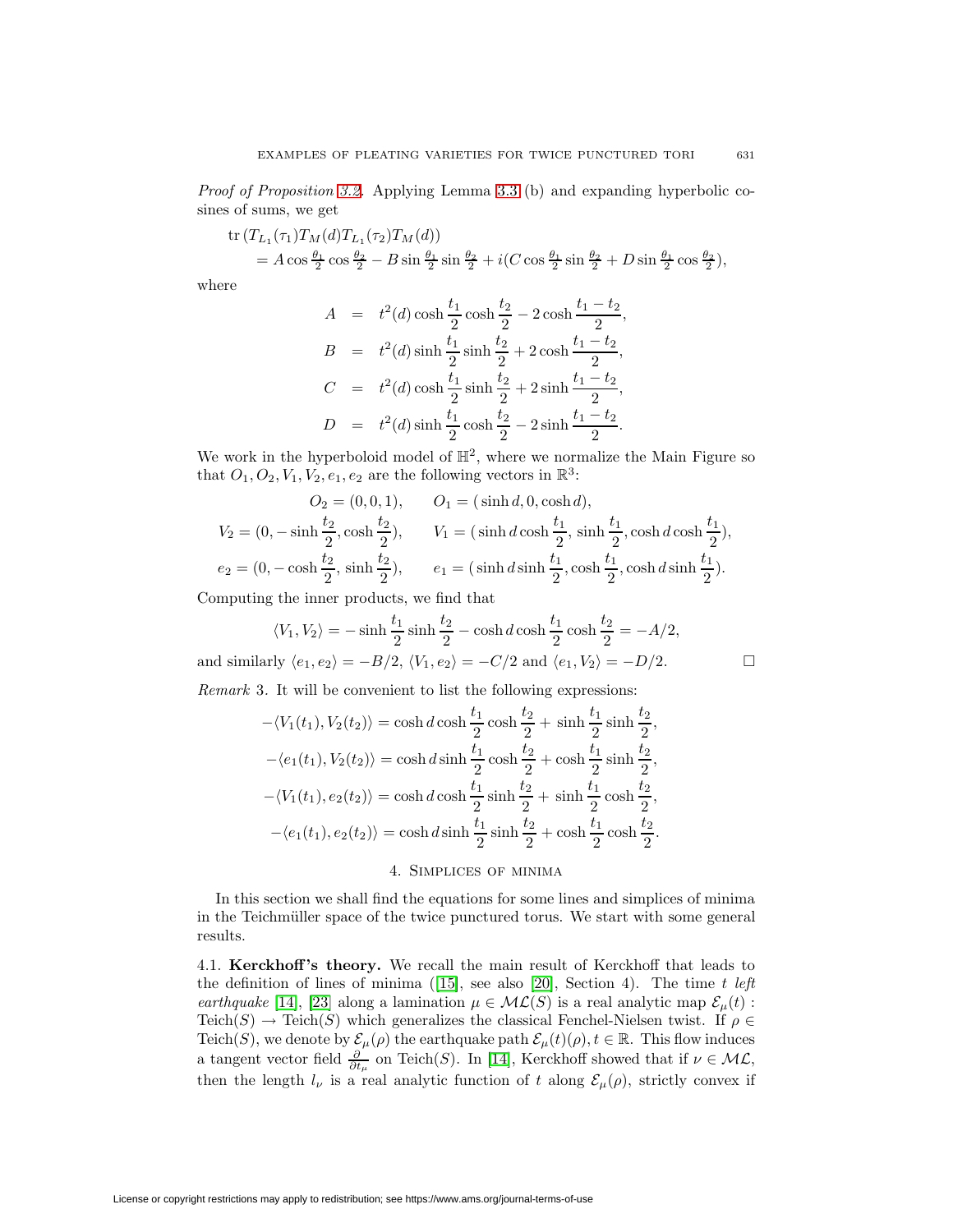$i(\mu, \nu) > 0$  and constant otherwise. If  $\mu, \nu$  are curves, the derivative of the length of  $\nu$  along the earthquake path is

$$
\frac{\partial l_{\nu}}{\partial t_{\mu}} = \sum \cos \psi_i,
$$

where  $\psi_i$  is the angle from  $\nu$  to  $\mu$  at a point of intersection, and the sum is over all the intersection points of  $\mu, \nu$ . From this formula, one obtains Wolpert's antisymmetry formula

$$
\frac{\partial l_\nu}{\partial t_\mu}=-\frac{\partial l_\mu}{\partial t_\nu}.
$$

The following is the fundamental theorem of [\[15\]](#page-37-9). We say that two measured laminations  $\mu, \nu$  fill up the surface if for any other lamination  $\xi$  we have  $i(\mu, \xi)$  +  $i(\nu, \xi) \neq 0.$ 

**Theorem 4.1** ([\[15\]](#page-37-9), Theorem 1.2). Suppose  $\mu$  and  $\nu$  fill up S. Then for every  $k \in \mathbb{R}^+$  the function  $f_k = l_\mu + k l_\nu$  has a unique critical point on Teich(S) which is a global minimum for  $f_k$ .

The set of minimum points of  $f_k$  for  $k \in \mathbb{R}^+$  is called the line of minima of  $\mu, \nu$ , denoted  $\mathcal{L}_{\mu,\nu}$ .

The following theorem of Kerckhoff shows that for fixed  $\mu \in \mathcal{ML}$ , the lines of minima  $\mathcal{L}_{\mu,\nu}$  foliate Teich(S). Suppose that  $\mu \in \mathcal{ML}$  and denote by  $\mathcal{ML}_{\mu}$  the set of  $\nu \in \mathcal{ML}$  such that  $\mu$  and  $\nu$  fill up S. Fix a continuous section  $j : PML \to ML$ .

**Theorem 4.2** ([\[15\]](#page-37-9), Theorem 2.1)**.** Let  $\mu \in \mathcal{ML}$ . The map  $\Phi_{\mu} : \mathcal{PML}_{\mu} \times \mathbb{R}^+ \to$ Teich(S), sending ([v], k) to the point where  $l_{\mu} + kl_{j([\nu])}$  attains its minimum, is a homeomorphism.

We have also the following useful characterization of lines of minima.

<span id="page-11-1"></span>**Proposition 4.3.** Let  $\mu, \nu \in \mathcal{ML}$  with  $[\mu] \neq [\nu]$  and  $\rho \in \text{Teich}(S)$ . Then there exists  $k \in \mathbb{R}$  with  $\frac{\partial}{\partial t_{\mu}}|_{\rho} = -k \frac{\partial}{\partial t_{\nu}}|_{\rho}$  if and only if  $\mu, \nu$  fill up S, k is positive, and  $\rho$ is the unique minimum of  $f_k$ , and hence in  $\mathcal{L}_{\mu,\nu}$ .

This result is also based on [\[15\]](#page-37-9); see [\[20\]](#page-37-4), Section 4, for the proof.

Let  $A = {\alpha_1, ..., \alpha_n}$  and  $B = {\beta_1, ..., \beta_m}$  be two systems of disjoint, simple closed curves on the surface S. We define the (open) simplex of minima  $S_{A,B}$  to be the union of lines of minima  $\mathcal{L}_{\mu,\nu}$ , where  $\mu = \sum a_i \alpha_i$ ,  $\nu = \sum b_i \beta_i$  are linear combinations of  $\alpha_i$ ,  $\beta_j$ , respectively, with all the coefficients positive. It follows from Proposition [4.4](#page-11-0) below that the closure  $\bar{S}_{A,B}$  of  $S_{A,B}$  in Teichmüller space is the union of lines of minima  $\mathcal{L}_{\mu,\nu}$  with  $\mu$  and  $\nu$  as before but with  $a_i, b_i \geq 0$ , and such that the curves with positive coefficients still fill up the surface.

We can regard  $S_{A,B}$  as the image of the following affine simplex. Consider independent points  $A_1, \ldots, A_n, B_1, \ldots, B_m$  in  $\mathbb{R}^{n+m-1}$ , and let  $Q_{\mathcal{A},\mathcal{B}}$  be the open simplex they generate. Thus, a point q in  $Q_{\mathcal{A},\mathcal{B}}$  is of the form  $(1-t)(\sum_i a_i A_i)$  +  $t(\sum_j b_j B_j)$ , with  $0 < t, a_i, b_j < 1, \sum a_i = 1, \sum b_j = 1$ . Let  $\hat{Q}$  be the set of points q of the same form as before but with  $a_i, b_i \geq 0$  and such that the set of curves  $\{\alpha_i, \beta_j \mid a_i > 0, b_j > 0\}$  fills up the surface. Finally, define the map  $\Phi: \hat{Q}_{\mathcal{A},\mathcal{B}} \to \text{Teich}(S)$  by assigning to  $(1-t)(\sum_i a_i A_i) + t(\sum_j b_j B_j)$  the unique minimum of the function  $(1-t)(\sum_i a_i l_{\alpha_i}) + t(\sum_j b_j l_{\beta_j}).$ 

<span id="page-11-0"></span>Essentially the same reasoning as in parts (I), (II) of Theorem 2.1 of [\[15\]](#page-37-9) proves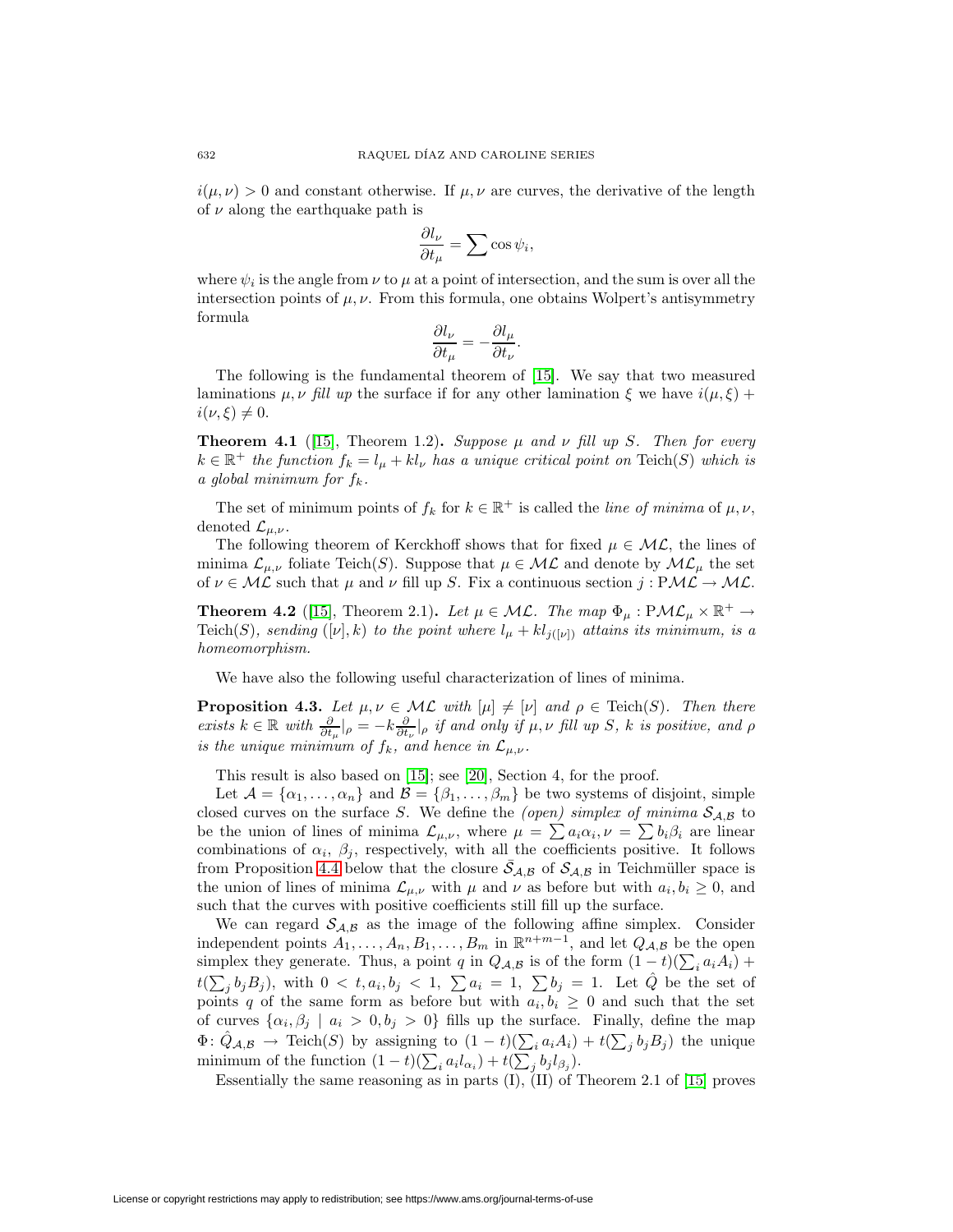# **Proposition 4.4.** The map  $\Phi$ :  $\ddot{Q}_{\alpha,\mathcal{B}} \to \text{Teich}(S)$  is continuous and proper.

In consequence, as asserted, the closure of  $S_{A,B}$  in Teichmüller space is the closed simplex  $\bar{S}_{A,B}$ . It also follows that simplices of minima are connected subsets of Teich(S). (In [\[3\]](#page-36-3), we study the closure of  $\bar{S}_{A,B}$  in Thurston's compactification of Teichmüller space, and show that the limit points of the line of minima  $\mathcal{L}_{\mu,\nu}$  are the barycentres  $[\alpha_1 + \cdots + \alpha_n]$  and  $[\beta_1 + \cdots + \beta_n]$ .

For pants decompositions  $\mathcal{A} = {\alpha_1, ..., \alpha_n}, \mathcal{B} = {\beta_1, ..., \beta_n}$  of S, we define the matrix  $M = M(\mathcal{A}, \mathcal{B}, \rho)$  as

$$
M(\mathcal{A}, \mathcal{B}, \rho) = \begin{pmatrix} \frac{\partial l_{\beta_1}}{\partial t_{\alpha_1}}|_{\rho} & \cdots & \frac{\partial l_{\beta_1}}{\partial t_{\alpha_n}}|_{\rho} \\ \vdots & & \vdots \\ \frac{\partial l_{\beta_n}}{\partial t_{\alpha_1}}|_{\rho} & \cdots & \frac{\partial l_{\beta_n}}{\partial t_{\alpha_n}}|_{\rho} \end{pmatrix}.
$$

Observe that a vector  $(a_1, \ldots, a_n)^T$  is a right nullvector of M if and only if  $\frac{\partial l_{\beta_i}}{\partial t_{\mu}} = 0$ for all i, where  $\mu$  is the formal linear combination  $a_1\alpha_1 + \cdots + a_n\alpha_n$ . Similarly, by using Wolpert's antisymmetry formula, a vector  $(b_1, \ldots, b_n)$  is a left nullvector of M if and only if  $\frac{\partial l_{\alpha_i}}{\partial t_{\nu}} = 0$  for all i, where  $\nu$  is the formal linear combination  $b_1\beta_1+\cdots+b_n\beta_n$ . Writing  $\frac{\partial}{\partial t_\mu}$  in terms of the coordinates induced by Fenchel-Nielsen coordinates  $l_{\beta_i}, t_{\beta_i}$ , we have

<span id="page-12-2"></span>(1) 
$$
\frac{\partial}{\partial t_{\mu}} = \sum \frac{\partial l_{\beta_i}}{\partial t_{\mu}} \frac{\partial}{\partial l_{\beta_i}} + \sum \frac{\partial t_{\beta_i}}{\partial t_{\mu}} \frac{\partial}{\partial t_{\beta_i}}.
$$

Thus, if  $(a_1, \ldots, a_n)^T$  is a right nullvector of M, we get that the first group of summands is zero. As a consequence, applying this expression to the functions  $l_{\alpha_i},$ we get that the vector  $(\frac{\partial t_{\beta_1}}{\partial t_\mu}, \dots, \frac{\partial t_{\beta_n}}{\partial t_\mu})$  is a left nullvector of M.

<span id="page-12-0"></span>Using the matrix  $M$ , we can give yet another characterization of rational lines of minima.

**Proposition 4.5.** Let  $\mu = \sum a_i \alpha_i$ ,  $\nu = \sum b_i \beta_i$ ; a point  $\rho$  is in the line of minima  $\mathcal{L}_{\mu,\nu}$  if and only if  $(a_1,\ldots a_n)^T$  is a right nullvector of M,  $(b_1,\ldots b_n)$  is a left nullvector, and there exists  $k > 0$  so that  $-kb_i = \frac{\partial t_{\beta_i}}{\partial t_\mu}|_{\rho}$ , for all i. In particular, if  $\rho \in \mathcal{L}_{\mu,\nu}$ , then det  $M = 0$ .

<span id="page-12-1"></span>*Proof.* If  $\rho \in \mathcal{L}_{\mu,\nu}$ , then, by Proposition [4.3,](#page-11-1) there exists a  $k > 0$  so that

(2) 
$$
\frac{\partial}{\partial t_{\mu}}|_{\rho} = -k \frac{\partial}{\partial t_{\nu}}|_{\rho}.
$$

Since  $\frac{\partial l_{\alpha_i}}{\partial t_{\mu}}=0$ , then [\(2\)](#page-12-1) gives  $\frac{\partial l_{\alpha_i}}{\partial t_{\nu}}=0$ , so that  $(b_1,\ldots,b_n)$  is a left nullvector of M. Similarly we obtain that  $(a_1,\ldots,a_n)^T$  is a right nullvector of M. For the relation between these nullvectors, we write  $\frac{\partial}{\partial t_\mu}$  as in [\(1\)](#page-12-2); since  $(a_1, \ldots, a_n)^T$  is a right nullvector,  $\partial/\partial t_\mu$  is a combination of  $\{\partial/\partial t_{\beta_j}\}\$ . Then, using [\(2\)](#page-12-1), we obtain the relation in the statement.

For the converse, we apply the hypothesis to the expression  $(1)$  to obtain  $(2)$ . Then, by Proposition [4.3,](#page-11-1)  $\rho \in \mathcal{L}_{\mu,\nu}$ .

<span id="page-12-3"></span>The map  $\Phi$  is not always injective. In the following proposition we study some necessary and sufficient conditions for injectivity. This result will be used to compute the simplex of minima  $\bar{\mathcal{S}}_{\alpha_1,\alpha_2;\beta_1,\beta_2}$ .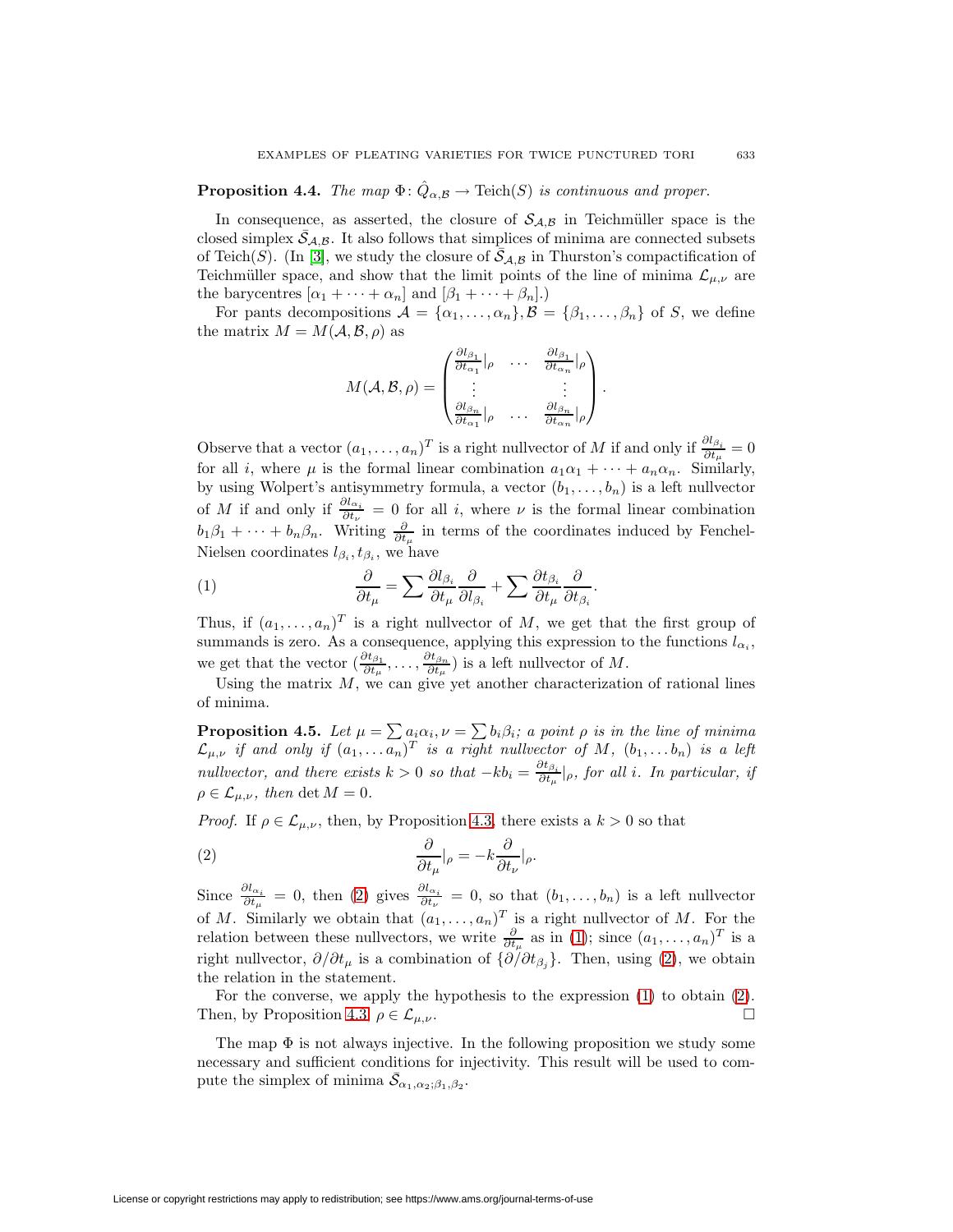**Proposition 4.6** (cf. [\[20\]](#page-37-4), Corollary 6.3). Let  $\mathcal{A} = {\alpha_1, \dots, \alpha_n}$ ,  $\mathcal{B} = {\beta_1, \dots, \beta_n}$ be two pants decompositions of S and  $\rho \in \text{Teich}(S)$  such that  $\det M(A, \mathcal{B}, \rho)=0$ .

(a) Suppose  $rk M = n - 1$ . Then  $\rho \in \text{Im } \Phi$  if and only if the adjoint matrix of M has all its entries of the same sign (with possibly some entries vanishing). Moreover  $\Phi^{-1}(\rho)$  consists exactly of one point. In particular, if  $\text{rk } M = n - 1$  on Im  $\Phi$ , then  $\Phi$  is a homeomorphism onto its image.

(b) Suppose  $\text{rk }M = n_0 < n-1$  and  $\rho \in \mathcal{L}_{\mu,\nu} \subset \text{Im }\Phi$ , with  $a_i > 0$  and  $b_i > 0$ for all i. Then  $\Phi^{-1}(\rho)$  contains a subset of dimension  $n-1-n_0$ .

*Proof.* (a) If  $\rho \in \text{Im } \Phi$ , then it is in a line of minima  $\mathcal{L}_{\mu,\nu}$ , with  $\mu = \sum a_i \alpha_i$ ,  $\nu =$  $\sum b_i \beta_i$ , with  $a_i, b_i \geq 0$ . Since  $(Adj M)M = M(Adj M) = det M$ , every row of Adj M is a left nullvector of M, and every column of Adj M is a right nullvector of M. Since M has rank  $n-1$ , all left nullvectors are proportional, and so are all right nullvectors. By Proposition [4.5,](#page-12-0)  $(b_1, \ldots, b_n)$  and  $(a_1, \ldots, a_n)^T$  are positive left and right nullvectors. We conclude that all the entries of  $\text{Adj }M$  have the same sign.

For the converse, take a non-zero row  $(b_1,\ldots,b_n)$  and column  $(a_1,\ldots,a_n)^T$  of Adj M (or their opposite, if Adj M has its entries negative), and consider  $\mu$  =  $\sum a_i \alpha_i, \nu = \sum b_i \beta_i$ . Since  $(a_1, \ldots, a_n)^T$  is a right nullvector of  $M, \left(\frac{\partial t_{\beta_1}}{\partial t_{\mu}}, \ldots, \frac{\partial t_{\beta_n}}{\partial t_{\mu}}\right)$ is a left nullvector. Since  $rk M = n-1$ , this nullvector is proportional to  $(b_1, \ldots, b_n)$ . By Proposition [4.5,](#page-12-0)  $\rho$  is in the line of minima  $\mathcal{L}_{\mu,\nu}$ . For injectivity, first note that each segment of  $Q_{\mathcal{A},\mathcal{B}}$  with vertices  $\sum a_iA_i$ ,  $\sum b_iB_i$  maps bijectively to a line of minima. Second, if  $\Phi^{-1}(\rho)$  is in two different lines, then the matrix M has two non-proportional nullvectors.

(b) Consider  $\rho \in \mathcal{L}_{\mu,\nu}$ , with  $a_i, b_j > 0$ . By Proposition [4.5,](#page-12-0) there exists  $k > 0$  so that  $-kb_i = \frac{\partial t_{\beta_i}}{\partial t_{\mu}}$ . Thus, we can regard  $(b_1,\ldots,b_n)$  as the image of  $(a_1,\ldots,a_n)^T$ by the linear map G defined by the matrix  $\left(-1/k\right)\left(\frac{\partial t_{\beta_i}}{\partial t}\right)$  $\partial t_{\alpha}^{\phantom{\dagger}}_j$ ). Denote by  $R$  the set of right nullvectors of M and by  $C^+$  the set of vectors of  $\mathbb{R}^n$  with non-negative coordinates. Since  $(a_1, \ldots, a_n)^T$  is a nullvector with all coordinates positive, R intersects the interior of  $C^+$  and therefore  $R \cap C^+$  is a cone of dimension  $n - n_0$ . The map G restricted to R is injective because  $(a'_1, \ldots, a'_n)^T$  being in the kernel of G is equivalent to  $\frac{\partial t_{\beta_i}}{\partial t_{\mu'}}=0$  for all i, where  $\mu'=a'_1\alpha_1+\cdots+a'_n\alpha_n$ . In this case, since  $(a'_1, \ldots, a'_n)^T$  is a right nullvector, we have that  $\frac{\partial}{\partial t_{\mu'}} = 0$ , which forces  $a'_1 = \cdots = a'_n = 0$ . Hence,  $G(R)$  has dimension  $n - n_0$  and contains  $(b_1, \ldots, b_n)$ , which has all its coordinates positive, and so  $G(R) \cap C^+$  is a cone of dimension  $n-n_0$ . Then, positive right nullvectors near  $(a_1,...a_n)^T$  are mapped to left nullvectors near  $(b_1,...b_n)$ , which will be also positive. By Proposition [4.5,](#page-12-0) we obtain the result.  $\Box$ 

By Kerckhoff's derivative formula, the entries of the matrix  $M$  have geometric meaning in terms of the angles between the curves  $\alpha_i$  and  $\beta_i$ . This will be useful for some proofs. At other times it is easier to work with traces rather than lengths. By differentiating the relation between trace and length we obtain the following expression for the matrix  $M|_{\rho}$ :

$$
M = \begin{pmatrix} \frac{1}{\sinh (l_{\beta_1/2})} & \cdots & 0 \\ \vdots & & \vdots \\ 0 & \cdots & \frac{1}{\sinh (l_{\beta_n/2})} \end{pmatrix} \begin{pmatrix} \frac{\partial | \operatorname{tr} \rho \beta_1 |}{\partial t_{\alpha_1}} & \cdots & \frac{\partial | \operatorname{tr} \rho \beta_1 |}{\partial t_{\alpha_n}} \\ \vdots & & \vdots \\ \frac{\partial | \operatorname{tr} \rho \beta_n |}{\partial t_{\alpha_1}} & \cdots & \frac{\partial | \operatorname{tr} \rho \beta_n |}{\partial t_{\alpha_n}} \end{pmatrix}.
$$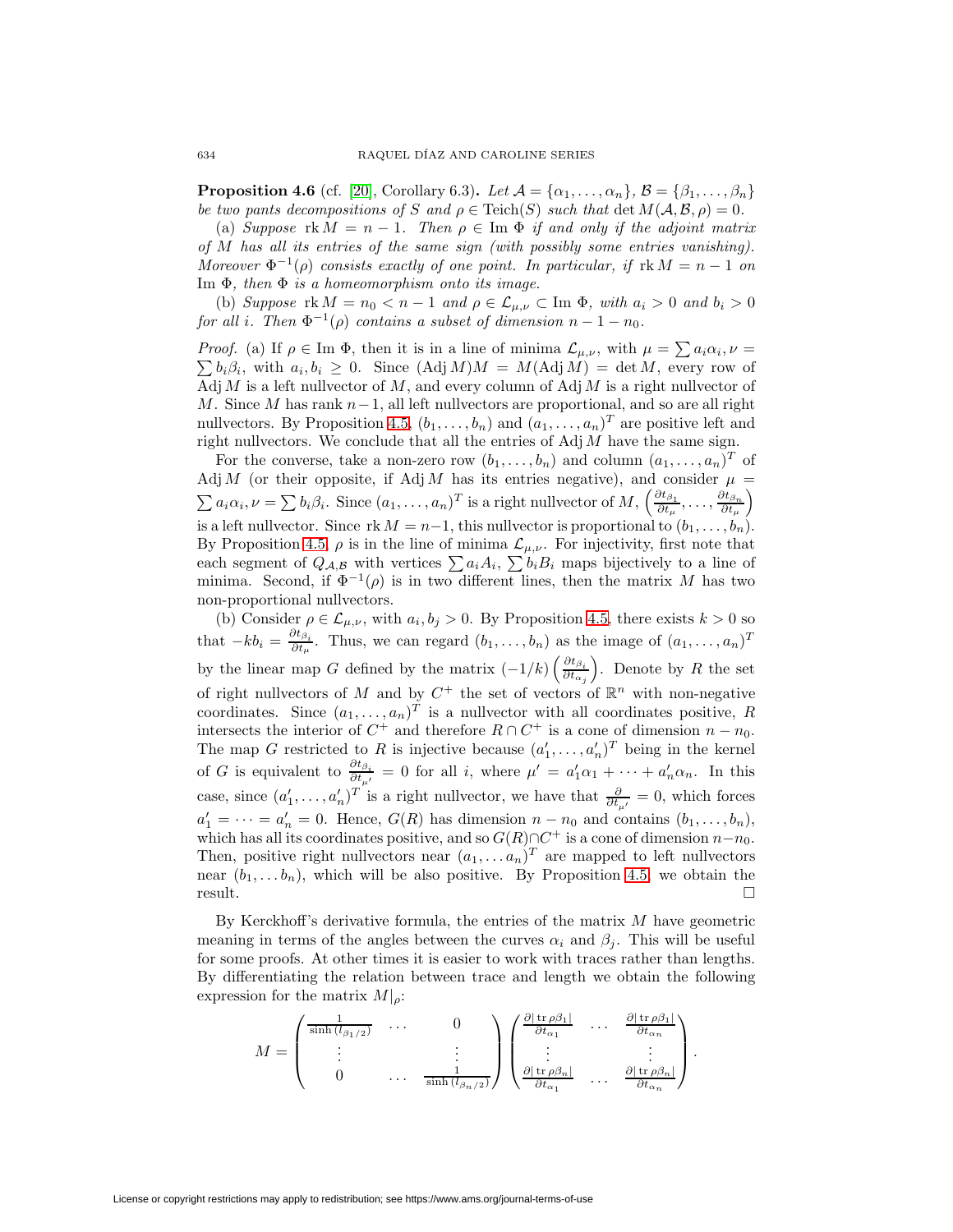We denote the second matrix in this product by  $T = T(A, \mathcal{B}, \rho)$ . Since sinh  $(l_{\beta_i}/2)$ is always strictly positive, we have the following immediate corollary of Proposition [4.6,](#page-12-3) which will be used to compute our examples of simplices of minima in the next section.

<span id="page-14-0"></span>**Corollary 4.7.** Let  $A = \{\alpha_1, \ldots, \alpha_n\}, \ B = \{\beta_1, \ldots, \beta_n\}$  be two pants decompositions of S, and let  $\rho \in \text{Teich}(S)$ . Then

(a) If  $\rho \in \bar{S}_{\mathcal{A}, \mathcal{B}}$ , then  $\det T|_{\rho} = 0$ .

(b) Suppose  $\text{rk}(T|_{\rho}) = n - 1$ . Then  $\rho \in \overline{S}_{\mathcal{A},\mathcal{B}}$  if and only if all entries in the adjoint matrix Adj  $T|_{\rho}$  have the same sign (with possibly some entries vanishing).

<span id="page-14-3"></span>4.2. **Example 1:** The simplex  $\bar{S}_{\alpha_1,\alpha_2;\beta_1,\beta_2}$ . We are now ready to compute our first explicit examples. Using Proposition [4.6](#page-12-3) or Corollary [4.7,](#page-14-0) we shall find the simplex of minima for the twice-punctured torus  $\bar{S}_{\alpha_1,\alpha_2;\beta_1,\beta_2}$ , where  $\alpha_1,\alpha_2,\beta_1,\beta_2$ are the curves given in Section 3. We express the results in terms of Fenchel-Nielsen  $\alpha$ -coordinates.

From Proposition [3.2](#page-9-0) with  $\theta_1 = \theta_2 = 0$ , we see that tr  $\rho \beta_1$  and tr  $\rho \beta_2$  are positive and given by

$$
\operatorname{tr} \rho \beta_1 = -2 \langle V_1(t_1), V_2(t_2) \rangle
$$
,  $\operatorname{tr} \rho \beta_2 = -2 \langle V_1(t_1 - l_1), V_2(t_2 + l_2) \rangle$ .

By computing derivatives (using the formulae in Remark 3 of Section [3.1\)](#page-8-0), we have that the matrix  $T|_{\rho}$  of derivatives of traces is equal to

$$
T = \begin{pmatrix} -\langle e_1, V_2 \rangle & -\langle V_1, e_2 \rangle \\ -\langle e'_1, V'_2 \rangle & -\langle V'_1, e'_2 \rangle \end{pmatrix},
$$

where we have used the notation  $V_i = V_i(t_i)$ ,  $e_i = e_i(t_i)$ ,  $V'_1 = V_1(t_1 - l_1)$ ,  $e'_1 =$  $e_1(t_1 - l_1), V'_2 = V_2(t_2 + l_2), e'_2 = e_2(t_2 + l_2)$ . We denote by  $T_{ij}$  the entries of T. The following lemma shows that some configurations of signs for the entries of  $T|_{\rho}$ are impossible.

<span id="page-14-1"></span>**Lemma 4.8.** There is no  $\rho$  in Teich(S) for which the entries of  $T|_{\rho}$  satisfy  $T_{11} \leq 0$ ,  $T_{12} \geq 0$ ,  $T_{21} \geq 0$ ,  $T_{22} \leq 0$ . Moreover at most two entries of T can be equal to zero.

*Proof.* Suppose that  $T_{11} \leq 0$ . If  $t_1 > 0$ , then, by looking at the Main Figure,  $T_{12} = -\langle V_1, e_2 \rangle < 0$  (see Figure 5(a)); on the other hand, if  $t_1 \leq 0$ , then  $(t_1 - t_1)/2 \leq$  $-l_1/2$ , and this implies that  $T_{21} = -\langle e'_1, V'_2 \rangle < 0$  (see Figure 5(b)). Therefore, the above configuration of signs cannot happen.

If  $T_{11} = T_{12} = 0$ , then  $t_1 = t_2 = 0$ . In this position, the two perpendiculars to the lines  $L_1, L_2$  at  $V'_1, V'_2$  respectively meet at  $\infty$ . Hence neither  $T_{21}$  nor  $T_{22}$ vanishes. Similarly, if  $T_{21} = T_{22} = 0$ , then  $T_{11} \neq 0$ ,  $T_{12} \neq 0$ . Suppose that three entries of T are equal to zero. Then either  $T_{11} = T_{12} = 0$  or  $T_{21} = T_{22} = 0$ , and we arrive at a contradiction.  $\Box$ 

<span id="page-14-2"></span>**Theorem 4.9.** A point  $\rho \in \text{Teich}(S)$  is in  $\bar{S}_{\alpha_1,\alpha_2;\beta_1,\beta_2}$  if and only if  $\det T = 0$  and  $T_{11} \geq 0, T_{12} \leq 0, T_{21} \leq 0, T_{22} \geq 0$ . The point  $\rho$  is in  $\mathcal{S}_{\alpha_1, \alpha_2; \beta_1, \beta_2}$  if and only if no entry is equal to zero.

*Proof.* From Remark 1 of Section [3.1,](#page-8-0) the matrix  $T$  is identically zero if and only if  $t_1 = t_2 = l_1 = l_2 = 0$ , but this is impossible in Teich(S). Hence, in Teich(S) the rank of T is always greater than zero. By Corollary [4.7,](#page-14-0)  $\rho$  is in  $\bar{\mathcal{S}}_{\alpha_1,\alpha_2;\beta_1,\beta_2}$  if and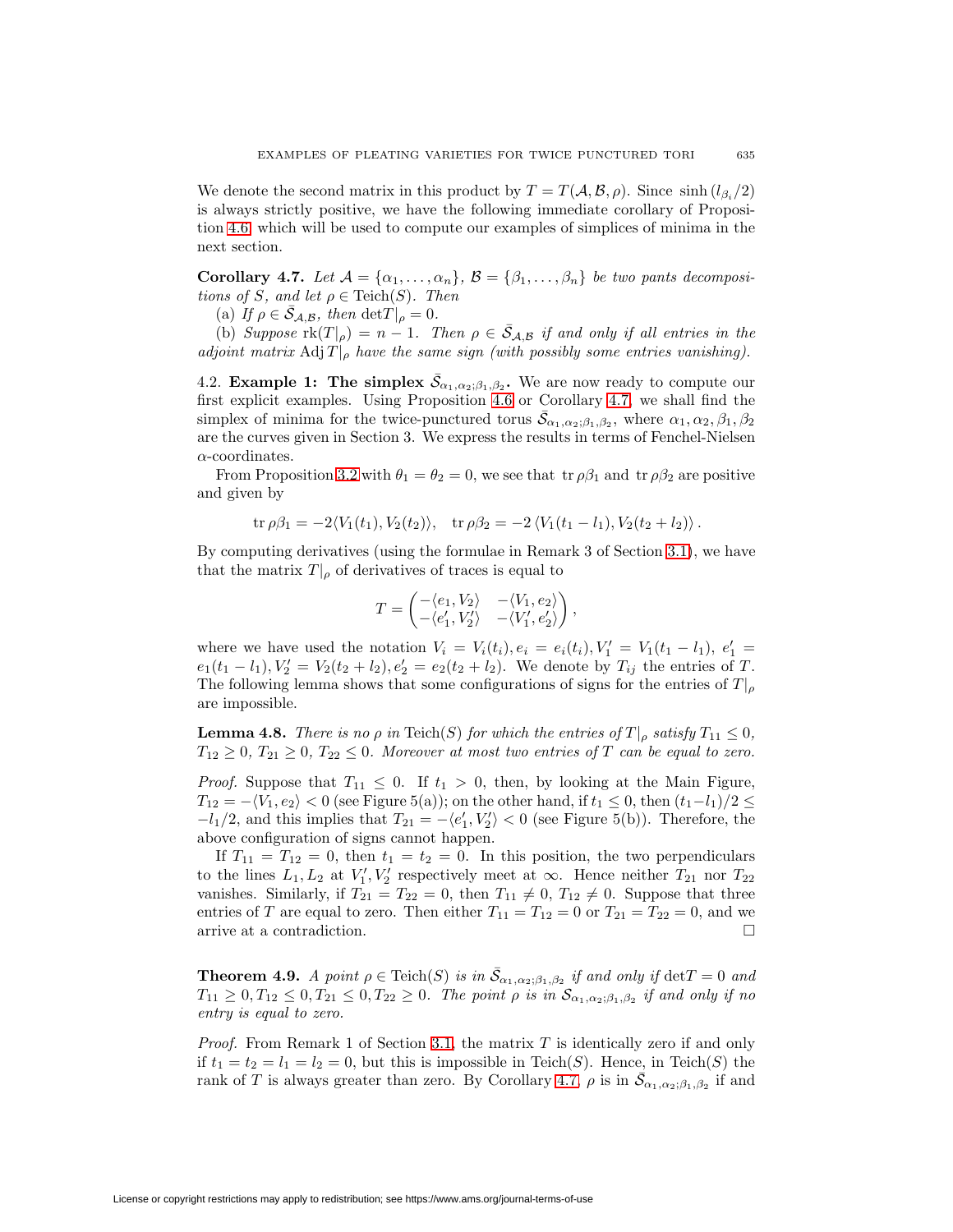

Figure 5.

only if  $rk T = 1$  and the configuration of signs for T is

$$
\begin{pmatrix} + & - \\ - & + \end{pmatrix} \quad \text{or} \quad \begin{pmatrix} - & + \\ + & - \end{pmatrix}.
$$

By Lemma [4.8,](#page-14-1) the second configuration is impossible in  $\mathrm{Teich}(S)$ .

The final statement follows since, as in Proposition [4.5,](#page-12-0)  $\rho \in \mathcal{S}_{\alpha_1,\alpha_2;\beta_1,\beta_2}$  if and only if the nullvectors are both strictly positive.

An alternative way of proving the first statement is by using Kerckhoff's derivative formula; we have

$$
\left(\frac{\partial l_{\beta_i}}{\partial t_{\alpha_j}}\right) = \begin{pmatrix} \cos\psi_{11} & \cos\psi_{12} \\ \cos\psi_{21} & \cos\psi_{22} \end{pmatrix},
$$

where  $\psi_{ij}$  is the angle from  $\beta_i$  to  $\alpha_j$ . Therefore, the second configuration of signs implies that the quadrilateral determined by the geodesics  $\alpha_1, \alpha_2, \beta_1, \beta_2$  has all its angles greater than or equal to  $\pi/2$ , which is impossible (this quadrilateral on the hyperbolic surface lifts to the quadrilateral of vertices  $V_1, V_2, V'_1, V'_2$ .

The following lemma contains further concrete information about the location of  $\bar{\mathcal{S}}_{\alpha_1,\alpha_2;\beta_1,\beta_2}.$ 

**Lemma 4.10.** If  $\rho \in \bar{S}_{\alpha_1,\alpha_2;\beta_1,\beta_2}$ , then  $0 \le t_1 \le l_1$  and  $-l_2 \le t_2 \le 0$ ,  $|\langle e_1, e_2 \rangle| < 1$ and  $|\langle e_1', e_2' \rangle| < 1$ .

*Proof.* Suppose  $t_1 < 0$ . By Theorem [4.9,](#page-14-2)  $T_{11} = -\langle e_1, V_2 \rangle \ge 0$ , so the point  $V_2$  must be as in Figure 5(c); but this implies  $T_{12} = -\langle V_1, e_2 \rangle > 0$ , which is a contradiction. Therefore,  $t_1 \geq 0$ . Now  $t_1 \geq 0$ , and  $\langle e_1, V_2 \rangle$ ,  $\langle V_1, e_2 \rangle$  have different signs; hence  $t_2 \leq 0$ . Arguing similarly,  $t_1 \leq l_1$  and  $-l_2 \leq t_2$ . Also, the fact that  $T_{11}, T_{12}$  have different signs implies that  $|\langle e_1, e_2 \rangle| < 1$ , and  $T_{21}, T_{22}$  having different signs implies that  $\left|\langle e'_1, e'_2 \right\rangle$  $\left|\frac{1}{2}\right|$  < 1.

4.3. **Subsimplices** of  $\bar{S}_{\alpha_1,\alpha_2;\beta_1,\beta_2}$ . We now compute some subsimplices of  $\bar{\mathcal{S}}_{\alpha_1,\alpha_2;\beta_1,\beta_2}$ , beginning with the boundary of  $\bar{\mathcal{S}}_{\alpha_1,\alpha_2;\beta_1,\beta_2}$ , which consists of the union of the four subsimplices  $\bar{S}_{\alpha_1;\beta_1,\beta_2}$ ,  $\bar{S}_{\alpha_2;\beta_1,\beta_2}$ ,  $\bar{S}_{\alpha_1,\alpha_2;\beta_1}$ ,  $\bar{S}_{\alpha_1,\alpha_2;\beta_2}$ . Set

$$
\Pi = \{ (l_1, l_2, t_1, t_2) \mid t_1 = t_2 = 0 \} \subset \text{Teich}(S).
$$

<span id="page-15-0"></span>This plane will come up repeatedly in what follows.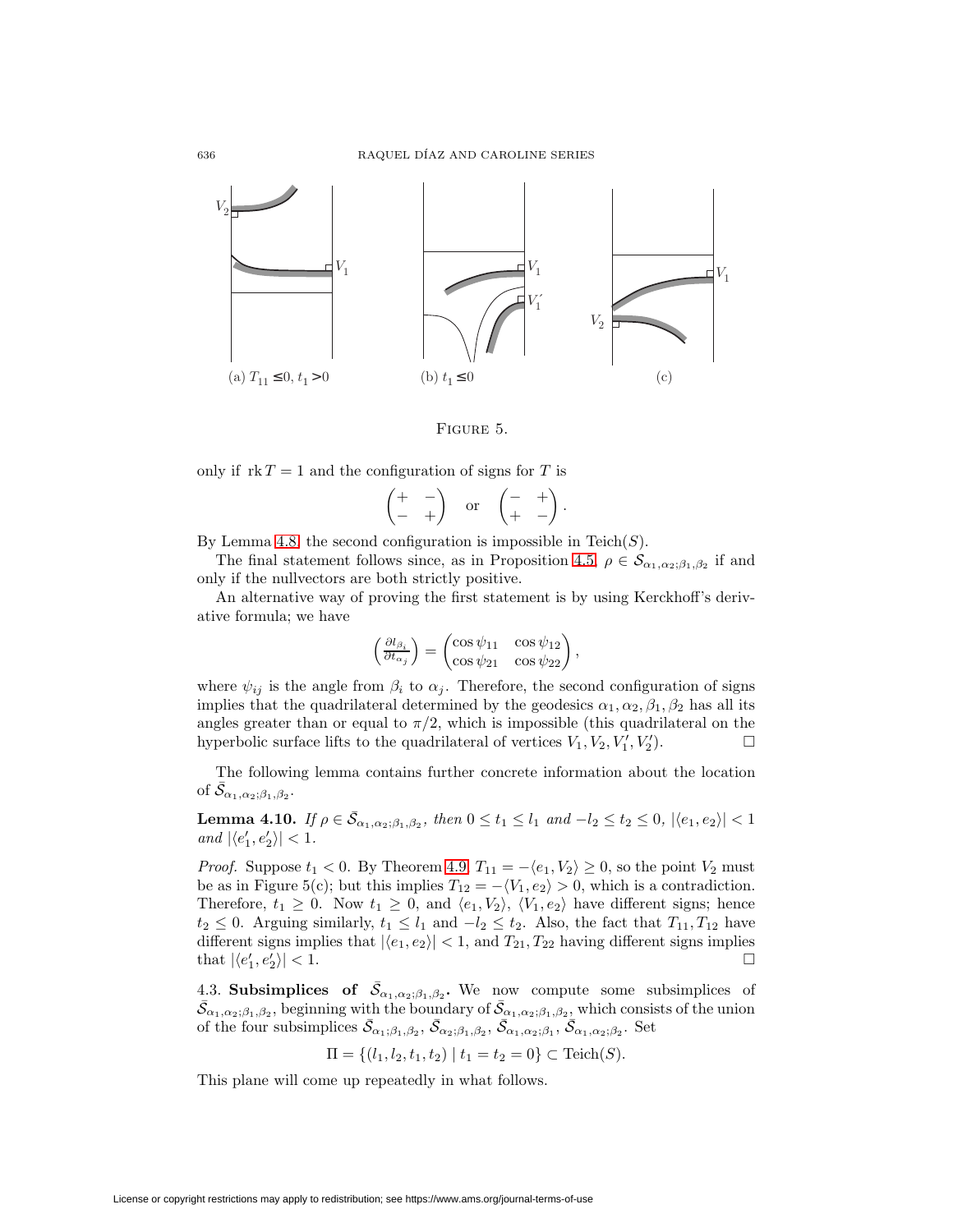**Proposition 4.11.** (a) The simplex  $\bar{\mathcal{S}}_{\alpha_1,\alpha_2;\beta_1}$  is the subset of Teich(S) satisfying the conditions  $T_{11} = T_{12} = 0$ , or, equivalently,  $t_1 = t_2 = 0$ , the plane  $\Pi$ .

(b) The simplex  $\bar{S}_{\alpha_1,\alpha_2;\beta_2}$  is the subset satisfying  $T_{21} = T_{22} = 0$ , or, equivalently,  $t_1 = l_1, t_2 = -l_2.$ 

(c) The simplex  $\bar{S}_{\alpha_1;\beta_1,\beta_2}$  is the subset satisfying  $T_{11} = T_{21} = 0$ , or, equivalently,

$$
\begin{cases} \cosh d \tanh \frac{t_1}{2} + \tanh \frac{t_2}{2} = 0, \\ \cosh d \tanh \frac{t_1 - l_1}{2} + \tanh \frac{t_2 + l_2}{2} = 0. \end{cases}
$$

(d) The simplex  $\bar{S}_{\alpha_2;\beta_1,\beta_2}$  is the subset satisfying  $T_{12} = T_{22} = 0$ , or, equivalently,

$$
\begin{cases} \cosh d \tanh \frac{t_2}{2} + \tanh \frac{t_1}{2} = 0, \\ \cosh d \tanh \frac{t_2 + l_2}{2} + \tanh \frac{t_1 - l_1}{2} = 0. \end{cases}
$$

*Proof.* Take  $\rho \in \overline{S}_{\alpha_1,\alpha_2;\beta_1}$ . Then, by Proposition [4.5,](#page-12-0)  $(1,0)$  is a left nullvector of the matrix M, and also of T. This implies  $T_{11} = T_{12} = 0$ , which is equivalent to  $t_1 = t_2 = 0$ . Therefore  $\bar{\mathcal{S}}_{\alpha_1,\alpha_2;\beta_1}$  is contained in  $\Pi$ . In this case, we have  $T_{21} < 0$ and  $T_{22} > 0$  (by Lemma [4.8\)](#page-14-1). Since the rank of T is 1, by Corollary [4.7](#page-14-0) the whole plane  $\Pi$  is contained in the simplex  $\bar{\mathcal{S}}_{\alpha_1,\alpha_2;\beta_1}$ . We describe the other simplices similarly, just setting two entries of  $T$  equal to zero and checking that the signs of the remaining entries are appropriate.

Remark. One can give an alternative proof of (c) and (d) using Fenchel-Nielsen β-coordinates. In these coordinates, consider the matrix  $T^{\beta} = \left(\frac{\partial \text{tr}_{\rho\alpha_i}}{\partial t_{\beta_j}}\right)$ . By Wolpert's antisymmetry formula, T and  $T^{\beta}$  are related by

$$
\begin{pmatrix}\n\frac{1}{\sinh \frac{l_{\beta_1}}{2}} & 0 \\
0 & \frac{1}{\sinh \frac{l_{\beta_2}}{2}}\n\end{pmatrix}\n\begin{pmatrix}\nT_{11} & T_{12} \\
T_{21} & T_{22}\n\end{pmatrix} = -\begin{pmatrix}\nT_{11}^{\beta} & T_{21}^{\beta} \\
T_{12}^{\beta} & T_{22}^{\beta}\n\end{pmatrix}\n\begin{pmatrix}\n\frac{1}{\sinh \frac{l_{\alpha_1}}{2}} & 0 \\
0 & \frac{1}{\sinh \frac{l_{\alpha_2}}{2}}\n\end{pmatrix}.
$$

Then, by using the  $\beta$ -coordinates and arguing as in (a), the simplex  $\bar{S}_{\alpha_1;\beta_1,\beta_2}$  is described by  $T_{11}^{\beta} = T_{12}^{\beta} = 0$ . By the previous relation, this is equivalent to  $T_{11} =$  $T_{21} = 0.$ 

Next we compute  $\bar{\mathcal{S}}_{\alpha_1+\alpha_2;\beta_1,\beta_2}$  and  $\bar{\mathcal{S}}_{\alpha_1,\alpha_2;\beta_1+\beta_2}$ , which are subsimplices of  $\bar{\mathcal{S}}_{\alpha_1,\alpha_2;\beta_1,\beta_2}.$ 

<span id="page-16-0"></span>**Proposition 4.12.** (a) The simplex  $\bar{S}_{\alpha_1+\alpha_2;\beta_1,\beta_2}$  is the subset of Teich(S) described by the conditions  $l_1 = l_2, t_1 = -t_2, 0 \le t_1 \le l_1$ .

(b) The simplex  $\bar{S}_{\alpha_1,\alpha_2;\beta_1+\beta_2}$  is the subset of Teich(S) described by the conditions

$$
t_1 = l_1/2, \ t_2 = -l_2/2, \ T_{11} \ge 0, \ T_{12} \le 0, \ T_{21} \le 0, \ T_{22} \ge 0.
$$

In terms of Fenchel-Nielsen  $\beta$ -coordinates  $(l_{\beta_1}, l_{\beta_2}, t_{\beta_1}, t_{\beta_2})$ , this simplex is described by the conditions  $l_{\beta_1} = l_{\beta_2}$ ,  $t_{\beta_1} = -t_{\beta_2}$ ,  $0 \leq -t_{\beta_1} \leq l_{\beta_1}$ .

*Proof.* (a) By Propositions [4.5](#page-12-0) and [4.6,](#page-12-3)  $\rho \in \overline{S}_{\alpha_1+\alpha_2;\beta_1,\beta_2}$  if and only if  $(1,1)$  is a right nullvector of the matrix M and the signs of this matrix are  $\left(\frac{+}{e+}\right)$ . By the relation between the matrices M and T,  $(1, 1)$  is also a nullvector of T. Thus we must have

 $\langle V_1, e_2 \rangle + \langle e_1, V_2 \rangle = 0$  and  $\langle V'_1, e'_2 \rangle + \langle e'_1, V'_2 \rangle = 0.$ 

Given fixed values of  $t_1, l_1, l_2$ , consider the function  $g(t_2) = \langle V_1, e_2 \rangle + \langle e_1, V_2 \rangle$  of  $t_2$ . Using the formulae in Remark 3 of Section [3.1,](#page-8-0) its derivative is  $g'(t_2) = \frac{1}{2} \langle V_1, V_2 \rangle +$  $\frac{1}{2}\langle e_1, e_2 \rangle$ , and is always negative. Indeed,  $\langle V_1, V_2 \rangle < 0$  and  $|\langle V_1, V_2 \rangle| > \langle e_1, e_2 \rangle$ ,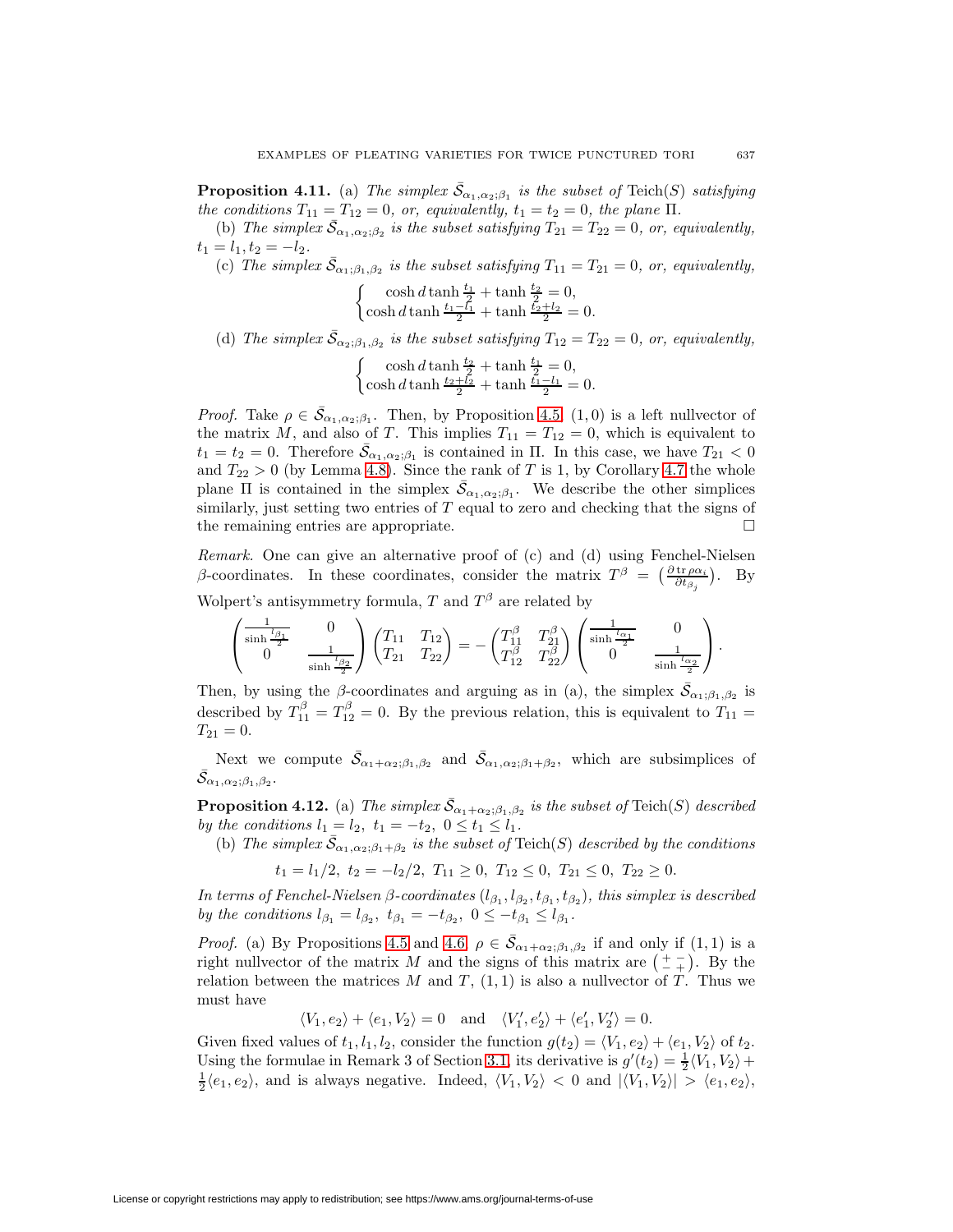because  $|\langle e_1, e_2 \rangle|$  either is less than 1 or is the hyperbolic cosine of the distance  $d_1$  between two lines, whereas  $|\langle V_1, V_2 \rangle|$  is the hyperbolic cosine of the distance  $d_2$ of two points in these lines, which, by their position, are never the ends of the common perpendicular segment. Therefore  $d_2 > d_1$ . Then g is strictly decreasing and takes the value 0 at most once. On the other hand, from the definitions  $V_1 = V_1(t_1)$  and  $V_2 = V_2(t_2)$ , it is clear that  $g(t_2) = 0$  when  $t_2 = -t_1$ . Therefore,  $\langle V_1, e_2 \rangle + \langle e_1, V_2 \rangle = 0$  if and only if  $t_2 = -t_1$ .

Recalling the definitions  $V_1' = V_1(t_1 - l_1)$ ,  $V_2' = V_2(t_2 + l_2)$  and so on, the same argument shows that  $\langle V_1', e_2' \rangle = -\langle e_1', V_2' \rangle$  if and only if  $t_2 + l_2 = -(t_1 - l_1)$ . Then, we obtain  $l_1 = l_2$ . Finally, the matrix has the desired signs if and only if  $0 \le t_1 \le l_1$ .

(b) A similar proof gives the description of the simplex  $\bar{S}_{\alpha_1,\alpha_2;\beta_1+\beta_2}$  in terms of the Fenchel-Nielsen  $\beta$ -coordinates, from which one easily gets the description in terms of the  $\alpha$ -coordinates.

The line of minima  $\mathcal{L}_{\alpha_1+\alpha_2;\beta_1+\beta_2}$  is clearly the intersection of the two above simplices. Therefore we have

**Corollary 4.13.** The line of minima  $\mathcal{L}_{\alpha_1+\alpha_2;\beta_1+\beta_2}$  is the subset of Teich(S) given by  $l_1 = l_2, t_1 = -t_2, t_1 = l_1/2$ . A point  $\rho \in \text{Teich}(S)$  is in  $\mathcal{L}_{\alpha_1+\alpha_2;\beta_1+\beta_2}$  if and only if  $\psi_{11} = \psi_{22} = \pi - \psi_{12} = \pi - \psi_{21}$ , where  $\psi_{ij}$  is the angle from the geodesic representing  $\beta_i$  to the geodesic representing  $\alpha_j$ .

*Proof.* By Proposition [4.5,](#page-12-0)  $\rho \in \mathcal{L}_{\alpha_1 + \alpha_2; \beta_1 + \beta_2}$  if and only if  $(1, 1)$  is a left and right nullvector of the matrix  $M$  of derivatives of the lengths

$$
\begin{pmatrix}\n\cos\psi_{11} & \cos\psi_{12} \\
\cos\psi_{21} & \cos\psi_{22}\n\end{pmatrix}.
$$

Therefore, we must have  $\cos \psi_{11} = \cos \psi_{22} = -\cos \psi_{12} = -\cos \psi_{21}$ , and the quadrilateral of vertices  $V_1, V_2, V'_1, V'_2$  has all its angles equal to  $\psi_{11}$ .

4.4. **Example 2:** The simplex  $\bar{S}_{\alpha_1,\alpha_2;\beta_1,\beta_1}$ . Next we compute the simplex  $\bar{\mathcal{S}}_{\alpha_1,\alpha_2;\beta_1,\delta_1}$ . This turns out to be an example in which the map  $\bar{\Phi}$  of Section [4.1](#page-10-1) is not injective. In fact we shall show that (for any fixed pair of values for  $l_{\alpha_1}, l_{\alpha_2}$ ), each of the three simplices  $\bar{\mathcal{S}}_{\alpha_1,\alpha_2;\beta_1,\delta_1}$ ,  $\bar{\mathcal{S}}_{\alpha_1,\alpha_2;\beta_1,\delta_2}$  (whose computation is completely analogous) and  $\bar{S}_{\alpha_1,\alpha_2;\beta_1}$  (which we already computed in Proposition [4.11\)](#page-15-0) coincides exactly with the plane  $\Pi := \{t_1 = t_2 = 0\}$ . Thus a point in  $\Pi$  will lie simultaneously on the lines of minima for many distinct pairs of laminations  $\mu, \nu$ . By Proposition [4.3,](#page-11-1) a point lies on  $\mathcal{L}_{\mu,\nu}$  if and only if some convex combination of  $\frac{\partial}{\partial t_\mu}$  and  $\frac{\partial}{\partial t_\nu}$  vanishes, in other words, if and only if  $\frac{\partial}{\partial t_\mu}$  and  $\frac{\partial}{\partial t_\nu}$  point in opposite directions in the tangent space at  $p$ . Figure 6 below gives a complete picture of the tangent space to Π, from which one can read off exactly which vectors are paired to which in this way.

We begin by computing the trace of  $\rho \delta_1$ .

<span id="page-17-0"></span>**Lemma 4.14.** Let  $\rho = (l_1, l_2, t_1, t_2) \in \text{Teich}(S)$ . Then

$$
\text{tr}\,\rho\delta_1 = -4\sinh^2(l_2/2)\sinh^2 d\cosh^2(t_1/2) + 2.
$$

Proof. From the formula for the trace of a commutator, we have

$$
\operatorname{tr}\rho\delta_1 = (\operatorname{tr}\rho\beta_1)^2 + (\operatorname{tr}\rho\alpha_2)^2 + (\operatorname{tr}\rho\beta_1\alpha_2)^2 - \operatorname{tr}\rho\beta_1\operatorname{tr}\rho\alpha_2\operatorname{tr}\rho\beta_1\alpha_2 - 2.
$$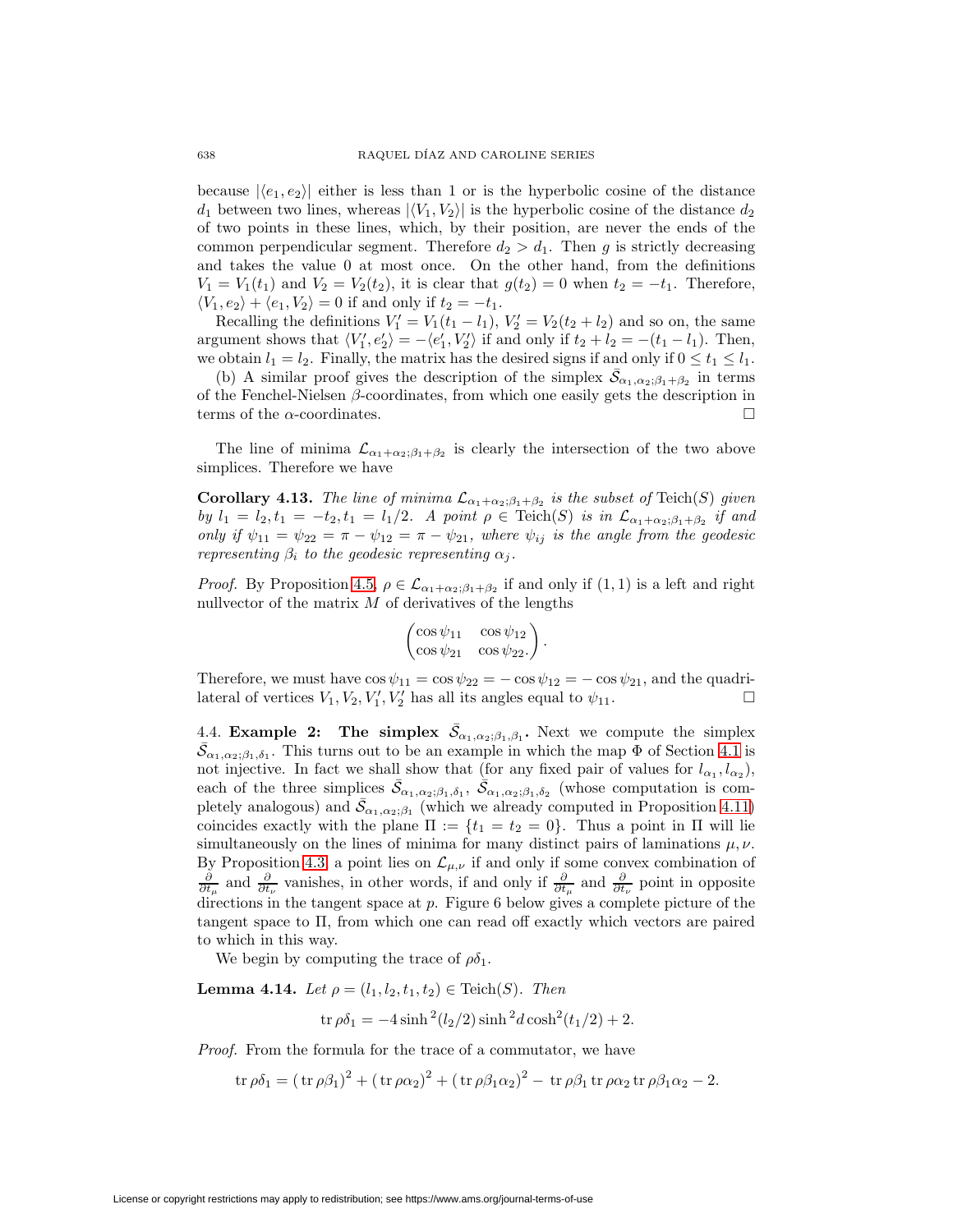We also know that

tr 
$$
\rho \alpha_2
$$
 = 2 cosh(l<sub>2</sub>/2),  
tr  $\rho \beta_1$  = tr  $(T_{L_1}(t_1)T_M(d)T_{L_1}(t_2)T_M(d)) = -2\langle V_1(t_1), V_2(t_2) \rangle$ ,  
tr  $\rho \beta_1 \alpha_2$  = tr  $(T_{L_1}(t_1)T_M(d)T_{L_1}(t_2 + l_2)T_M(d)) = -2\langle V_1(t_1), V_2(l_2 + t_2) \rangle$ .

As usual, we write  $V_1 = V_1(t_1)$ ,  $V_2' = V_2(l_2 + t_2)$ , and so on. Then

tr 
$$
\rho \delta_1 = 4 \cosh^2(l_2/2) + 4\langle V_1, V_2 \rangle^2 + 4\langle V_1, V_2' \rangle^2 - 8\langle V_1, V_2 \rangle \langle V_1, V_2' \rangle \cosh(l_2/2) - 2
$$
.  
Expanding  $\langle V_1, V_2' \rangle$ , we get

$$
\langle V_1, V_2' \rangle = \langle V_1, V_2 \rangle \cosh(l_2/2) + \langle V_1, e_2 \rangle \sinh(l_2/2),
$$

so that

$$
\operatorname{tr}\rho \delta_1 = 4 \cosh^2(l_2/2) + 4 \sinh^2(l_2/2) \left(-\langle V_1, V_2 \rangle^2 + \langle V_1, e_2 \rangle^2\right) - 2.
$$

By direct computation we get

$$
-\langle V_1, V_2 \rangle^2 + \langle V_1, e_2 \rangle^2 = -1 - \sinh^2 d \cosh^2(t_1/2),
$$

<span id="page-18-0"></span>finally giving the formula for  $tr \rho \delta_1$ .

**Theorem 4.15.** The simplex  $\mathcal{S}_{\alpha_1,\alpha_2;\beta_1,\delta_1}$ , and its faces  $\mathcal{S}_{\alpha_1,\alpha_2;\beta_1}$  and  $\mathcal{S}_{\alpha_1;\beta_1,\delta_1}$ , are each equal to the plane Π.

*Proof.* We already know that the simplex  $\bar{S}_{\alpha_1,\alpha_2;\beta_1}$  is equal to  $\Pi$  by Proposition [4.11](#page-15-0) (a). We compute the matrix  $T|_{\rho}$  of the derivatives of the traces of  $\rho \beta_1$ ,  $\rho \delta_1$  with respect to  $t_i$ . Since  $\delta_1$  is a commutator, its trace is negative, and so, by Lemma [4.14,](#page-17-0)  $|\operatorname{tr} \rho \delta_1| = 4 \sinh \frac{2 l_2}{2} \sinh \frac{2 d}{2} \cosh^2 \frac{t_1}{2} - 2$ . Then we get

$$
T|_{\rho} = \begin{pmatrix} -\langle e_1(t_1), V_2(t_2) \rangle & -\langle V_1(t_1), e_2(t_2) \rangle \\ 2\sinh^2(l_2/2)\sinh^2 d \sinh t_1 & 0 \end{pmatrix}
$$

.

If  $\rho \in \bar{\mathcal{S}}_{\alpha_1,\alpha_2;\beta_1,\delta_1}$  then, by Corollary [4.7,](#page-14-0) we have  $\det T|_{\rho}=0$ , so that either  $t_1=0$ or  $\langle V_1, e_2 \rangle = 0$ . If  $t_1 = 0$  and  $\langle V_1, e_2 \rangle \neq 0$ , then  $-\langle e_1, V_2 \rangle$  and  $-\langle V_1, e_2 \rangle$  have the same sign, which is impossible by Corollary [4.7](#page-14-0) (b). If  $\langle V_1, e_2 \rangle = 0$  and  $t_1 \neq 0$ , then  $t_1$  and  $-\langle e_1, V_2 \rangle$  have the same sign, which again is impossible. Therefore we must have  $t_1 = 0$  and  $\langle V_1, e_2 \rangle = 0$ , which is equivalent to  $t_1 = 0, t_2 = 0$ . Hence  $\bar{S}_{\alpha_1, \alpha_2; \beta_1, \delta_1}$ and  $\bar{\mathcal{S}}_{\alpha_1;\beta_1,\delta_1}$  are contained in  $\Pi$ . Note that the matrix T is then identically zero.

Let us prove now that  $\Pi \subset \bar{S}_{\alpha_1;\beta_1,\delta_1}$ . At a point  $\rho \in \Pi$  the matrices T and M are identically zero. Hence, when expressing the tangent vectors  $\frac{\partial}{\partial t_{\alpha_1}}|_{\rho}$  and  $\frac{\partial}{\partial t_{\alpha_2}}|_{\rho}$ in terms of the coordinates induced by Fenchel-Nielsen coordinates with respect to  $\{\beta_1, \delta_1\}$ , we obtain

$$
\begin{pmatrix}\n\frac{\partial}{\partial t_{\alpha_1}} \\
\frac{\partial}{\partial t_{\alpha_2}}\n\end{pmatrix} = \begin{pmatrix}\n\frac{\partial t_{\beta_1}}{\partial t_{\alpha_1}} & \frac{\partial t_{\delta_1}}{\partial t_{\alpha_1}} \\
\frac{\partial t_{\beta_1}}{\partial t_{\alpha_2}} & \frac{\partial t_{\delta_1}}{\partial t_{\alpha_2}}\n\end{pmatrix} \begin{pmatrix}\n\frac{\partial}{\partial t_{\beta_1}} \\
\frac{\partial}{\partial t_{\delta_1}}\n\end{pmatrix}.
$$

Denote the matrix in this formula by  $N = \begin{pmatrix} a & b \\ c & d \end{pmatrix}$ . As seen in the proof of Propo-sition [4.6,](#page-12-3) its associated linear map is injective on the nullspace of  $M$ , which in this case is 2-dimensional. Therefore  $N$  is invertible. We shall show that  $a$  and  $b$ have the same sign, so that  $\frac{\partial}{\partial t_{\alpha_1}}$  is proportional to a positive linear combination of  $\frac{\partial}{\partial t_{\beta_1}}$  and  $\frac{\partial}{\partial t_{\delta_2}}$ . By Proposition [4.3,](#page-11-1) it will follow that  $\rho$  is in the line of minima  $\mathcal{L}_{\alpha_1;\alpha\beta_1+b\delta_1}$ , and hence in  $\bar{\mathcal{S}}_{\alpha_1;\beta_1,\delta_1}$ .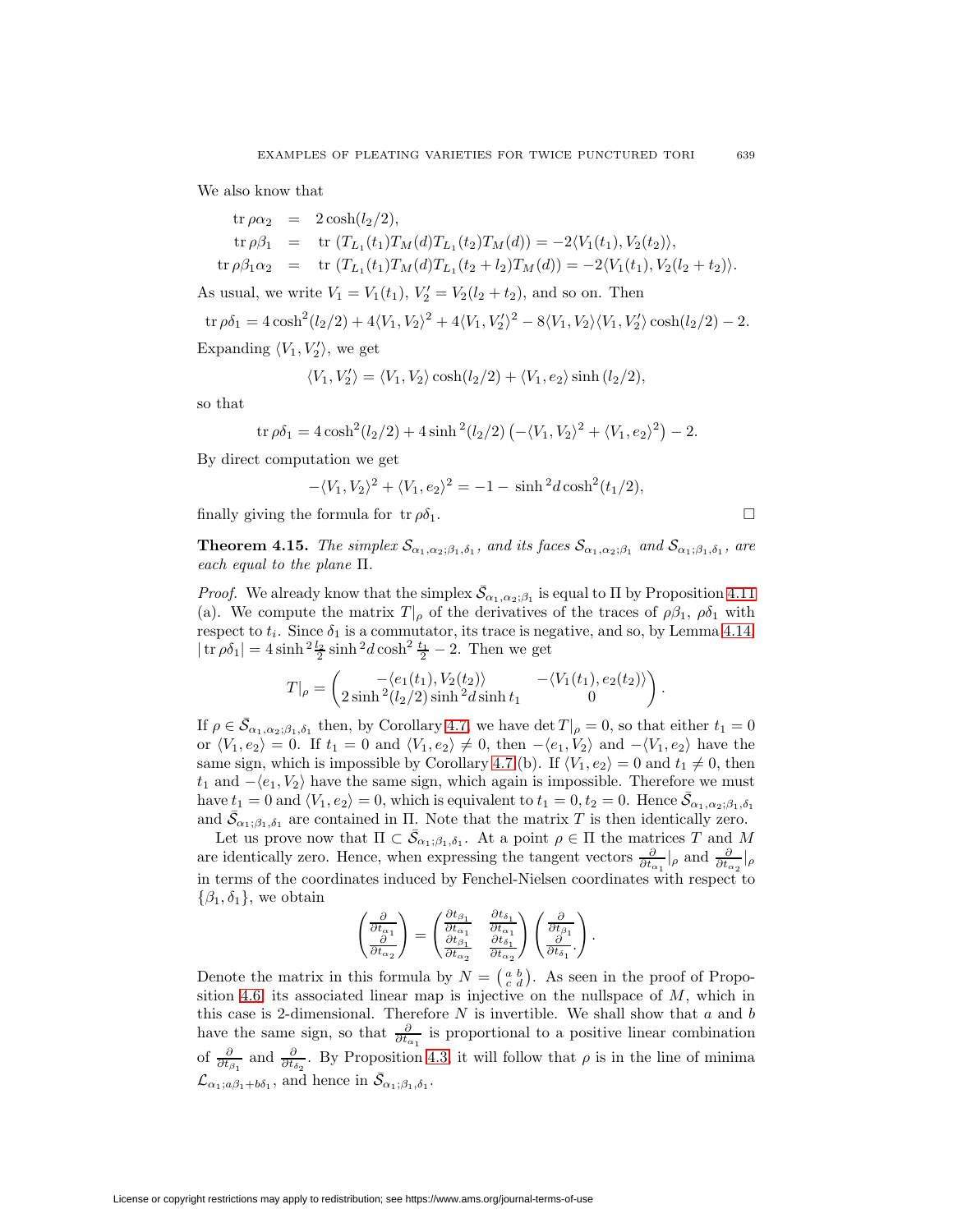Since  $\alpha_2, \beta_1, \delta_1$  do not fill up the surface, c and d have opposite signs: otherwise we would have a contradiction to Proposition [4.3.](#page-11-1) Inverting  $N$ , we find that

$$
\begin{pmatrix}\n\frac{\partial}{\partial t_{\beta_1}} \\
\frac{\partial}{\partial t_{\delta_1}}\n\end{pmatrix} = \begin{pmatrix}\n\frac{d}{\det N} & \frac{-b}{\det N} \\
\frac{-c}{\det N} & \frac{a}{\det N}\n\end{pmatrix} \begin{pmatrix}\n\frac{\partial}{\partial t_{\alpha_1}} \\
\frac{\partial}{\partial t_{\alpha_2}}\n\end{pmatrix}.
$$

Since  $\alpha_1, \alpha_2, \delta_1$  do not fill up the surface, we deduce that  $-c$  and a have opposite signs. Since the simplex  $\bar{S}_{\alpha_1,\alpha_2;\beta_1}$  is equal to  $\Pi$ , we know that  $\frac{\partial}{\partial t_{\beta_1}}|_{\rho}$  is a negative linear combination of  $\frac{\partial}{\partial t_{\alpha_1}}|_{\rho}$  and  $\frac{\partial}{\partial t_{\alpha_2}}|_{\rho}$ . Therefore, d and  $-b$  have the same sign. Combining all this, we deduce that  $a$  and  $b$  have the same sign.

Finally we prove that  $\Pi \subset \mathcal{S}_{\alpha_1,\alpha_2;\beta_1,\delta_1}$ . Since  $\Pi = \bar{\mathcal{S}}_{\alpha_1,\alpha_2;\beta_1} = \bar{\mathcal{S}}_{\alpha_1;\beta_1;\delta_1}$ , at a point  $\rho \in \Pi$  there exist positive numbers  $a', b', c', d'$  so that

$$
\frac{\partial}{\partial t_{\beta_1}} = -a' \frac{\partial}{\partial t_{\alpha_1}} - b' \frac{\partial}{\partial t_{\alpha_2}} \text{ and } c' \frac{\partial}{\partial t_{\beta_1}} + d' \frac{\partial}{\partial t_{\delta_1}} = -\frac{\partial}{\partial t_{\alpha_1}}.
$$

Adding these equations we get a strictly positive linear combination of  $\frac{\partial}{\partial t_{\beta_1}}$  and  $\frac{\partial}{\partial t_{\delta_1}}$ equal to a negative linear combination of  $\frac{\partial}{\partial t_{\alpha_1}}$  and  $\frac{\partial}{\partial t_{\alpha_2}}$ . Again, by Proposition [4.3](#page-11-1) we get that  $\rho \in \mathcal{S}_{\alpha_1,\alpha_2;\beta_1,\delta_1}$ .

The remaining possible combinations of this family of curves are easily dealt with. Since the triples of curves  $\alpha_2, \beta_1, \delta_1$  and  $\alpha_1, \alpha_2, \delta_1$  do not fill up the surface, they do not define any simplex of minima in Teich $(S)$ . In analogy to Theorem [4.15,](#page-18-0) one proves that the simplex  $\bar{S}_{\alpha_1,\alpha_2;\beta_1,\delta_2}$  equals  $\Pi$ . All the pairings of tangent vectors obtained for these various simplices of minima have been collected in Figure 6, which shows the subspace of  $T_{\rho}(\text{Teich}(S))$  generated by  $\frac{\partial}{\partial t_{\alpha_1}}, \frac{\partial}{\partial t_{\alpha_2}}$  at a point  $\rho \in \Pi$ .



Figure 6.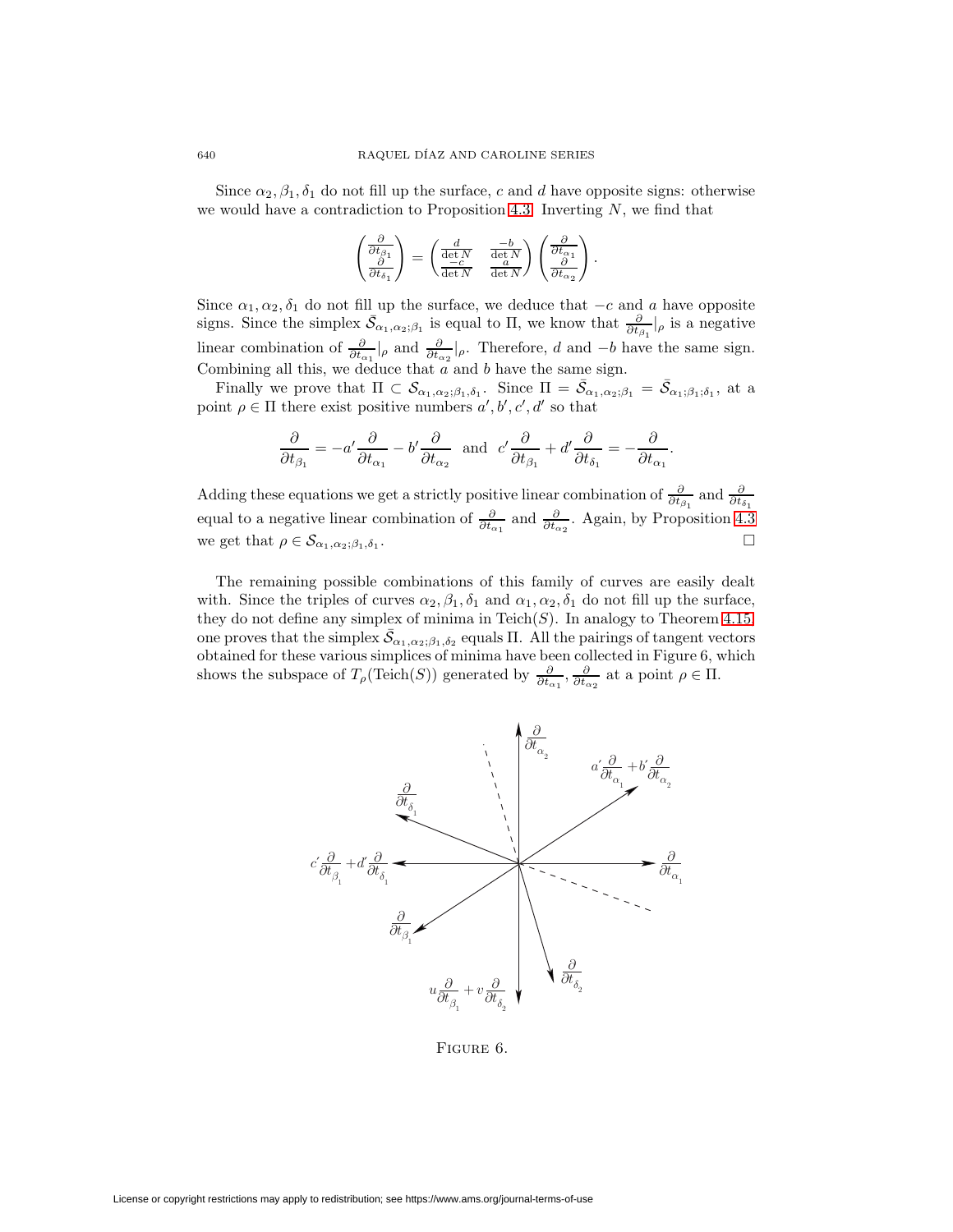### 5. Examples of pleating varieties

<span id="page-20-0"></span>In this section we calculate the pleating varieties corresponding to the simplices in the last section. Once again, we begin by recalling some general results. Throughout, we make the natural identification of Teich(S) with Fuchsian space  $\mathcal{F} \subset \mathcal{Q}\mathcal{F}$ .

<span id="page-20-4"></span>5.1. **General results.** The first result concerns how pleating varieties meet Fuchsian space. In [\[20\]](#page-37-4), the second author proved the following:

**Theorem 5.1** ([\[20\]](#page-37-4), Theorem 5.1)**.** Suppose that pants decompositions  $A, B$  fill up S. Then  $\mathcal{F} \cap \overline{\mathcal{P}_{A,B}} \subset \overline{\mathcal{S}}_{A,B}$ , and  $\mathcal{F} \cap \overline{\mathcal{P}_{\mu,\nu}} \subset \overline{\mathcal{L}}_{\mu,\nu}$ , where  $\mu,\nu$  are measured laminations which are combinations of the curves in A and B, respectively.

From the proof of this result we extract the following lemma, which will be used to prove Theorems [5.7](#page-22-0) and [5.21.](#page-34-0) The angles  $\theta_{\alpha_i}$  (resp.  $\theta_{\beta_i}$ ) are the imaginary parts of the twist parameters in the Fenchel-Nielsen coordinates relative to the pants decompositions  $A$  (resp.  $B$ ).

<span id="page-20-1"></span>**Lemma 5.2.** Let  $\sigma: [0,1] \to \mathcal{QF}(S)$  be a path such that  $\sigma(0) = p \in \mathcal{F}$ ,  $\sigma(t) \notin \mathcal{F}$ for  $t \neq 0$ , and  $\lambda_{\alpha_i}(\sigma(t)), \lambda_{\beta_i}(\sigma(t)) \in \mathbb{R}$ . Suppose that for all i the limit, as  $t\to 0$ , of  $\frac{\theta_{\alpha_i}}{\sum_j |\theta_{\alpha_j}|}(\sigma(t))$  exists, denoted by  $a_i$ . Then  $(a_1,\ldots,a_n)^T$  is a right nullvector of  $M(A, \mathcal{B}, p)$ . Further, the limit  $b_i$  of  $\theta_{\beta_i}/\sum_j |\theta_{\beta_j}|$  and the limit k of  $\sum_i |\theta_{\beta_i}| / \sum_i |\theta_{\alpha_i}|$  also exist, and we have

$$
k(b_1,\ldots,b_n)=\left(\left(\frac{\partial t_{\beta_i}}{\partial t_{\alpha_j}}|_p\right)\begin{pmatrix}a_1\\ \vdots\\ a_n\end{pmatrix}\right)^T \text{ and } \sum_i a_i\frac{\partial}{\partial t_{\alpha_i}}|_p=k \sum_i b_i\frac{\partial}{\partial t_{\beta_i}}|_p.
$$

Remark. (1) In Theorem 5.1 in [\[20\]](#page-37-4), we allowed the bending laminations to vary in  $\mathcal{P}_{\mathcal{A},\mathcal{B}}$  and extracted subsequences along which the limits  $(a_1,\ldots,a_n), (b_1,\ldots,b_n)$ existed. However, once we assume the existence of the projective limits for the angles  $\theta_{\alpha_i}$ , the limit for the angles  $\theta_{\beta_i}$  is automatic since, as proved in [\[20\]](#page-37-4), it satisfies the matrix equation in the above statement.

(2) We have to be careful about angles when we change from one set of pants curves  $\mathcal A$  to another set  $\mathcal A'$  in which some but not all of the pants curves are different. In this situation, even if a curve  $\alpha$  is contained in both sets  $\mathcal A$  and  $\mathcal A'$ , the angle  $\theta_{\alpha}$  relative to A is not in general equal to the angle  $\theta_{\alpha}$  relative to A'. This point will arise in Example 2 below.

(3) If the path  $\sigma$  in Lemma [5.2](#page-20-1) is contained in the pleating variety  $P_{A,B}$ , then all the  $\theta_{\alpha_i}$  have the same sign and  $\theta_{\alpha_i}/\theta_{\beta_j} < 0$ . Therefore, if  $a_i \geq 0$ , then  $b_i \leq 0$ . If we consider the measured laminations  $\mu = \sum a_i \alpha_i$  and  $\nu = \sum (-b_i)\beta_i$ , then the last claim of the lemma gives  $\frac{\partial}{\partial t_{\mu}} = -k \frac{\partial}{\partial t_{\nu}}$ , with  $k > 0$ , the sign of k agreeing with Proposition [4.3.](#page-11-1)

It was also conjectured ([\[20\]](#page-37-4), Conjecture 6.5) that for arbitrary laminations  $\mu, \nu$ , the closure of the pleating variety  $\mathcal{P}_{\mu,\nu}$  meets  $\mathcal F$  exactly in the simplex  $\mathcal S_{\mu,\nu}$ .<sup>[1](#page-20-2)</sup> For rational laminations this conjecture reduces to:

<span id="page-20-3"></span>**Conjecture 5.3.** Let p be in the simplex of minima of  $\bar{S}_{A,B}$ . Then p is in the closure of  $\mathcal{P}_{\mathcal{A},\mathcal{B}}$ .

<span id="page-20-2"></span> $1$ Added in proof: This conjecture has now been proved; see [\[21\]](#page-37-12).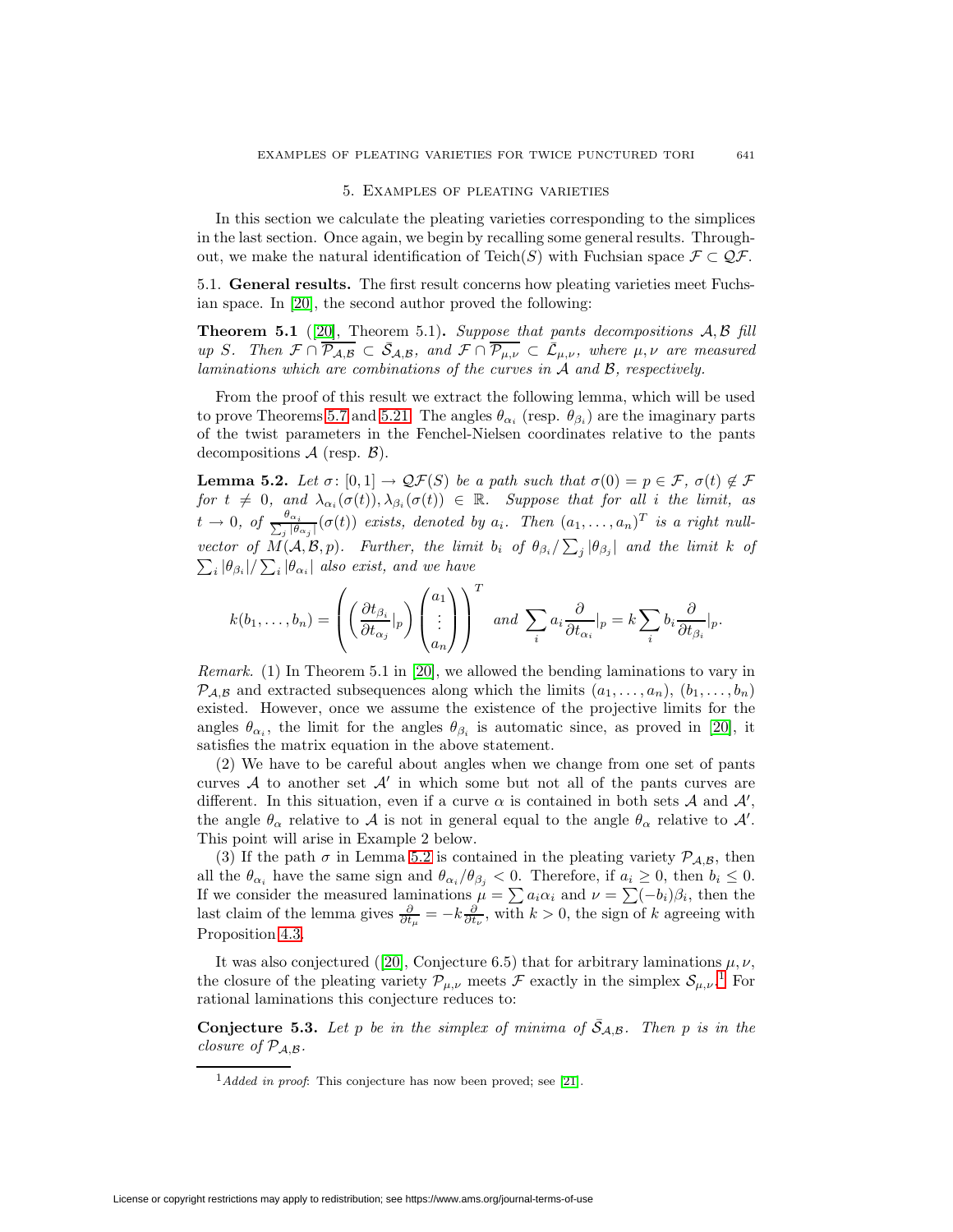The conjecture was proved ([\[20\]](#page-37-4), Theorem 6.4) in the case in which  $p$  is in the interior of the simplex and  $rk M(A, \mathcal{B}, p) = n - 1$ . However, as we saw in the last section, the case rk  $M(\mathcal{A}, \mathcal{B}, p) < n-1$  may occur. The obstacle to proving the conjecture in general was to demonstrate the existence of a path starting at p and moving out of  $\mathcal F$  into  $\mathcal Q\mathcal F$  along which all lengths stay real and all angles have the same sign. In fact, assuming such a path, we can apply the following result, proved in [\[11\]](#page-37-1) for the once punctured torus (Theorems 6.1 and 7.2), which extends with only trivial changes to higher genus; see also [\[6\]](#page-36-4).

<span id="page-21-1"></span>**Theorem 5.4.** Suppose that p is in the simplex of minima  $S_{A,B}$  and that there is a path  $\sigma : [0,1] \to \mathcal{QF}$  such that  $\sigma(0) = p$  and  $\sigma(t) \notin \mathcal{F}$  for  $t > 0$ . Suppose also that for  $t > 0$  we have  $\lambda_{\alpha}(\sigma(t)), \lambda_{\beta}(\sigma(t)) \in \mathbb{R}$ , and that the angles  $\theta_{\alpha}(\sigma(t))$  all have the same sign and likewise the angles  $\theta_{\beta}(\sigma(t))$  all have the same sign (possibly zero). Then there exists  $\epsilon > 0$  such that  $\sigma((0, \epsilon)) \subset \mathcal{P}_{\mathcal{A}, \mathcal{B}}$ .

To determine the pleating variety completely, we need to extend the path away from a neighbourhood of Fuchsian space. For this, ones needs the local pleating theorem  $(12)$ , Theorem 8.1) and the limit pleating theorem  $(12)$ , Theorem 5.1). The proofs of both these closely related results are much easier in the rational case (see [\[13\]](#page-37-13), Theorem 3.7, and [\[16\]](#page-37-14), Theorem 4.8), and extend without difficulty from once punctured tori to the general case. (The idea is to link each flat plane in ∂C to a disk in the regular set whose boundary contains the limit set of the Fuchsian subgroup which stabilises the plane in question. Such disks are called peripheral. One then has to prove that, provided no bending angle goes to 0 or  $\pi$ , peripheral disks persist under small deformations keeping traces real, and under taking limits. When an angle tends to  $\pi$ , disks become tangent and a group element becomes parabolic. When an angle tends to 0, two or more distinct peripheral disks may merge.)

<span id="page-21-2"></span>**Theorem 5.5** (Local pleating theorem). Suppose that  $\rho$  is in the pleating variety  $\mathcal{P}_{\mathcal{A},\mathcal{B}}$ . Suppose that there is a path  $\sigma : [0,\epsilon) \to \mathcal{R}(S)$  such that  $\sigma(0) = \rho$ ,  $\lambda_{\alpha}(\sigma(t)), \lambda_{\beta}(\sigma(t)) \in \mathbb{R} - \{0\},$  and such that the angles  $\theta_{\alpha}(\sigma(t)), \theta_{\beta}(\sigma(t)) \neq 0, \pi$ . Then there exists  $0 < \epsilon' \leq \epsilon$  such that  $\sigma((0, \epsilon')) \subset \mathcal{P}_{\mathcal{A}, \mathcal{B}}$ .

<span id="page-21-0"></span>**Theorem 5.6** (Limit pleating theorem). Suppose that  $\sigma : [0,1] \to \mathcal{R}(S)$  is a path such that  $\sigma([0,1)) \subset \mathcal{P}_{\mathcal{A},\mathcal{B}}, \lambda_{\alpha}(\sigma(1)), \lambda_{\beta}(\sigma(1)) \in \mathbb{R}^+$  and  $\theta_{\alpha}(\sigma(1)), \theta_{\beta}(\sigma(1)) \neq 0, \pi$ . Then  $\sigma(1) \in \mathcal{P}_{\mathcal{A},\mathcal{B}}$ .

Theorem [5.6](#page-21-0) is also proved in [\[1\]](#page-36-5).

Taken together, these three theorems show that, moving along a path starting in either  $S_{A,B}$  or  $\mathcal{P}_{A,B}$  and keeping all traces real and all angles with the correct sign, we remain in  $\mathcal{P}_{\mathcal{A},\mathcal{B}}$  until either some bending angle becomes 0 or  $\pm\pi$  or some length becomes zero. The upshot is a purely analytic condition for determining whether certain points are in  $\mathcal{QF}$ , allowing one to determine the boundary of  $\mathcal{P}_{\mathcal{A},\mathcal{B}}$  without the need for any further checks on the behaviour of any other traces.

In the examples we calculate, we shall be able to explicitly find paths with the properties in the above results, circumventing the problem in the proof of Conjecture [5.3](#page-20-3) above. These special paths will not only give us a complete proof of the conjecture in this case, but also allow us to completely locate the pleating varieties in question together with their boundaries.

These paths, which we call  $\alpha$ -lines, correspond to pure bends away from points starting in the relevant simplex of minima in F. Along an  $\alpha$ -line, the lengths  $l_{\alpha_i}$  are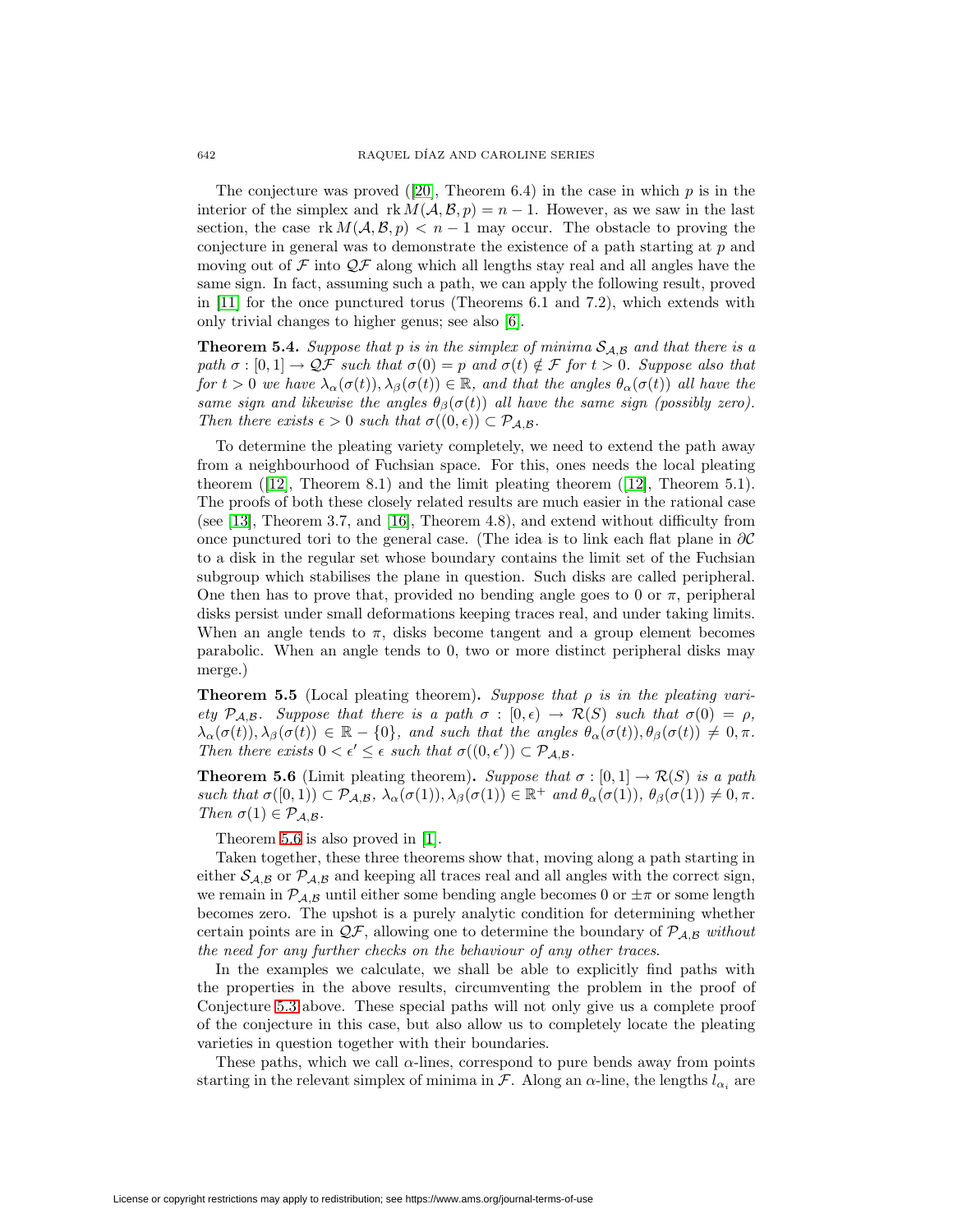fixed, as is the ratio  $\tan (\theta_{\alpha_1}/2)$ :  $\tan (\theta_{\alpha_2}/2)$ . This ratio is chosen in such a way that the traces of the other pair of curves in question  $(\beta_1, \beta_2 \text{ or } \beta_1, \delta_1)$  automatically stay real. In our first example  $\mathcal{P}_{\alpha_1,\alpha_2;\beta_1,\beta_2}$ , we have seen that the corresponding simplex is embedded in  $\mathcal F$  and there is exactly one  $\alpha$ -line leaving from each point in  $\mathcal{S}_{\alpha_1,\alpha_2;\beta_1,\beta_2}$ .

In our second example  $\mathcal{P}_{\alpha_1,\alpha_2;\beta_1,\delta_1}$ , we are in the degenerate case in which rk  $M =$  $0 < n - 1$  and the simplex is not embedded. In this case there will be many  $\alpha$ -lines meeting  $\mathcal F$  in a single point of the simplex, one for each possible value of the angle ratio. Along these paths, all of the traces of  $\alpha_1, \alpha_2, \beta_1, \delta_1, \delta_2$  stay real.

Now, as described on page 625, if disjoint curves  $\gamma$ ,  $\gamma'$  have real trace (thus, a pants decomposition of the twice punctured torus), there exists an invariant pleated surface  $\text{Pl}_{\gamma,\gamma'}$ , made by gluing the flat hyperbolic pants with boundary curves  $\gamma,\gamma'.$ The bending angles of this surface are the angles between the two planes. Such a surface is a component of  $\partial C$  if and only if it is convex and embedded. Thus to determine when a curve is in the pleating locus, we have only to look at the signs of relevant angles. Using our analysis of lines of minima, we shall be able to do this along each  $\alpha$ -line and thus give a complete description of how the several distinct pleating varieties corresponding to these various curves meet each other and meet  $F$ . The final picture, Figure 9, mirrors the infinitesimal picture in the tangent space, Figure 6.

Non-singularity. A crucial feature of the results in [\[12\]](#page-37-2) for the once punctured torus was that the pleating varieties  $\mathcal{P}_{\gamma,\delta}$  for simple closed curves  $\gamma,\delta$  were non-singular in the sense that the restriction of the map  $q \mapsto (\lambda_{\gamma}(q), \lambda_{\delta}(q))$  is a holomorphic bijection in a neighbourhood of  $\mathcal{P}_{\gamma,\delta}$ , and hence the restriction of this map to  $\mathcal{P}_{\gamma,\delta}$ is a diffeomorphism onto its image in  $\mathbb{R}^+ \times \mathbb{R}^+$ . We shall show that in our examples, the analogous map

$$
q \mapsto (\lambda_{\alpha_1}(q), \lambda_{\alpha_2}(q), \lambda_{\beta_1}(q), \lambda_{\beta_2}(q))
$$

is a holomorphic bijection in a neighbourhood of  $P_{A,B}$ .

5.2. **Example 1: The pleating variety**  $\mathcal{P}_{\alpha_1,\alpha_2;\beta_1,\beta_2}$ . We shall compute the pleating variety

$$
\mathcal{P}_{\alpha_1,\alpha_2;\beta_1,\beta_2} = \{ \rho \in \mathcal{QF} \colon |\mathrm{pl}^+| = \alpha_1 \cup \alpha_2, |\mathrm{pl}^-| = \beta_1 \cup \beta_2 \}
$$

in terms of the complex Fenchel-Nielsen  $\alpha$ -coordinates  $(\lambda_1, \lambda_2, \tau_1, \tau_2)=(l_1 + i\varphi_1,$  $l_2 + i\varphi_2, t_1 + i\theta_1, t_2 + i\theta_2$ . The description involves the matrix

$$
T = \begin{pmatrix} -\langle e_1, V_2 \rangle & -\langle V_1, e_2 \rangle \\ -\langle e'_1, V'_2 \rangle & -\langle V'_1, e'_2 \rangle \end{pmatrix},
$$

from Section [4.2.](#page-14-3) The following theorem gives a complete description of  $\mathcal{P}_{\alpha_1,\alpha_2;\beta_1,\beta_2}$ , showing that it is actually just the product of an open interval with the simplex of minima  $\mathcal{S}_{\alpha_1,\alpha_2;\beta_1,\beta_2}$ . To see this, notice that equations [\(5\)](#page-23-0) and [\(6\)](#page-23-0) are exactly the equations of  $\mathcal{S}_{\alpha_1,\alpha_2;\beta_1,\beta_2}$  (Theorem [4.9\)](#page-14-2). From each point of  $\mathcal{S}_{\alpha_1,\alpha_2;\beta_1,\beta_2}$  there emanates a unique  $\alpha$ -line given by [\(7\)](#page-23-0), which continues until an endpoint which is the first point at which [\(8\)](#page-23-0) fails.

<span id="page-22-0"></span>The theorem will be proved using two auxiliary propositions [\(5.9](#page-24-0) and [5.11\)](#page-26-0) which are stated and proved later in the section.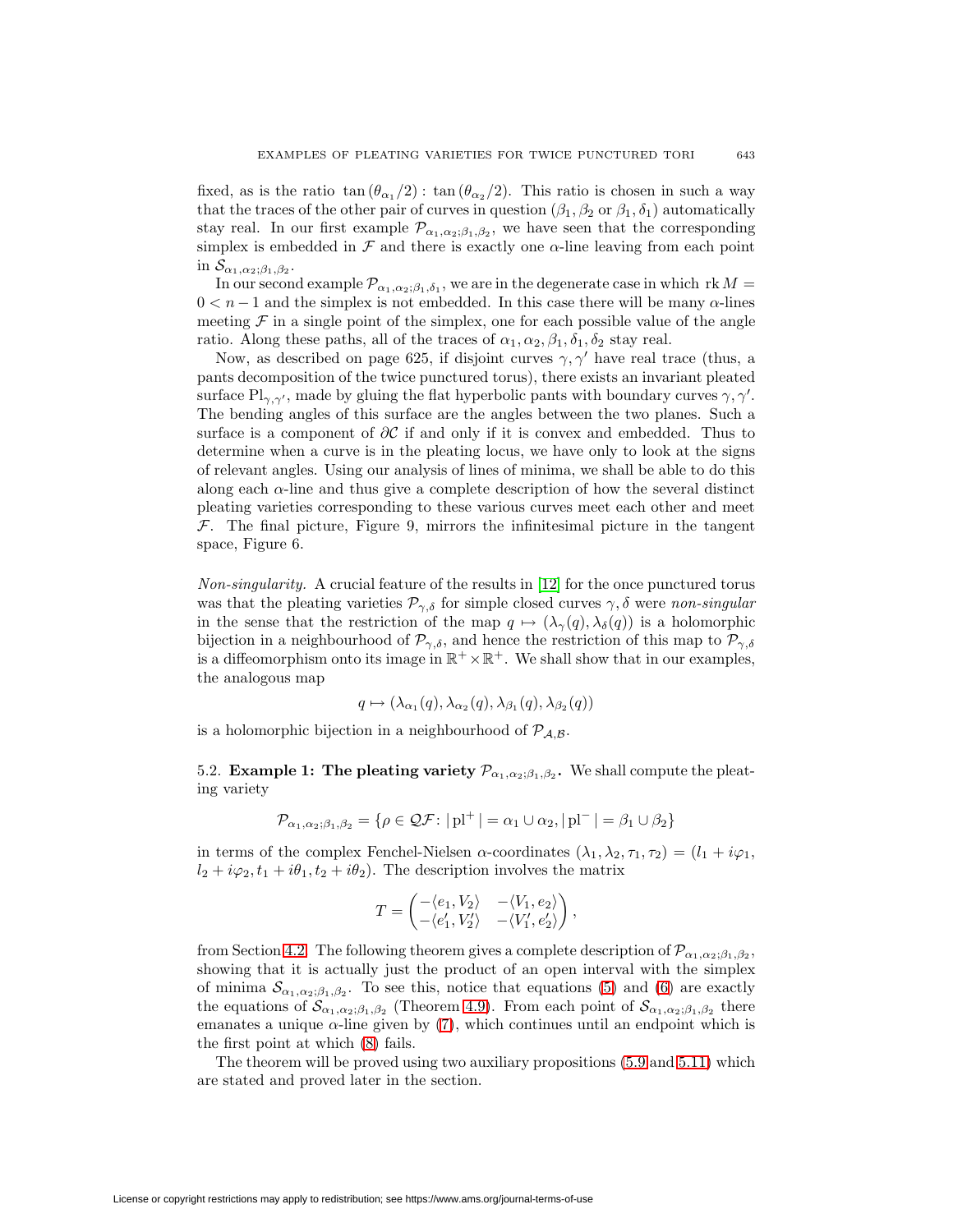**Theorem 5.7.** The pleating variety  $\mathcal{P}_{\alpha_1,\alpha_2;\beta_1,\beta_2}$  is the subset of points  $(l_1 + i\varphi_1,$  $l_2 + i\varphi_2, t_1 + i\theta_1, t_2 + i\theta_2) \in \mathbb{C}^4$  satisfying

<span id="page-23-0"></span>
$$
\varphi_1 = \varphi_2 = 0,
$$

$$
(4) \t\t\t 0 < \theta_1, \ \theta_2 < \pi,
$$

$$
\det T = 0,
$$

(6) 
$$
T_{11} > 0, T_{12} < 0, T_{21} < 0, T_{22} > 0,
$$

(7) 
$$
\tan (\theta_2/2)/\tan (\theta_1/2) = -T_{11}/T_{12},
$$

(8) 
$$
\begin{cases} -2\langle V_1, V_2 \rangle \cos \frac{\theta_1}{2} \cos \frac{\theta_2}{2} + 2\langle e_1, e_2 \rangle \sin \frac{\theta_1}{2} \sin \frac{\theta_2}{2} > 2, \\ -2\langle V'_1, V'_2 \rangle \cos \frac{\theta_1}{2} \cos \frac{\theta_2}{2} + 2\langle e'_1, e'_2 \rangle \sin \frac{\theta_1}{2} \sin \frac{\theta_2}{2} > 2. \end{cases}
$$

*Proof.* Consider a representation  $\rho \in \mathcal{P}_{\alpha_1,\alpha_2;\beta_1,\beta_2}$ . Then the traces of  $\rho \alpha_i$  are real and  $\theta_i \in (0, \pi)$ , so we have [\(3\)](#page-23-0) and [\(4\)](#page-23-0). Also, the traces of  $\rho \beta_i$  are real, so from Theorem [3.1](#page-6-0) we have

$$
\begin{cases} \text{tr}\left(T_{L_1}(\tau_1)T_M(d)T_{L_1}(\tau_2)T_M(d)\right) \in \mathbb{R}, \\ \text{tr}\left(T_{L_1}(\tau_1 - l_1)T_M(d)T_{L_1}(\tau_2 + l_2)T_M(d)\right) \in \mathbb{R}. \end{cases}
$$

<span id="page-23-1"></span>Using Proposition [3.2](#page-9-0) to compute the imaginary parts, the above conditions are equivalent to

(9) 
$$
\begin{cases} \cos \frac{\theta_1}{2} \sin \frac{\theta_2}{2} \langle V_1, e_2 \rangle + \sin \frac{\theta_1}{2} \cos \frac{\theta_2}{2} \langle e_1, V_2 \rangle = 0, \\ \cos \frac{\theta_1}{2} \sin \frac{\theta_2}{2} \langle V_1', e_2' \rangle + \sin \frac{\theta_1}{2} \cos \frac{\theta_2}{2} \langle e_1', V_2' \rangle = 0. \end{cases}
$$

<span id="page-23-2"></span>Dividing by  $\cos(\theta_1/2)\sin(\theta_2/2)$ , we get that  $\rho$  satisfies this system if and only if  $\det T = 0$  and

(10) 
$$
\frac{\tan(\theta_2/2)}{\tan(\theta_1/2)} = K, \text{ where } K = -\frac{\langle e_1, V_2 \rangle}{\langle V_1, e_2 \rangle} \text{ or } -\frac{\langle e'_1, V'_2 \rangle}{\langle V'_1, e'_2 \rangle}.
$$

(Notice that, by [\(9\)](#page-23-1), we have  $\langle V_1, e_2 \rangle = 0$  if and only if  $\langle e_1, V_2 \rangle = 0$ , and  $\langle V_1', e_2' \rangle = 0$ if and only if  $\langle e'_1, V'_2 \rangle = 0$ . Moreover, if  $\langle V_1, e_2 \rangle = \langle e_1, V_2 \rangle = 0$ , then by Lemma [4.8,](#page-14-1)  $\langle V_1', e_2' \rangle \neq 0$ . So, K is well defined.) Since  $\theta_1, \theta_2 > 0$ , then [\(10\)](#page-23-2) implies that  $T_{11}, T_{12}$ have opposite signs, and so do  $T_{21}, T_{22}$ .

Now we define the  $\alpha$ -lines described above. Denote by  $\mathcal{R}_0$  the subset of  $\mathcal F$ defined by the conditions that  $\det T = 0$ , that  $T_{11}$ ,  $T_{12}$  have opposite signs (possibly vanishing), and that  $T_{21}, T_{22}$  have opposite signs. For a point  $p \in \mathcal{R}_0$ , the  $\alpha$ -line based at p is the curve  $\sigma: [0, \pi] \to \mathbb{C}^4$  defined by  $l_i(\sigma(t)) = l_i(p)$  and  $t_i(\sigma(t)) = t_i(p)$ for  $i = 1, 2$ ;  $\theta_1(\sigma(t)) = t$  and  $\theta_2(\sigma(t)) = 2 \arctan(K \tan(t/2))$ . Thus, along an  $\alpha$ line, the length of  $\alpha_i$  and the real part of the twist  $t_{\alpha_i}$  remain constant, and the angle ratio  $\tan \theta_1/2$ :  $\tan \theta_2/2$  is fixed. Notice that on an  $\alpha$ -line, the traces of  $\rho \beta_i$ are real and the angles  $\theta_1$  and  $\theta_2$  have the same sign (since the base point p is in  $\mathcal{R}_0$ ).

There is a unique  $\alpha$ -line,  $\sigma$  through our point  $\rho \in \mathcal{P}_{\alpha_1,\alpha_2;\beta_1,\beta_2}$ . Denote by  $\rho_0$  its base point in F, so that  $\sigma(0) = \rho_0$  and  $\sigma(t_*) = \rho$  for some  $t_* > 0$ . We shall show that  $\rho_0 \in \mathcal{S}_{\alpha_1,\alpha_2;\beta_1,\beta_2}$  and that  $\sigma([0,t_*]) \subset \mathcal{P}_{\alpha_1,\alpha_2;\beta_1,\beta_2}$ .

For all  $t \in (0, t_*]$ , the lengths  $l_{\alpha_i}$  are fixed and the angles  $\theta_i$  are in  $(0, \pi)$ . At  $\rho = \sigma(t_*)$ , we have  $l_{\beta_i} > 0$ , and therefore  $|\text{tr } \rho \beta_i| > 2$ . By Proposition [5.11](#page-26-0) (a) below, actually tr  $\rho \beta_i > 2$ , and by part (d) of that proposition, tr  $\rho \beta_i > 2$  for all  $t \in (0, t_*].$  Therefore, along  $\sigma|_{(0,t_*]}$ , the lengths of  $\beta_1, \beta_2$  are strictly positive. Hence all points on  $\sigma|_{(0,t_*]}$  satisfy the hypotheses of Proposition [5.9](#page-24-0) below. Since at  $\rho$  we know  $\theta_{\beta_i} \neq 0, \pm \pi$ , parts (c) and (d) of that proposition show that neither row of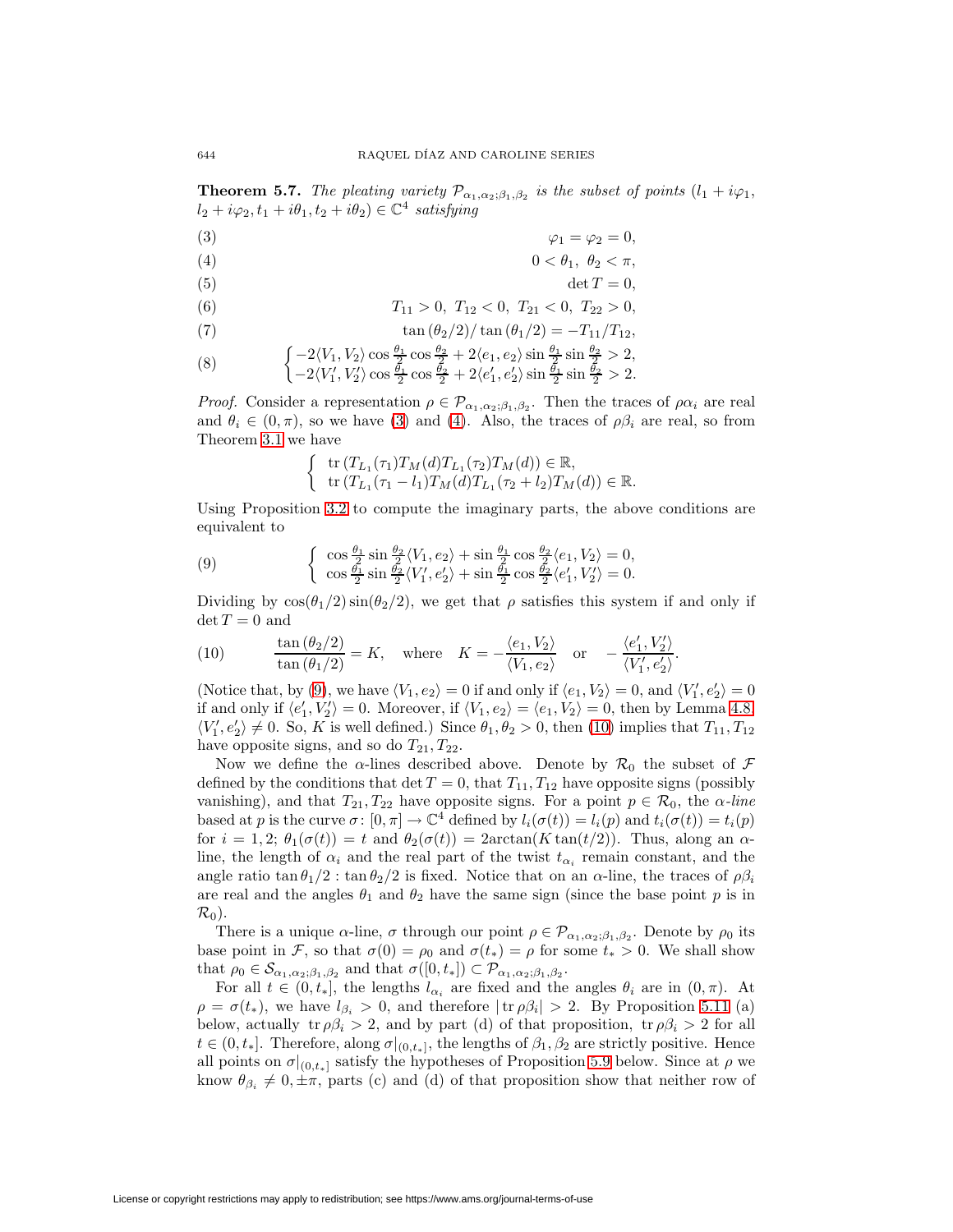the matrix T vanishes. Now this matrix is constant along  $\sigma$ . Thus, applying the reciprocal of parts (c), (d), we have that  $\theta_{\beta_i} \neq 0, \pm \pi$  along  $\sigma|_{(0,t_*]}$ .

In conclusion, along  $\sigma|_{(0,t_*]}$  we have  $l_{\alpha_i} \neq 0$ ,  $l_{\beta_i} \neq 0$ ,  $\theta_{\alpha_i} \neq 0, \pm \pi$ , and  $\theta_{\beta_i} \neq 0$  $0, \pm \pi$ . Since  $\sigma(t_*) = \rho$  is in the pleating variety  $\mathcal{P}_{\alpha_1,\alpha_2;\beta_1,\beta_2}$  we can apply the local and the limit pleating theorems as in Section 5.1 to conclude that  $\sigma|_{(0,t_*]} \subset$  $\mathcal{P}_{\alpha_1,\alpha_2;\beta_1,\beta_2}$ . By Theorem [5.1,](#page-20-4)  $\rho_0$  must be in the simplex of minima  $\bar{\mathcal{S}}_{\alpha_1,\alpha_2;\beta_1,\beta_2}$ . By Theorem [4.9,](#page-14-2) the signs of T are  $\left(\begin{array}{c} + \\ - \end{array}\right)$ , and all the signs are strict by Proposition [5.9.](#page-24-0) So  $\rho$  satisfies the conditions [\(6\)](#page-23-0) and [\(7\)](#page-23-0). Finally, condition [\(8\)](#page-23-0) follows since tr  $\rho \beta_i$  > 2, as explained above.

Conversely, suppose  $\rho \in \mathbb{C}^4$  satisfies [\(3\)](#page-23-0)-[\(8\)](#page-23-0). We want to prove that  $\rho \in$  $\mathcal{P}_{\alpha_1,\alpha_2;\beta_1,\beta_2}$ . Consider the  $\alpha$ -line  $\sigma$  through  $\rho$ . By [\(5\)](#page-23-0) and [\(6\)](#page-23-0) its base point  $\sigma(0) = \rho_0$  is in the simplex of minima  $\mathcal{S}_{\alpha_1,\alpha_2;\beta_1,\beta_2}$ . Suppose  $\sigma(t_*) = \rho$ . Along the path  $\sigma|_{(0,t_*]}$ , the traces of  $\rho\alpha_i, \rho\beta_i$  are real by conditions [\(3\)](#page-23-0), [\(5\)](#page-23-0) and [\(7\)](#page-23-0); the angles  $\theta_1, \theta_2 \in (0, \pi)$ , by [\(4\)](#page-23-0); the length of  $\beta_i$  is positive, because it is true for  $\sigma(t_*) = \rho$ , by [\(8\)](#page-23-0), and we can apply Proposition [5.11](#page-26-0) (d); and the angles  $\theta_{\beta_i}$  are different from  $0, \pm \pi$ , because  $l_{\beta_i} \neq 0$ , and we can apply Proposition [5.9.](#page-24-0) It remains only to see that  $\theta_{\beta_1}, \theta_{\beta_2}$  have the same sign. To do this we use Lemma [5.2.](#page-20-1) For  $\epsilon$  sufficiently small,  $\sigma|_{[0,\epsilon)}$  is a path in  $\mathcal{QF}$ , with  $\sigma(0) \in \mathcal{F}$ . We observe that the limit as  $t \to 0$  of  $\theta_2/\theta_1$  exists. Then, by Lemma [5.2,](#page-20-1) the limit of  $\theta_{\beta_2}/\theta_{\beta_1}$  also exists and is equal to  $b_2/b_1$ , where  $(b_1, b_2)$  is a left nullvector of  $M(A, \mathcal{B}, \rho_0)$ . Since  $\rho_0 \in \mathcal{S}_{\alpha_1,\alpha_2;\beta_1,\beta_2}$ , this matrix has rank one and by Theorem [4.9](#page-14-2) its left nullvectors have coordinates of the same sign. Thus  $b_1, b_2$  have the same sign, and therefore  $\theta_{\beta_1}, \theta_{\beta_2}$  have also the same sign at  $\sigma(t)$ , for t sufficiently small. Applying Theorems [5.4,](#page-21-1) [5.5](#page-21-2) and [5.6,](#page-21-0) we conclude that  $\sigma|_{(0,t_*]} \subset \mathcal{P}_{\alpha_1,\alpha_2;\beta_1,\beta_2}$ .

In the remainder of this subsection we state and prove Propositions [5.9](#page-24-0) and [5.11.](#page-26-0) We begin with a lemma which will be used in Proposition [5.9.](#page-24-0) Recall from page 625 that for disjoint curves  $\gamma$ ,  $\gamma'$  with real trace, we denote by  $\text{Pl}_{\gamma,\gamma'}$  the pleated surface made from the Fenchel Nielsen construction by gluing the flat hyperbolic pants with boundary curves  $\gamma$ ,  $\gamma'$ . The bending angles of this surface are the angles between the two planes. Such a surface is a component of  $\partial \mathcal{C}$  if and only if it is convex and embedded.

**Lemma 5.8.** Let  $\rho \in \mathcal{R}(S)$  with  $\text{tr } \rho \alpha_i$ ,  $\text{tr } \rho \beta_i \in \mathbb{R}$  and with  $|\text{tr } \rho \alpha_i|, |\text{tr } \rho \beta_i| > 2$ . Denote by  $\theta_{\alpha_1}, \theta_{\alpha_2}$  the bending angles of the pleated surface  $Pl_{\alpha_1,\alpha_2}$  and by  $\theta_{\beta_1}, \theta_{\beta_2}$ the bending angles of the pleated surface  $Pl_{\beta_1,\beta_2}$ . Then, the pair  $(\theta_{\alpha_1}, \theta_{\alpha_2})$  is in the set  $X = \{(0, 0), (0, \pm \pi), (\pm \pi, 0), (\pm \pi, \pm \pi)\}\$ if and only if  $(\theta_{\beta_1}, \theta_{\beta_2})$  is also in X.

*Proof.* Since  $|\text{tr } \rho \alpha_i|$  is strictly greater than 2,  $(\theta_{\alpha_1}, \theta_{\alpha_2}) \in X$  is equivalent to the pleated surface  $\text{Pl}_{\alpha_1,\alpha_2}$  being contained in a plane  $P_0$ . Then  $\rho\beta_i$  leaves  $P_0$  invariant and is purely hyperbolic, so its axis is contained in  $P_0$ . Moreover, all images of this axis under the group are contained in  $P_0$ . Therefore,  $Pl_{\beta_1,\beta_2}$  are also contained in  $P_0$ , and hence  $(\theta_{\beta_1}, \theta_{\beta_2}) \in X$ .

<span id="page-24-0"></span>**Proposition 5.9.** Let  $\rho \in \mathcal{R}(S)$  with  $\text{tr } \rho \alpha_i$ ,  $\text{tr } \rho \beta_i \in \mathbb{R}$ ,  $|\text{tr } \rho \alpha_i|, |\text{tr } \rho \beta_i| > 2$ , and  $(\theta_{\alpha_1}, \theta_{\alpha_2}) \notin X$ . Then:

(a)  $\theta_{\alpha_2} = 0$  or  $\theta_{\alpha_1} = \pm \pi$  if and only if  $T_{11} = T_{21} = 0$ .

- (b)  $\theta_{\alpha_1} = 0$  or  $\theta_{\alpha_2} = \pm \pi$  if and only if  $T_{12} = T_{22} = 0$ .
- (c)  $\theta_{\beta_2} = 0$  or  $\theta_{\beta_1} = \pm \pi$  if and only if  $T_{11} = T_{12} = 0$ .
- (d)  $\theta_{\beta_1} = 0$  or  $\theta_{\beta_2} = \pm \pi$  if and only if  $T_{21} = T_{22} = 0$ .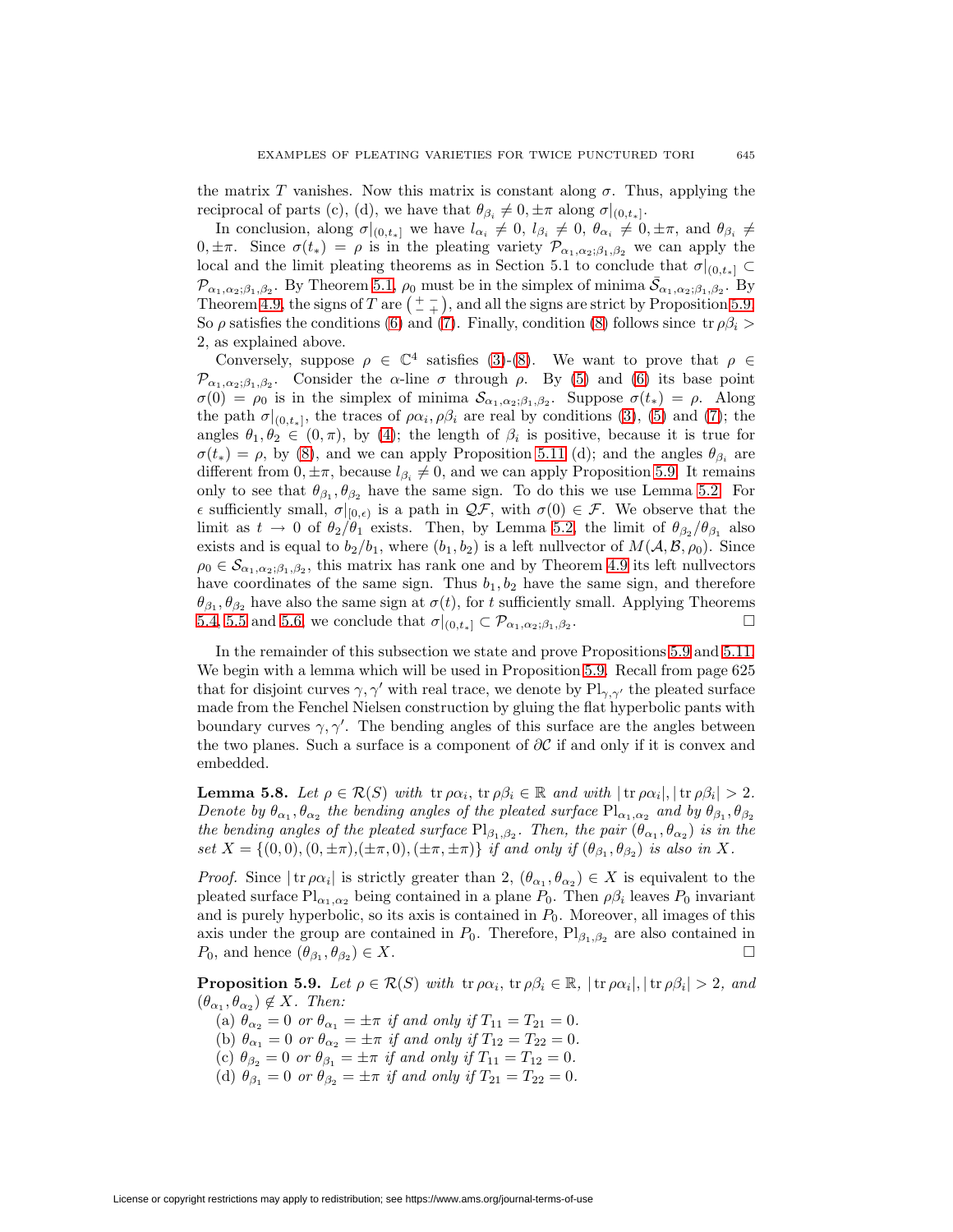

FIGURE 7. The curve  $D = 0$  and the signs of  $(T_{11}, T_{12})$ .

*Proof.* Since  $|\text{tr } \rho \alpha_i| > 2$ , we have  $l_{\alpha_i} > 0$ , and we can write  $\rho$  in terms of Fenchel-Nielsen  $\alpha$ -coordinates. In these coordinates, the condition that the traces of  $\rho \beta_i$  be real is the system [\(9\)](#page-23-1). Suppose  $\theta_{\alpha_2} = 0$  or  $\theta_{\alpha_1} = \pm \pi$ . Then, (9) is equivalent to

(11) 
$$
\sin\frac{\theta_{\alpha_1}}{2}\cos\frac{\theta_{\alpha_2}}{2}T_{11} = 0 \text{ and } \sin\frac{\theta_{\alpha_1}}{2}\cos\frac{\theta_{\alpha_2}}{2}T_{21} = 0.
$$

Since  $(\theta_{\alpha_1}, \theta_{\alpha_2}) \notin X$ , this is equivalent to  $T_{11} = T_{21} = 0$ . For the converse, we observe that  $T_{11} = T_{21} = 0$  implies (see Lemma [4.8\)](#page-14-1) that  $T_{12}, T_{22} \neq 0$ , so, from [\(9\)](#page-23-1) we must have  $\theta_{\alpha_1} = \pm \pi$  or  $\theta_{\alpha_2} = 0$ .

The other cases are similar; for (c), (d) we use Fenchel-Nielsen  $\beta$ -coordinates, and the system analogous to [\(9\)](#page-23-1).  $\Box$ 

5.2.1. The  $\alpha$ -lines. In Proposition [5.11](#page-26-0) we study the behaviour of the length of the curves  $\beta_1, \beta_2$  along the  $\alpha$ -lines defined in the proof of Theorem [5.7.](#page-22-0) We begin with a lemma about signs, illustrated in Figure 7.

<span id="page-25-0"></span>**Lemma 5.10.** Let  $D = \langle e_1, e_2 \rangle + 1$ . In the 2-plane in  $\mathcal F$  defined by fixing concrete values for  $l_1, l_2$ , the curve  $D = 0$  does not intersect the regions  $\mathcal{T}_1 = \{T_{11} > 0, T_{12} <$ 0} and  $\mathcal{T}_2 = \{T_{11} < 0, T_{12} > 0\}$ . Moreover, D is positive in both regions.

*Proof.* The 2-plane in the statement is coordinatized by the twist parameters  $(t_1, t_2)$ . From the formulae in Remark 3 of Section 3.1, we easily see that the graph  $T_{11} = 0$ intersects the  $t_i$ -axes at  $(0, 0)$  and that its tangent at this point has slope – cosh d. Similarly,  $T_{12} = 0$  intersects the  $t_i$ -axes at  $(0,0)$  and its tangent at this point has slope  $-1/\cosh d$ . Also, the point  $(0,0)$  is the only intersection point of these two curves. Thus it is easy to identify the regions  $\mathcal{T}_1, \mathcal{T}_2$ ; see Figure 7.

On the other hand, the curve  $D = 0$  intersects the axes only at  $(0, 0)$ , and we have

$$
\frac{\partial D}{\partial t_1} = \frac{1}{2} \langle V_1, e_2 \rangle, \quad \frac{\partial D}{\partial t_2} = \frac{1}{2} \langle e_1, V_2 \rangle.
$$

Both partial derivatives are zero if and only if  $t_1 = t_2 = 0$ . Therefore,  $(0, 0)$  is the only singular point of D.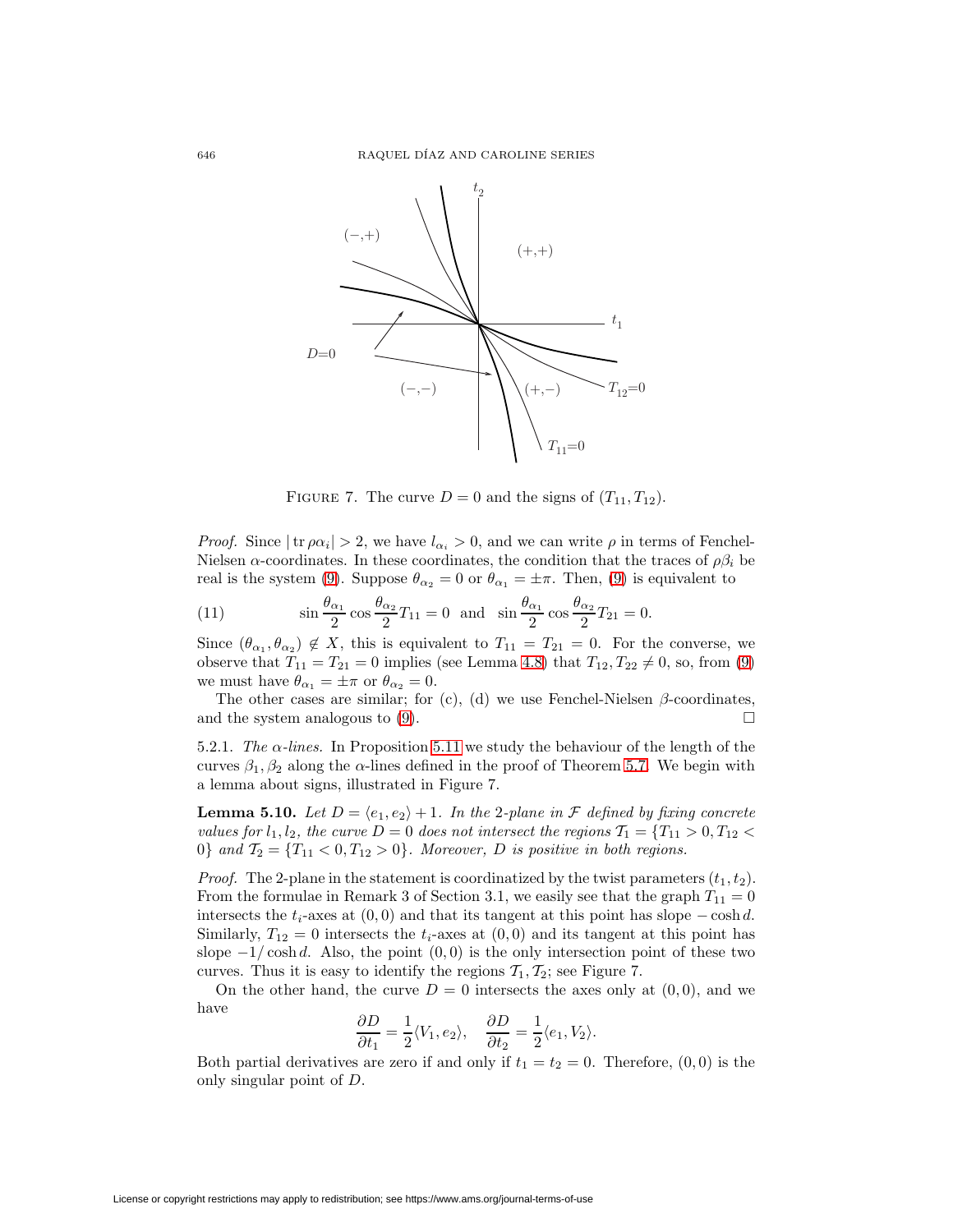By geometric arguments we can also see that  $D = 0$  intersects each of the curves  $T_{11} = 0$  and  $T_{12} = 0$  only in the point  $(0, 0)$ : with the notation of the Main Figure of Section [3.1,](#page-8-0) if  $\langle e_1, V_2 \rangle = 0$  then  $V_2$  is in the line  $H_1$ . Since  $V_2$  is also in  $H_2$ ,  $H_1 \cap H_2 \neq \emptyset$ . Now,  $\langle e_1, e_2 \rangle = -1$  implies that  $H_1$  and  $H_2$  coincide (the halfspaces  $H_1^-, H_2^-$  are opposite). This only happens when  $t_1 = t_2 = 0$ .

Next, we study the sign of  $T_{11}, T_{12}$  along the curve D. Referring again to the Main Figure, note that for each fixed  $t_1$ , there are at most two values of  $t_2$  so that  $(t_1, t_2) \in \{D = 0\}$ ; see Figure 8. If  $t_1$  is positive and large enough so that the line  $H_1$  does not intersect  $L_2$ , then the value of  $t_2$  is unique; see Figure 8(a). This value of  $t_2$  is negative and at  $(t_1, t_2)$  we have  $T_{11}, T_{12} > 0$ . If  $t_1 > 0$  but  $H_1$  does intersect  $L_2$ , then there exist exactly two values of  $t_2$  so that  $(t_1, t_2) \in \{D = 0\},$ both negative, one greater than  $-t_1$  and the other less; see Figures 8(b), 8(c). For the first one, we have  $T_{11}, T_{12} < 0$  and for the second we have  $T_{11}, T_{12} > 0$ . Similarly, we study the situation for negative values of  $t_1$ . This information allows one to verify the configuration of regions shown in Figure 7.

To study the sign of D in the regions  $\mathcal{T}_1, \mathcal{T}_2$ , we just pick a point in each of these regions and compute the sign. For instance, if  $t_1 > 0$  and  $t_2 = -t_1$ , then  $(t_1, t_2) \in \mathcal{T}_1$ , and

$$
\langle e_1, e_2 \rangle + 1 = (\cosh^2(t_1/2) - 1)(\cosh d - 1),
$$

which is positive. Thus D is positive in  $\mathcal{T}_1$  and, similarly, in  $\mathcal{T}_2$ .



FIGURE 8.

Now we can prove the proposition we need.

<span id="page-26-0"></span>**Proposition 5.11.** Let  $p \in \mathcal{R}_0$  and consider the  $\alpha$ -line  $\sigma$  based on  $p$ . Consider along  $\sigma$  the functions

$$
f_1 = \operatorname{tr} \rho \beta_1 = -2 \langle V_1, V_2 \rangle \cos \frac{\theta_1}{2} \cos \frac{\theta_2}{2} + 2 \langle e_1, e_2 \rangle \sin \frac{\theta_1}{2} \sin \frac{\theta_2}{2},
$$
  

$$
f_2 = \operatorname{tr} \rho \beta_2 = -2 \langle V_1', V_2' \rangle \cos \frac{\theta_1}{2} \cos \frac{\theta_2}{2} + 2 \langle e_1', e_2' \rangle \sin \frac{\theta_1}{2} \sin \frac{\theta_2}{2}.
$$

Then for each  $i = 1, 2$ :

(a)  $f_i(\theta_1) \geq -2$  for all  $\theta_1 \in [0, \pi]$ .

(b) If  $\langle e_1, e_2 \rangle \geq 1$ , then  $f_1(\theta_1) \geq 2$  for all  $\theta_1$ ; likewise if  $\langle e'_1, e'_2 \rangle \geq 1$ , then  $f_2(\theta_1)\geq 2.$ 

(c)  $f_i$  is decreasing near 0 and has at most one critical point (which will be a minimum) in  $(0, \pi)$ .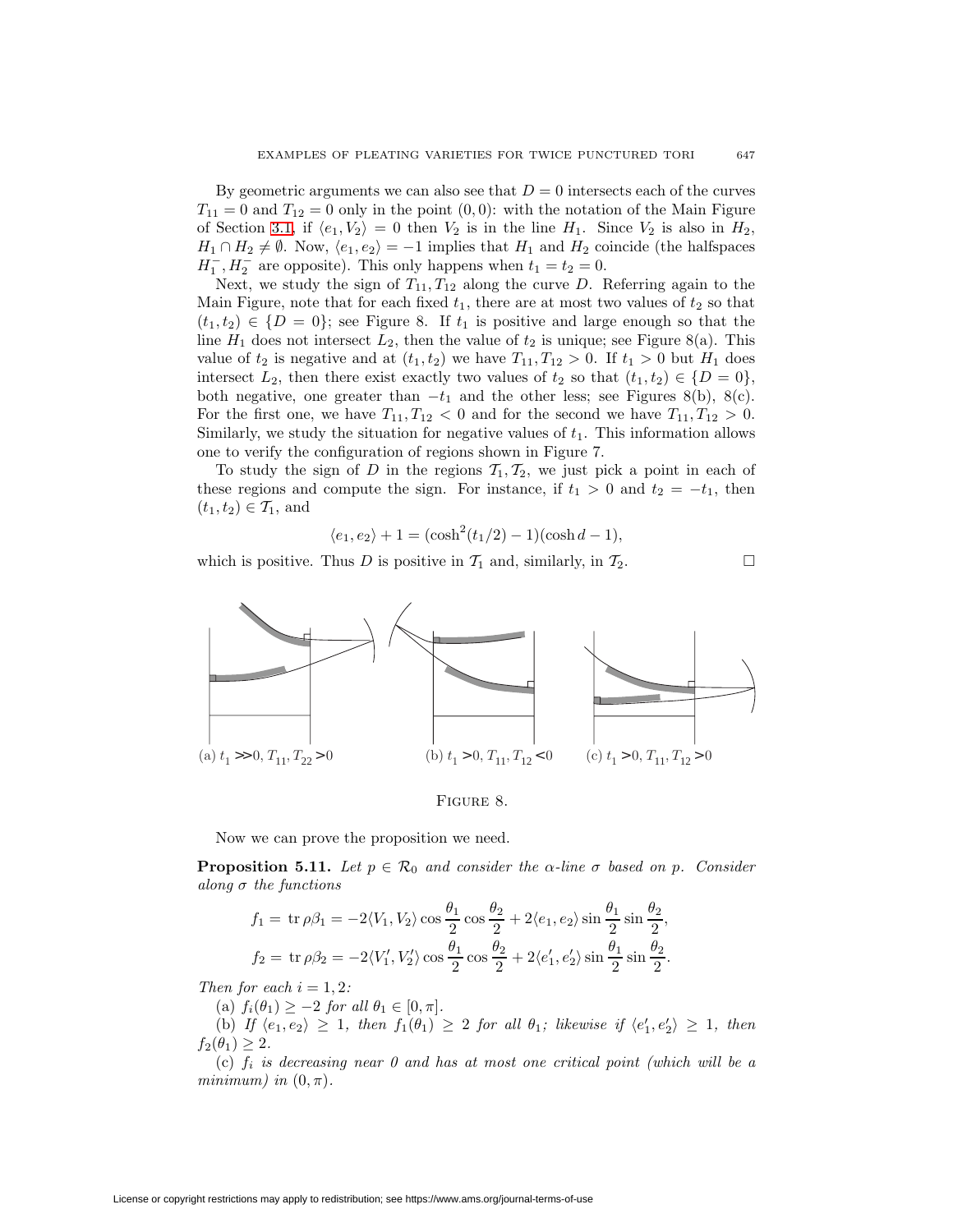(d) If for some  $t_*$  we have  $f_i(t_*) > 2$ , then  $f_i(t) > 2$  for all  $t < t_*$ . If there exists  $t_*$  so that  $f_i(t_*)=2$ , then  $f_i$  is decreasing in the interval  $[0, t_*]$ .

*Proof.* We prove this result for  $f_1$ ; the proof for  $f_2$  is analogous.

(a) Since  $p \in \mathcal{R}_0$ , by Lemma [5.10](#page-25-0) we have  $\langle e_1, e_2 \rangle \geq -1$ . Then the assertion is an immediate consequence (remember that  $\langle V_1, V_2 \rangle = -\cosh d(V_1, V_2) < 0$ ).

(b) Since we already know that  $tr \rho \beta_1$  is real, we just need to show that  $p \circ \rho \beta_1$ is not an elliptic isometry, for any value of  $\theta_1$ . For this, it is enough to decompose  $p \circ \rho \beta_1$  as a product of two involutions around disjoint axes. We use a geometrical argument similar to that in Remark 2 in Section [3.1,](#page-8-0) but first, we need to elaborate the picture to take account of the fact that the twist parameters  $\tau_1 = t_1 + i\theta_1$ ,  $\tau_2 =$  $t_2 + i\theta_2$  are now complex. We regard the Main Figure in Section [3.1](#page-8-0) as a plane H contained in  $\mathbb{H}^3$ . Let  $P_1$ ,  $P_2$  be the orthogonal lines to H through the points  $O_1, O_2$ , oriented so that  $P_i, M, L_i$  give the orientation of  $\mathbb{H}^3$ . Let  $W_1(\tau_1)$  be the line so that the complex distance  $\mathbf{d}_{L_1}(P_1, W_1(\tau_1))$  is  $\tau_1/2$ , and  $W_2(\tau_2)$  the line so that  $\mathbf{d}_{L_2}(P_2, W_2(\tau_2))$  is  $-\tau_2/2$ . Then, by decomposing isometries of  $\mathbb{H}^3$  as products of involutions around axes, we find the isometry

$$
p \circ \rho(\beta_1) = \bar{T}_{L_1}(\tau_1) \bar{T}_M(d) \bar{T}_{L_1}(\tau_2) \bar{T}_M(d) = I_{W_1(\tau_1)} I_{W_2(\tau_2)},
$$

where now  $I_N$  means involution around the hyperbolic line  $N$ .

Now consider the plane  $\Pi_i$  orthogonal to  $L_i$  at  $V_i$  (so, containing the line  $H_i$ ), for  $i = 1, 2$ . Then  $\Pi_1 \cap \Pi_2 = \emptyset$  if and only if  $H_1 \cap H_2 = \emptyset$ . If  $\langle e_1, e_2 \rangle > 1$ , then  $H_1$ ,  $H_2$  do not intersect, and therefore neither do  $\Pi_1, \Pi_2$ . Now, the line  $W_1(\tau_1)$  defined above is contained in the plane  $\Pi_1$ , and  $W_2(\tau_2)$  is contained in  $\Pi_2$ , and therefore the two lines are disjoint. Hence  $p \circ \rho(\beta_1)$  is purely hyperbolic and  $|\text{tr } \rho(\beta_1)| > 2$ . (If  $\langle e_1, e_2 \rangle = 1$ , it might be parabolic for some value of  $\theta_1$ .) Since  $f_1 = \text{tr } \rho \beta_1$  is continuous and  $f_1(0)$  is positive, it follows that  $f_1(\theta_1) \geq 2$  for all  $\theta_1$ .

(c) As in the proof of Theorem [5.7,](#page-22-0) let  $K = -\langle e_1, V_2 \rangle / \langle V_1, e_2 \rangle$ , and set also  $A =$  $-\langle V_1, V_2 \rangle$  and  $B = \langle e_1, e_2 \rangle$ . We regard  $f_1$  as a function on  $\theta_1 \in [0, \pi]$ , and compute its derivative. We have that  $f_1'(0) = 0$ ,  $f_1'(\pi) = 0$ . Since  $\tan (\theta_2/2) = K \tan (\theta_1/2)$ , the derivative  $\theta_2'(\theta_1)$  is

<span id="page-27-0"></span>
$$
\theta_2' = K(1 + \tan^2(\theta_1/2))(1 + K^2 \tan^2(\theta_1/2))^{-1}.
$$

Then, for  $\theta_1 \neq 0, \pi$ , we have

(12) 
$$
f'_1(\theta_1)(\cos(\theta_1/2))^{-2} = \tan(\theta_1/2)(-A - AK\theta'_2 + BK + B\theta'_2).
$$

If  $\theta_1 \neq 0, \pi$ , then  $f_1' = 0$  if and only if  $-A - AK\theta_2' + BK + B\theta_2' = 0$ , and this is equivalent to

$$
\tan^2(\theta_1/2) = (A - 2BK + AK^2)(K(B - 2AK + BK^2))^{-1},
$$

which has at most one solution for  $\theta_1 \in (0, \pi)$ .

Next we study the sign of  $f_1'(\theta_1)$  for  $\theta_1$  near 0. From [\(12\)](#page-27-0), for  $\theta_1$  positive and near 0, the sign of  $f_1'$  is the same as the sign of  $g(\theta_1) = -A - AK\theta_2' + BK + B\theta_2'$ . Now,  $\theta_2'(0) = K$ , and therefore,

$$
g(0)/(2K) = -A(1+K^2)(2K)^{-1} + B < -A + B = \langle V_1, V_2 \rangle + \langle e_1, e_2 \rangle,
$$

where the inequality holds because A is positive and  $(1 + K^2)/2K > 1$ . Now  $\langle V_1, V_2 \rangle + \langle e_1, e_2 \rangle$  is negative, as explained in the proof of Proposition [4.12.](#page-16-0) Hence,  $g(\theta_1)$  and  $f'_1(\theta_1)$  are negative, for  $\theta_1$  near 0.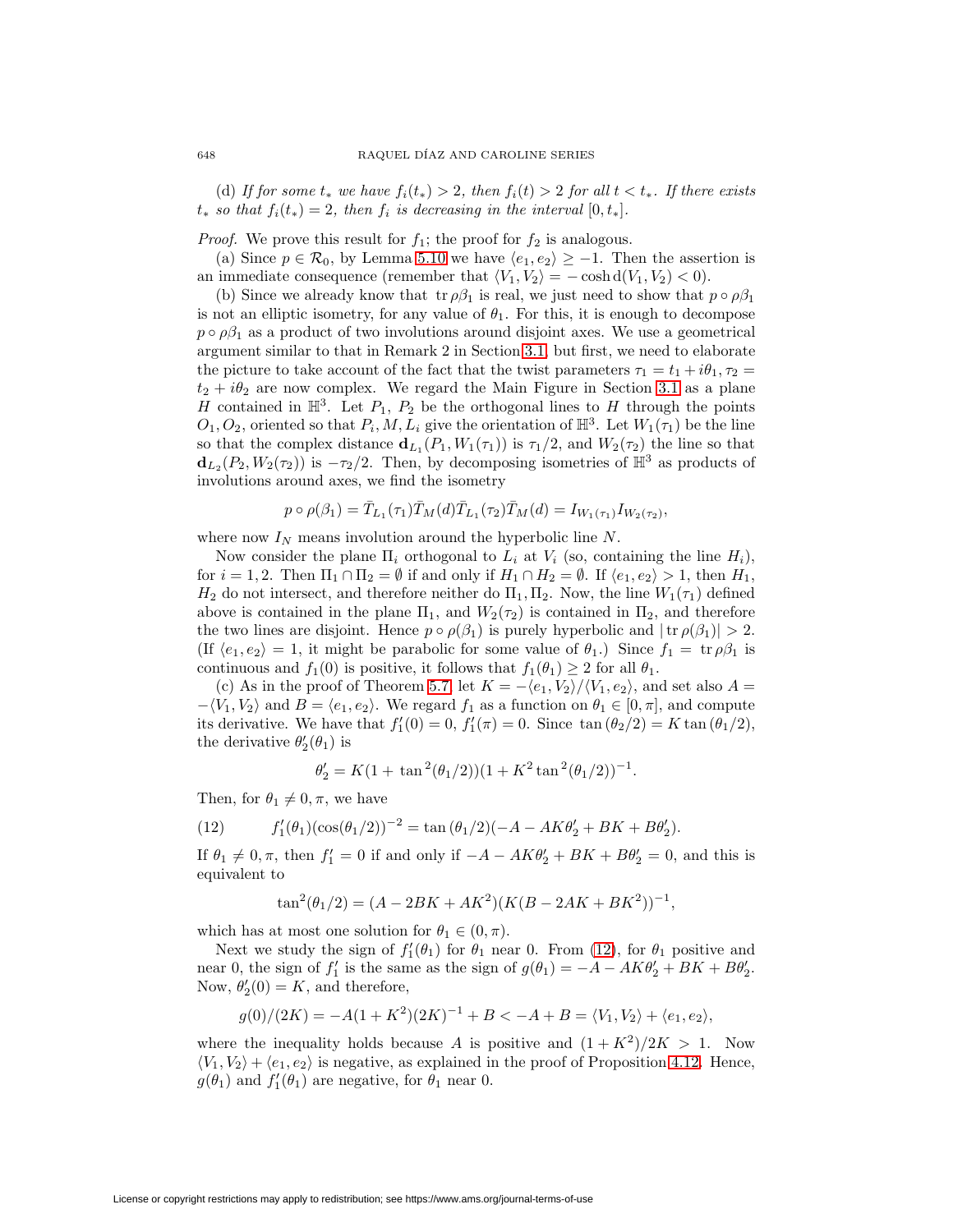The final result (d) now follows easily. If  $\langle e_1, e_2 \rangle \leq 0$ , then  $f_1$  is decreasing, and the result is clear; if  $0 \leq \langle e_1, e_2 \rangle < 1$ , then  $f_1(\pi) < 2$ , and the result follows from (c); otherwise, apply (b).  $\Box$ 

Non-singularity. We end this subsection by proving that the lengths of the bending lines are local coordinates in a neighbourhood of  $\mathcal{P}_{\alpha_1,\alpha_2;\beta_1,\beta_2}$ . First we examine the situation in  $\mathcal{F}.$ 

<span id="page-28-0"></span>**Proposition 5.12.** Let  $p_0 \in \mathcal{S}_{\alpha_1,\alpha_2;\beta_1,\beta_2}$ , with  $l_{\alpha_i}(p_0) = c_i$ ,  $i = 1, 2$ , and let  $W \subset \mathcal{F}$ be the subset defined by  $l_{\alpha_i}(p) = c_i, i = 1, 2$ . Then  $W \cap S_{\alpha_1, \alpha_2; \beta_1, \beta_2}$  is locally homeomorphic to  $\mathbb R$ .

*Proof.* Let  $Q_A, Q_B \subset ML$  denote respectively those laminations  $\mu = a_1 \alpha_1 + a_2 \alpha_2$ and  $\nu = b_1\beta_1 + b_2\beta_2$  for which  $a_1 + a_2 = b_1 + b_2 = 1$  and all coefficients are positive. Denote by  $[Q_B]$  the projection of  $Q_B$  on PML. By Theorem 2.1 in [\[15\]](#page-37-9), if  $j: PML \to ML$  is any fixed section, then for each  $p \in \mathcal{F}$  and  $\mu \in \mathcal{Q}_\mathcal{A}$  there exist unique  $[\xi] \in PML$  and  $k \in (0,1)$  such that  $(1-k)l_{\mu} + kl_{i([\xi])}$  takes its minimum at p. By Theorem 7.7 of [\[20\]](#page-37-4), the resulting map  $\Psi : W \times Q_A \to P\mathcal{ML}$ , defined by  $\Psi(p,\mu)=[\xi]$ , is injective, and hence, since both domain and range have the same real dimension 3, open. Since  $p_0 \in S_{\alpha_1,\alpha_2;\beta_1,\beta_2}$ , then certainly  $[Q_B]$ intersects the image of  $\Psi$ . Thus, since  $[Q_B]$  is homeomorphic to an open interval, so locally is  $\Psi^{-1}([\mathcal{Q}_{\mathcal{B}}]) \subset W \times \mathcal{Q}_{\mathcal{A}}$ . From the definitions, if  $p \in W$  and  $\mu \in \mathcal{Q}_{\mathcal{A}}$ , then  $\Psi(p,\mu) \in [Q_B]$  implies  $p \in \mathcal{S}_{\alpha_1,\alpha_2;\beta_1,\beta_2}$ . Thus  $\Psi^{-1}([Q_B]) \subset (W \cap \mathcal{S}_{\alpha_1,\alpha_2;\beta_1,\beta_2}) \times Q_A$ .

We now claim that the projection  $\Psi^{-1}([\mathcal{Q}_\mathcal{B}]) \to W \cap \mathcal{S}_{\alpha_1,\alpha_2;\beta_1,\beta_2}$  is injective. This is because if  $(p, \mu), (p, \mu') \in \Psi^{-1}([\mathcal{Q}_{\mathcal{B}}])$ , then p lies on two lines of minima  $\mathcal{L}_{\mu,\nu}$  and  $\mathcal{L}_{\mu',\nu'}$  with  $\nu,\nu' \in \mathcal{Q}_{\mathcal{B}}$ . However, by Proposition [4.6](#page-12-3) (a) and Theorem [4.9,](#page-14-2) the map  $\Phi: Q_{\mathcal{A}} \times Q_{\mathcal{B}} \times (0,1) \to \mathcal{S}_{\alpha_1,\alpha_2;\beta_1,\beta_2}$  which sends  $(\mu,\nu,k)$  to the minimum of  $(1-k)l_{\mu}+kl_{\nu}$  is injective, so p lies on exactly one line of minima  $\mathcal{L}_{\mu,\nu}$ . Since the projection is also open, we deduce that  $W \cap \mathcal{S}_{\alpha_1,\alpha_2;\beta_1,\beta_2}$  is locally homeomorphic to R, as claimed.  $\square$ 

**Theorem 5.13.** The length functions  $(\lambda_{\alpha_1}(q), \lambda_{\alpha_2}(q), \lambda_{\beta_1}(q), \lambda_{\beta_2}(q))$  are local holomorphic coordinates for  $\mathcal{QF}$  in a neighbourhood of  $\mathcal{P}_{\alpha_1,\alpha_2;\beta_1,\beta_2}$ .

Proof. We have to prove that the map

$$
q \mapsto (\lambda_{\alpha_1}(q), \lambda_{\alpha_2}(q), \lambda_{\beta_1}(q), \lambda_{\beta_2}(q))
$$

is invertible in a neighbourhood of each point in  $\mathcal{P}_{\alpha_1,\alpha_2;\beta_1,\beta_2}$ .

Let  $q_0 \in \mathcal{P}_{\alpha_1,\alpha_2;\beta_1,\beta_2}$  and let  $\lambda_{\alpha_i}(q_0) = c_i, i = 1,2$ . Let V be the submanifold of  $\mathcal{QF}$  defined by  $\lambda_{\alpha_i}(q) = c_i, i = 1, 2$  (so that V is locally  $\mathbb{C}^2$  with coordinates  $(\tau_{\alpha_1}, \tau_{\alpha_2})$ ). Then, working with Fenchel-Nielsen  $\alpha$ -coordinates, it will be sufficient to prove that the map on V defined by  $(\tau_{\alpha_1}, \tau_{\alpha_2}) \mapsto (\lambda_{\beta_1}, \lambda_{\beta_2})$  is non-singular (has non-vanishing Jacobian) at  $q_0$ . First, notice that each of the four derivatives  $\partial \lambda_{\beta_i}$  $\frac{\partial \Delta_{\beta_i}}{\partial \tau_{\alpha_j}}$  is non-zero, because by the generalization of Kerckhoff's derivative formula to  $\mathcal{QF}$ , each consists of a single term  $\cosh D_{i,j}(q_0)$ , where  $D_{i,j}$  is the complex distance between the axes of  $\alpha_i$  and  $\beta_j$ . Since  $q_0 \notin \mathcal{F}$ , the real part of this distance is certainly non-zero, and so  $\cosh D_{i,j}(q_0) \neq 0$ . Thus, in particular, the map  $(\tau_{\alpha_1}, \tau_{\alpha_2}) \mapsto (\lambda_{\beta_1}, \tau_{\alpha_2})$  is non-singular at  $q_0$ , and so it remains to prove that the map  $F : (\lambda_{\beta_1}, \tau_{\alpha_2}) \mapsto (\lambda_{\beta_1}, \lambda_{\beta_2})$  is non-singular at  $q_0$ . In other words, regarding  $\lambda_{\beta_2}$  as a function of  $\lambda_{\beta_1}$  and  $\tau_{\alpha_2}$ , we have to show that  $\partial \lambda_{\beta_2}/\partial \tau_{\alpha_2} \neq 0$ . To abbreviate notation, write  $z = \lambda_{\beta_1} - \lambda_{\beta_1}(q_0)$ ,  $w = \tau_{\alpha_2} - \tau_{\alpha_2}(q_0)$ , and view these as local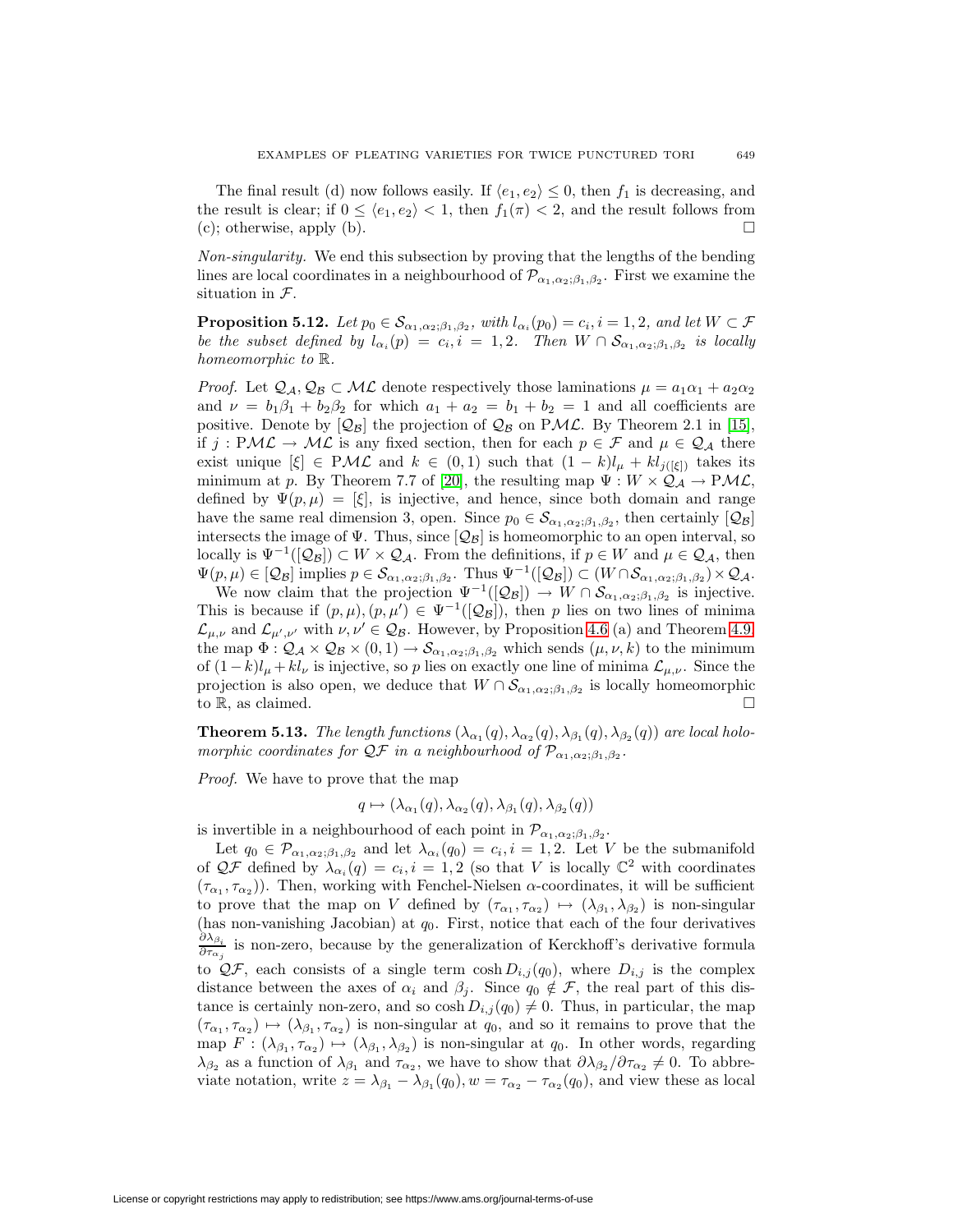coordinates for V near  $q_0$ . Using these coordinates, write  $f = \lambda_{\beta_2} - \lambda_{\beta_2} (q_0)$ . Thus we have  $f(0, 0) = 0$ , and we have to prove that the map  $F : (z, w) \mapsto (z, f(z, w))$  is non-singular at  $(0, 0)$ .

Let  $\mathcal{P} = \mathcal{P}_{\alpha_1,\alpha_2;\beta_1,\beta_2} \cap V$ . We first claim that  $\mathcal P$  is locally homeomorphic to  $\mathbb{R}^2$ . In fact, by Proposition [5.12,](#page-28-0)  $W \cap \mathcal{S}_{\alpha_1,\alpha_2;\beta_1,\beta_2}$  is locally homeomorphic to  $\mathbb{R}$ , where obviously  $W = V \cap \mathcal{F}$ . The claim then follows easily from Theorem [5.7,](#page-22-0) which, as pointed out, shows that the pleating variety is just the product of  $\mathcal{S}_{\alpha_1,\alpha_2;\beta_1,\beta_2}$  with an open interval, with the fibres over the points of  $\mathcal{S}_{\alpha_1,\alpha_2;\beta_1,\beta_2}$  being the  $\alpha$ -lines.

Since P is foliated by  $\alpha$ -lines, it is locally parameterised by  $(\zeta, \theta_{\alpha_1})$ , with  $\zeta$  the parameter of  $V \cap \mathcal{F}$  and  $\theta_{\alpha_1}$  the imaginary part of  $\tau_{\alpha_1}$ , which parameterises the  $\alpha$ -lines. Let  $\sigma$  be any  $\alpha$ -line. We claim that at most one of the real functions  $f_i = \text{tr } \rho \beta_i$   $(i = 1, 2)$  has a critical point on  $\sigma$ . In fact, by Theorem [5.7,](#page-22-0) following  $\sigma$  from its initial point in F, we remain in P until the first point at which one of the  $f_i$ , say  $f_1$ , reaches the value 2. Proposition [5.11\(](#page-26-0)d) then asserts that  $f_1$  has no critical point on  $\sigma$ . In particular, the function  $z = \lambda_{\beta_1} - \lambda_{\beta_1}(q_0)$ , restricted to  $\mathcal{P}$ , has no critical point on the  $\alpha$ -line  $\sigma$  containing  $q_0$ ; then it follows from the implicit function theorem on P that, in a neighbourhood of  $q_0$ , the locus  $\{z = 0\} \cap \mathcal{P}$  is the graph of some function  $\zeta = h(\theta_{\alpha_1}).$ 

We first rule out the possibility that  $f(z,w)$  vanishes identically on  $z=0$ . Notice that by the local pleating theorem [5.5,](#page-21-2) there is a neighbourhood U of  $q_0$  in V such that  $F^{-1}(\mathbb{R} \times \mathbb{R}) \cap U = \mathcal{P} \cap U$ , and hence, from what we have already proved about P, it follows that  $F^{-1}(\mathbb{R} \times \mathbb{R}) \cap U$  is locally homeomorphic to  $\mathbb{R}^2$ . On the other hand, if  $f(z,w)$  vanishes identically on  $z = 0$ , then  $F^{-1}(\mathbb{R} \times \mathbb{R}) \cap U$  contains (a) a neighbourhood  $U_0 = \{(0, w) : |w| < \epsilon\}$  of  $(0, 0)$  in  $\{0\} \times \mathbb{C}$  and (b) a neighbourhood of  $q_0$  on the  $\alpha$ -line through  $q_0$  which intersects  $U_0$  in at most one point (since z is non-constant on  $\alpha$ -lines). Thus in this case,  $F^{-1}(\mathbb{R} \times \mathbb{R}) \cap U$  is not locally  $\mathbb{R}^2$ .

Thus we may assume that  $f(z,w)$  does not vanish identically on  $z = 0$ . By the Weierstrass preparation theorem we can write

$$
f(z, w) = (wm + a1(z)wm-1 + ... + am(z))g(z, w)
$$

for some  $m \in \mathbb{N}$ , where  $a_i(0) = 0$  for all i and  $g(0,0) \neq 0$ . Then  $f(0,w) =$  $w^m q(0, w)$ . It follows that  $F^{-1}(0, \mathbb{R})$  consists of m branches; more precisely, there are m maps  $(-\epsilon, \epsilon) \to F^{-1}(0, \mathbb{R}) \subset (\{z = 0\} \cap \mathcal{P})$  whose images are disjoint except at 0. By the above description of  $\{z = 0\} \cap \mathcal{P}$ , this is clearly impossible unless  $m = 1$ . Thus  $\frac{\partial f}{\partial w}(0,0) \neq 0$  and F is non-singular at  $(0,0)$ , as required.  $□$ 

5.3. **Subpleating varieties of**  $\mathcal{P}_{\alpha_1,\alpha_2;\beta_1,\beta_2}$ **.** We now study the pleating varieties on the boundary of  $\mathcal{P}_{\alpha_1,\alpha_2;\beta_1,\beta_2}$  and also the special pleating plane  $\mathcal{P}_{\mu,\nu}$  defined by fixing the measured laminations  $\mu = \alpha_1 + \alpha_2$  and  $\nu = \beta_1 + \beta_2$  as the bending lines, which is clearly contained in the interior of  $\mathcal{P}_{\alpha_1,\alpha_2;\beta_1,\beta_2}$ .

<span id="page-29-0"></span>**Proposition 5.14.** The boundary of  $\mathcal{P}_{\alpha_1,\alpha_2;\beta_1,\beta_2}$  in  $\mathcal{QF}-\mathcal{F}$  consists of the pleating varieties  $\mathcal{P}_{\alpha_1;\beta_1,\beta_2}$ ,  $\mathcal{P}_{\alpha_2;\beta_1,\beta_2}$ ,  $\mathcal{P}_{\alpha_1,\alpha_2;\beta_1}$  and  $\mathcal{P}_{\alpha_1,\alpha_2;\beta_2}$ . These pleating varieties are the set of representations  $\rho$  which in terms of the  $\alpha$ -coordinates  $(l_1 + i\varphi_1, l_2 + i\varphi_2,$  $t_1 + i\theta_1$ ,  $t_2 + i\theta_2$  are described by:

(a)  $\mathcal{P}_{\alpha_1;\beta_1,\beta_2}$  is the set of points satisfying [\(3\)](#page-23-0),  $0 < \theta_1 < \pi$ ,  $\theta_2 = 0$ ,  $T_{11} = T_{21} = 0$ ,  $and \cos(\theta_1/2) > \max\{-1/\langle V_1, V_2 \rangle, -1/\langle V_1', V_2' \rangle\}.$ 

(b)  $\mathcal{P}_{\alpha_2;\beta_1,\beta_2}$  is the set of points satisfying [\(3\)](#page-23-0),  $\theta_1 = 0, 0 < \theta_2 < \pi$ ,  $T_{12} = T_{22} = 0$ , and  $\cos(\theta_2/2)$  > max $\{-1/\langle V_1, V_2 \rangle, -1/\langle V_1', V_2' \rangle\}.$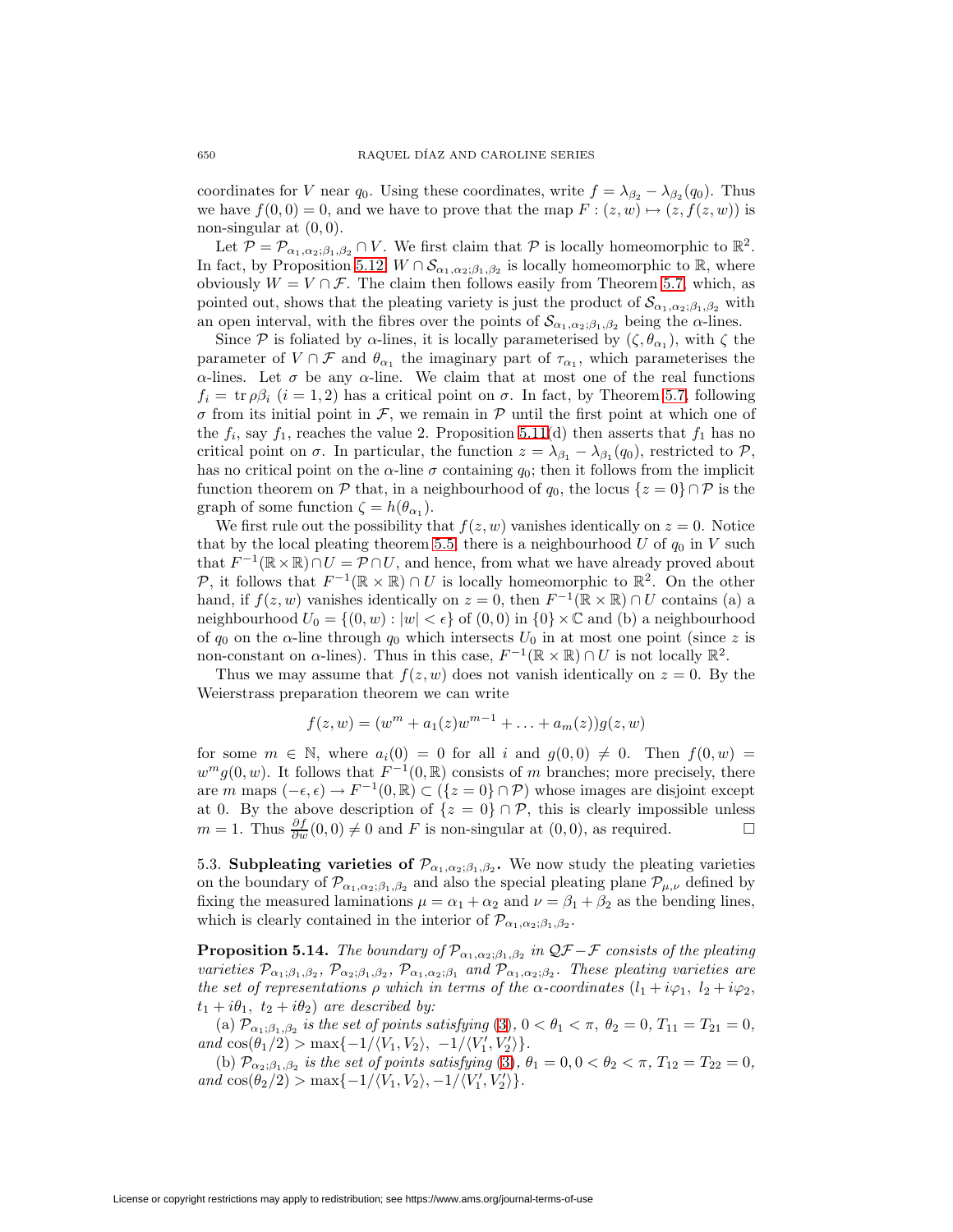(c)  $\mathcal{P}_{\alpha_1,\alpha_2;\beta_1}$  is the set of points satisfying [\(3\)](#page-23-0), [\(4\)](#page-23-0),  $T_{11} = T_{12} = 0$ ,

$$
\frac{\tan\frac{\theta_2}{2}}{\tan\frac{\theta_1}{2}} = -\frac{T_{21}}{T_{22}}
$$

and

$$
2\cosh d\cos\frac{\theta_1}{2}\cos\frac{\theta_2}{2} - 2\sin\frac{\theta_1}{2}\sin\frac{\theta_2}{2} > 2.
$$
  
(d)  $\mathcal{P}_{\alpha_1,\alpha_2;\beta_2}$  is the set of points satisfying (3), (4),  $T_{21} = T_{22} = 0$ ,

$$
\frac{\tan\frac{\theta_2}{2}}{\tan\frac{\theta_1}{2}} = -\frac{T_{11}}{T_{12}}
$$

and

$$
2\cosh d\cos\frac{\theta_1}{2}\cos\frac{\theta_2}{2} - 2\sin\frac{\theta_1}{2}\sin\frac{\theta_2}{2} > 2.
$$

*Proof.* The boundary of  $\mathcal{P}_{\alpha_1,\alpha_2;\beta_1,\beta_2}$  in  $\mathcal{QF} - \mathcal{F}$  is the subset described, because if  $\rho$  is in this boundary, then the lengths of  $\rho \alpha_i$  and  $\rho \beta_i$  are positive, and in this situation, the bending angles  $\theta_{\alpha_i}$  and  $\theta_{\beta_i}$  cannot be equal to  $\pm \pi$ . Therefore, the only possibility is that one of the bending angles is equal to zero. This gives the four subsets of the statement.

The converse parts of  $(a)-(d)$  are analogous to that of Theorem [5.7,](#page-22-0) using Propo-sition [5.9](#page-24-0) to translate the equations of the form  $T_{ij} = T_{hk} = 0$  in terms of some bending angle being zero. In the case (c), we have  $T_{11} = T_{12} = 0$ , which is equivalent to  $t_1 = t_2 = 0$ . In this case, we have  $-\langle V_1, V_2 \rangle = \cosh d, \langle e_1, e_2 \rangle = -1$ , while  $-\langle V_1', V_2'\rangle > \cosh d$  and  $\langle e_1', e_2'\rangle = 1$ . Then, from the formulae for  $\text{tr } \rho \beta_1$ ,  $\text{tr } \rho \beta_2$ , we see that  $l_{\beta_1}$  is always smaller than  $l_{\beta_2}$  along the  $\alpha$ -lines. Therefore the condition analogous to  $(8)$  is just one inequality, and similarly for the case  $(d)$ .

We now compute the pleating plane  $\mathcal{P}_{\mu,\nu}$  defined by fixing the measured laminations  $\mu = \alpha_1 + \alpha_2$  and  $\nu = \beta_1 + \beta_2$  as the bending lines. This is the subset of the pleating variety  $\mathcal{P}_{\alpha_1,\alpha_2;\beta_1,\beta_2}$  given by the extra conditions  $\theta_1 = \theta_2$  and  $\theta_{\beta_1} = \theta_{\beta_2}$ .

<span id="page-30-0"></span>**Proposition 5.15.** The pleating plane  $\mathcal{P}_{\mu,\nu}$  is the subset of points  $(l_1 + i\varphi_1, l_2 + \varphi_2)$  $\varphi_2, t_1 + i\theta_1, t_2 + i\theta_2) \in \mathbb{C}^4$  so that  $\varphi_1 = \varphi_2 = 0, l_1 = l_2, t_1 = -t_2 = l_1/2, \theta_1 = \theta_2$ and

 $0 < \theta_1 < \pi$ ,  $\cos^2(\theta_1/2) > (1 - \langle e_1, e_2 \rangle)(-\langle V_1, V_2 \rangle - \langle e_1, e_2 \rangle)^{-1}$ .

*Proof.* If  $\rho \in \mathcal{P}_{\mu,\nu} \subset \mathcal{P}_{\alpha_1,\alpha_2;\beta_1,\beta_2}$ , then, by Theorem [5.7,](#page-22-0)  $\rho$  satisfies the system [\(9\)](#page-23-1). Since  $\theta_1 = \theta_2$ , and  $\theta_1 \neq 0, \pm \pi$ , we must have

$$
\langle V_1, e_2 \rangle + \langle e_1, V_2 \rangle = 0 \text{ and } \langle V_1', e_2' \rangle + \langle e_1', V_2' \rangle = 0.
$$

As we have seen in the proof of Proposition [4.12,](#page-16-0) this is equivalent to  $t_1 = -t_2$ , and  $l_1 = l_2$ .

By the symmetry of the curves  $\{\alpha_1, \alpha_2\}$ ,  $\{\beta_1, \beta_2\}$ , the condition  $\theta_{\beta_1} = \theta_{\beta_2}$  will imply  $l_{\beta_1} = l_{\beta_2}$ , or, equivalently, tr  $\rho \beta_1 = \text{tr } \rho \beta_2$  (these traces are already real). Computing these traces by Proposition [3.2,](#page-9-0) this condition is equivalent to

$$
(-\langle V_1, V_2 \rangle + \langle V_1', V_2' \rangle) \cos^2(\theta_1/2) + (\langle e_1, e_2 \rangle - \langle e_1', e_2' \rangle) \sin^2(\theta_1/2) = 0.
$$

Using that  $t_1 = -t_2, l_1 = l_2$ , we see that the functions  $-\langle V_1, V_2 \rangle + \langle V'_1, V'_2 \rangle$  and  $\langle e_1, e_2 \rangle - \langle e_1', e_2' \rangle$  vanish when  $t_1 = l_1/2$ , and have the same signs elsewhere. There-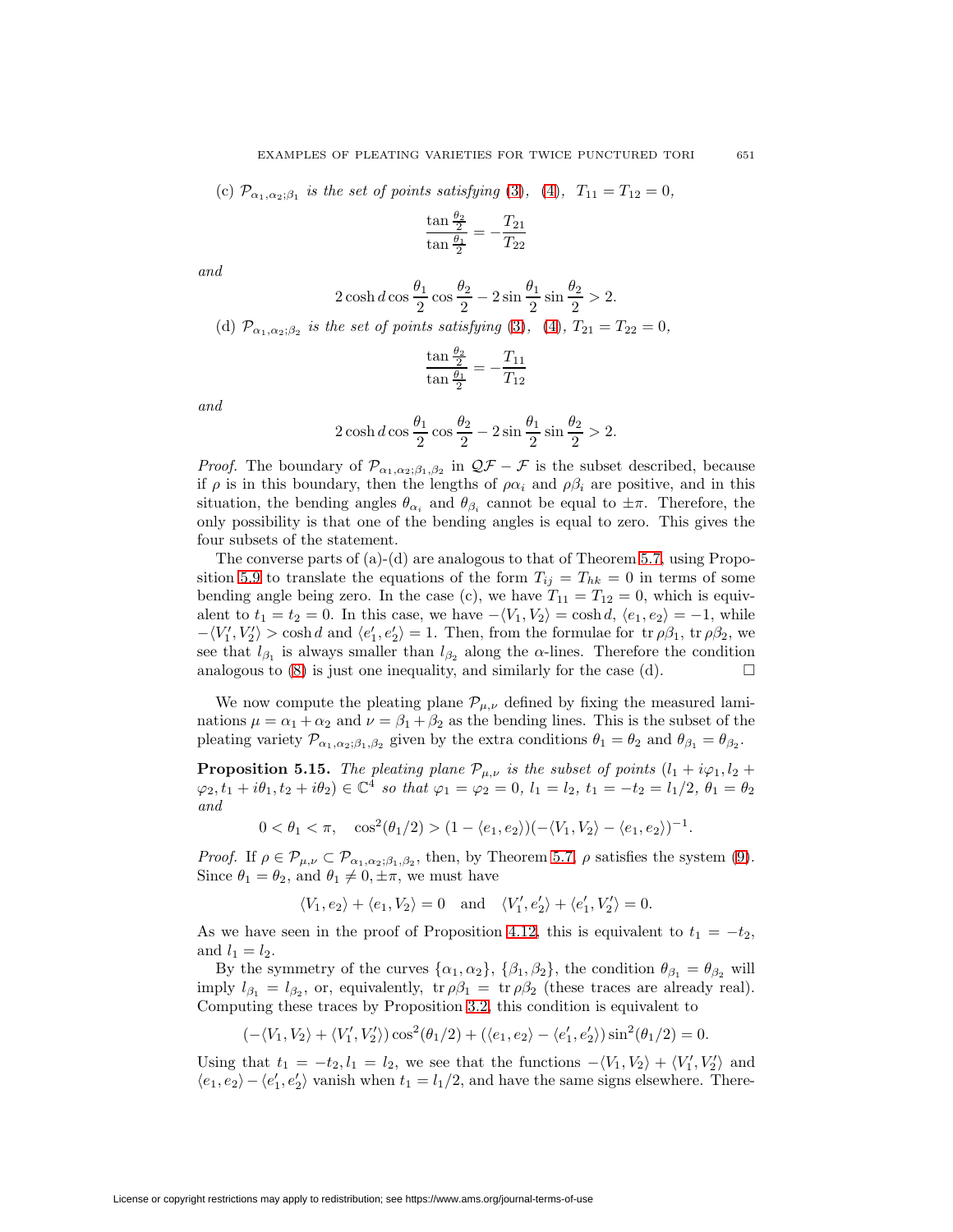fore, the previous equation holds if and only if

 $-\langle V_1, V_2 \rangle + \langle V_1', V_2' \rangle = 0$  and  $\langle e_1, e_2 \rangle - \langle e_1', e_2' \rangle = 0$ ,

and this is equivalent to  $t_1 = l_1/2$ .

Finally, the study of the traces of  $\rho \beta_1$  and  $\rho \beta_2$ , which are equal, gives the last condition.

The converse is analogous to that in Theorem [5.7.](#page-22-0)  $\Box$ 

By looking at the explicit equations obtained in Theorem [5.7](#page-22-0) and Propositions [5.14](#page-29-0) and [5.15,](#page-30-0) we immediately get the following corollary, verifying Theorem 6.4 of [\[20\]](#page-37-4) in this case.

**Corollary 5.16.** The closure  $\overline{\mathcal{P}}_{\alpha_1,\alpha_2;\beta_1,\beta_2}$  of  $\mathcal{P}_{\alpha_1,\alpha_2;\beta_1,\beta_2}$  in  $\mathcal{QF}$  meets  $\mathcal F$  along the closed simplex of minima  $\bar{S}_{\alpha_1,\alpha_2;\beta_1,\beta_2}$ . The closure of the subpleating varieties of  $\overline{\mathcal{P}}_{\alpha_1,\alpha_2;\beta_1,\beta_2}$  computed above meets F along the corresponding simplices of minima.

Remark. When we reach a point at which  $\text{tr } \rho \beta_1 = 2 \text{ or } \text{tr } \rho \beta_2 = 2 \text{ on an } \alpha\text{-line}$ , we have arrived at a point in the boundary of  $\mathcal{QF}$ . Such a point is a cusp group at which one of the curves  $\beta_1$  or  $\beta_2$  (or both) is pinched. Even though this point is not in  $\mathcal{Q}F$ , we can still use Fenchel-Nielsen  $\alpha$ -coordinates to write down the representation at such a point. This would be impossible using Fenchel-Nielsen β-coordinates. To reach cusp groups at which the  $\alpha_i$  are pinched, on the other hand, one should follow  $\beta$ -lines (defined in the obvious way by analogy to the  $\alpha$ lines). To write down the corresponding representations, one needs Fenchel-Nielsen  $\beta$ -coordinates, compare the remark on page 628.

5.4. **Example 2:** The pleating variety  $\mathcal{P}_{\alpha_1,\alpha_2;\beta_1,\beta_2}$ . In this final section we compute the pleating variety  $\mathcal{P}_{\alpha_1,\alpha_2;\beta_1,\delta_1}$  and some adjacent pleating varieties in QF. Consider the subset  $W = \{ \rho = (l_1 + i\varphi_1, l_2 + i\varphi_2, t_1 + i\theta_1, t_2 + i\theta_2) : \varphi_1 =$  $\varphi_2 = 0, 0 < \theta_1 < \pi, 0 < \theta_2 < \pi$ . Clearly  $\mathcal{P}_{\alpha_1, \alpha_2; \beta_1, \delta_1} \subset \mathcal{W}$ .

We first find the real locus of  $\beta_1, \delta_1$ , that is, the subset of W where the traces of  $\rho\beta_1$  and  $\rho\delta_1$  are real (Lemma [5.17\)](#page-31-0). We continue by finding the purely hyperbolic locus, that is, the locus where these traces are greater than two in absolute value (Lemma [5.18\)](#page-32-0). At any point  $\rho$  in the purely hyperbolic locus, we have, as described on page 643, the  $\rho$ -invariant pleated surface  $Pl_{\beta_1,\delta_1}$  consisting of planar components glued along the axes of  $\rho \beta_1$ ,  $\rho \delta_1$  and their images under the group. We study where the bending angles  $\theta_{\beta_1}, \theta_{\delta_1}$  of  $Pl_{\beta_1, \delta_1}$  either vanish or are equal to  $\pm \pi$ , giving a curve which divides the purely hyperbolic locus into two connected regions. Each component is foliated by suitably defined ' $\alpha$ -lines' emanating from Fuchsian space (Proposition [5.19\)](#page-32-1). Finally, we study in which of these regions the angles  $\theta_{\beta_1}, \theta_{\delta_1}$ have the same sign. This will be exactly the region in which  $Pl_{\beta_1,\delta_1}$  is embedded and bounds a convex half space, thus completing our description of the pleating variety  $\mathcal{P}_{\alpha_1,\alpha_2;\beta_1,\delta_1}$  (Theorem [5.21\)](#page-34-0).

<span id="page-31-0"></span>**Lemma 5.17.** Let  $\rho \in \mathcal{W}$ . Then  $\text{tr } \rho \beta_1$ ,  $\text{tr } \rho \delta_1$  are real if and only if  $t_1 = t_2 = 0$ .

Proof. By the same method as in Lemma [4.14,](#page-17-0) we find that

<span id="page-31-1"></span>
$$
\text{tr}\,\rho\delta_1 = -4\sinh^2(l_2/2)\sinh^2 d\cosh^2(\tau_1/2) + 2
$$

with  $\tau_1 = t_1 + i\theta_1$ . Thus tr  $\rho \delta_1$  is real if and only if  $\cosh^2 \frac{\tau_1}{2}$  is real. Since  $\theta_1 \neq 0, \pm \pi$ , we must have  $t_1 = 0$ . By Proposition [3.2,](#page-9-0)  $\text{tr } \rho \beta_1$  is real if

(13) 
$$
\cos(\theta_1/2)\sin(\theta_2/2)\langle V_1, e_2 \rangle + \sin(\theta_1/2)\cos(\theta_2/2)\langle e_1, V_2 \rangle = 0.
$$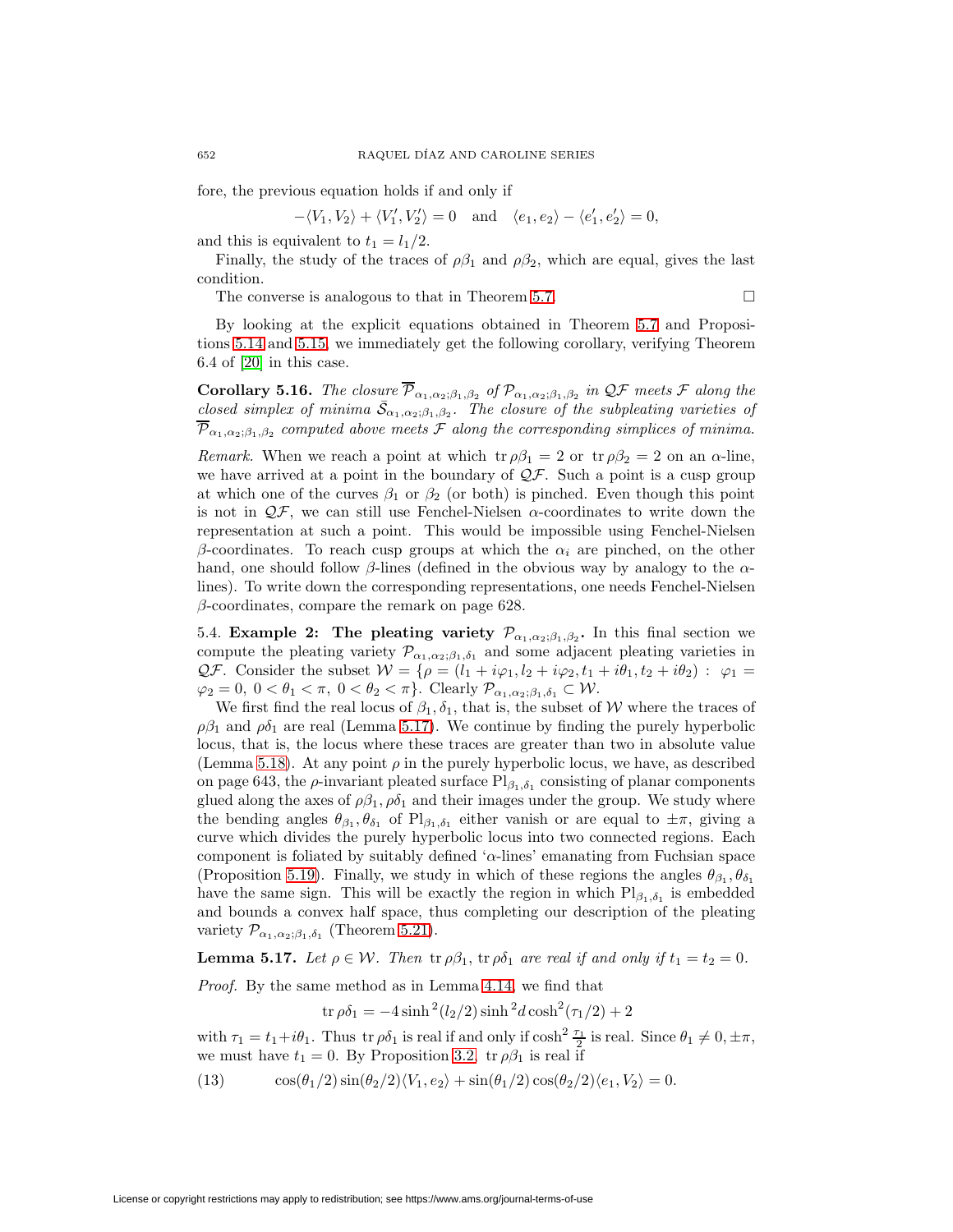We observe that, if  $t_1 = 0$ , then either  $\langle V_1, e_2 \rangle$  and  $\langle e_1, V_2 \rangle$  are both equal to zero, or have the same (strict) sign. On the other hand,  $\cos \frac{\theta_1}{2} \sin \frac{\theta_2}{2}$  and  $\sin \frac{\theta_1}{2} \cos \frac{\theta_2}{2}$  are both greater than or equal to zero and do not both vanish. Therefore, [\(13\)](#page-31-1) holds if and only if  $\langle V_1, e_2 \rangle = \langle e_1, V_2 \rangle = 0$ , which is equivalent to  $t_1 = t_2 = 0$ . The converse is immediate from the formulae for  $\text{tr } \rho \beta_1$ ,  $\text{tr } \rho \delta_1$ .

Denote by  $\mathcal{H}_{\beta_1,\delta_1}$  the purely hyperbolic locus, which, by the previous lemma, is the subset

$$
\mathcal{H}_{\beta_1,\delta_1} = \{ \rho \in \mathcal{W}: t_1 = t_2 = 0, |\operatorname{tr} \rho \beta_1| > 2, |\operatorname{tr} \rho \delta_1| > 2 \}.
$$

For fixed values of  $l_1, l_2$ , this is a subset of the plane parametrised by  $\theta_1, \theta_2$ . It is foliated by the curves  $\sigma_c$  defined by  $\tan(\theta_2/2) = c \tan(\theta_1/2)$ , for  $c \in \mathbb{R}^+$ . These curves are analogous to the  $\alpha$ -lines we used in the previous example. (See Figure 9:  $\mathcal{H}_{\beta_1,\delta_1}$  is the first quadrant and  $\sigma_c$  the dotted lines.)

<span id="page-32-0"></span>**Lemma 5.18.**  $\mathcal{H}_{\beta_1,\delta_1}$  is connected. More precisely, for fixed  $l_1, l_2$  and for each  $c > 0$ ,  $\mathcal{H}_{\beta_1,\delta_1} \cap \sigma_c$  has one connected component, whose closure contains the point  $(l_1, l_2, 0, 0).$ 

*Proof.* We study the functions  $tr \beta_1$ ,  $tr \delta_1$  along the curves  $\sigma_c$ . The formulae are

$$
tr δ1 = -4 sinh2(l2/2) sinh2d cos2(θ1/2) + 2,
$$
  
\n
$$
tr β1 = 2 cosh d cos(θ1/2) cos(θ2/2) - 2 sin(θ1/2) sin(θ2/2).
$$

From the formula,  $tr \delta_1$  is increasing as  $\theta_1$  moves in the interval  $[0, \pi]$ , and the maximum value is 2 (recall that tr  $\delta_1 < -2$  at  $\theta_1 = 0$ ). Since  $c > 0$ ,  $\theta_2$  is increasing with  $\theta_1$ ; then tr  $\beta_1$  is decreasing in the same interval, and the minimum value is  $-2$ . Thus, the result follows.

<span id="page-32-1"></span>**Proposition 5.19.** Let  $\rho \in \mathcal{H}_{\beta_1,\delta_1}$ , and let  $\theta_{\beta_1},\theta_{\delta_1}$  be the bending angles of  $\text{Pl}_{\beta_1,\delta_1}$ . Then:

(a)  $\theta_{\delta_1} = 0$  if and only if  $\tan(\theta_2/2) = \frac{\sinh(l_1/2)}{\sinh(l_2/2)} \tan(\theta_1/2)$ ;  $\theta_{\delta_1} \neq \pm \pi$ ,

(b) 
$$
\theta_{\beta_1} \neq 0, \pm \pi
$$
.

*Proof.* (a) Since  $|\text{tr } \rho \delta_1| > 2$ , if the angle  $\theta_{\delta_1}$  is 0 or  $\pm \pi$ , then the two flat pieces meeting along the axis of  $\rho \delta_1$  are coplanar, so that  $Pl_{\beta_1,\delta_1}$  is only bent along the axis of  $\rho \beta_1$  and its images under the group. Then the group  $\Gamma_{\beta_1} = \rho(\pi_1(S - \beta_1))$ obtained by cutting the surface along  $\beta_1$  leaves a plane invariant. In particular,  $\rho\beta_2$ leaves this plane invariant, since the curve  $\beta_2$  is contained in  $S - \beta_1$ , and therefore its trace is either real or purely imaginary (in the latter case,  $\rho \beta_2$  is loxodromic with rotation angle equal to  $\pi$ ).

By Proposition [3.2,](#page-9-0) the condition for the trace to be purely imaginary is

$$
\cos(\theta_1/2)\cos(\theta_2/2)\langle V'_1, V'_2 \rangle - \sin(\theta_1/2)\sin(\theta_2/2)\langle e'_1, e'_2 \rangle = 0.
$$

Since  $t_1 = t_2 = 0$ , the four points  $V_i$ ,  $V'_i$  are the four finite vertices of one of the hexagons shown in Figure 2 with alternate sides  $l_1/2, l_2/2, 0$ . In particular,  $\langle e'_1, e'_2 \rangle = 1$ , while  $\langle V'_1, V'_2 \rangle$  is always strictly negative, and therefore the above equation does not have any solution for  $\theta_1 \in (0, \pi)$ ,  $\theta_2 \in (0, \pi)$ . Thus tr  $\rho \beta_2$  must be real and, by Proposition [3.2,](#page-9-0) we have

$$
\tan\frac{\theta_2}{2} = -\frac{\langle e'_1, V'_2 \rangle}{\langle V'_1, e'_2 \rangle} \tan\frac{\theta_1}{2} = \frac{\sinh\frac{l_1}{2}}{\sinh\frac{l_2}{2}} \tan\frac{\theta_1}{2}.
$$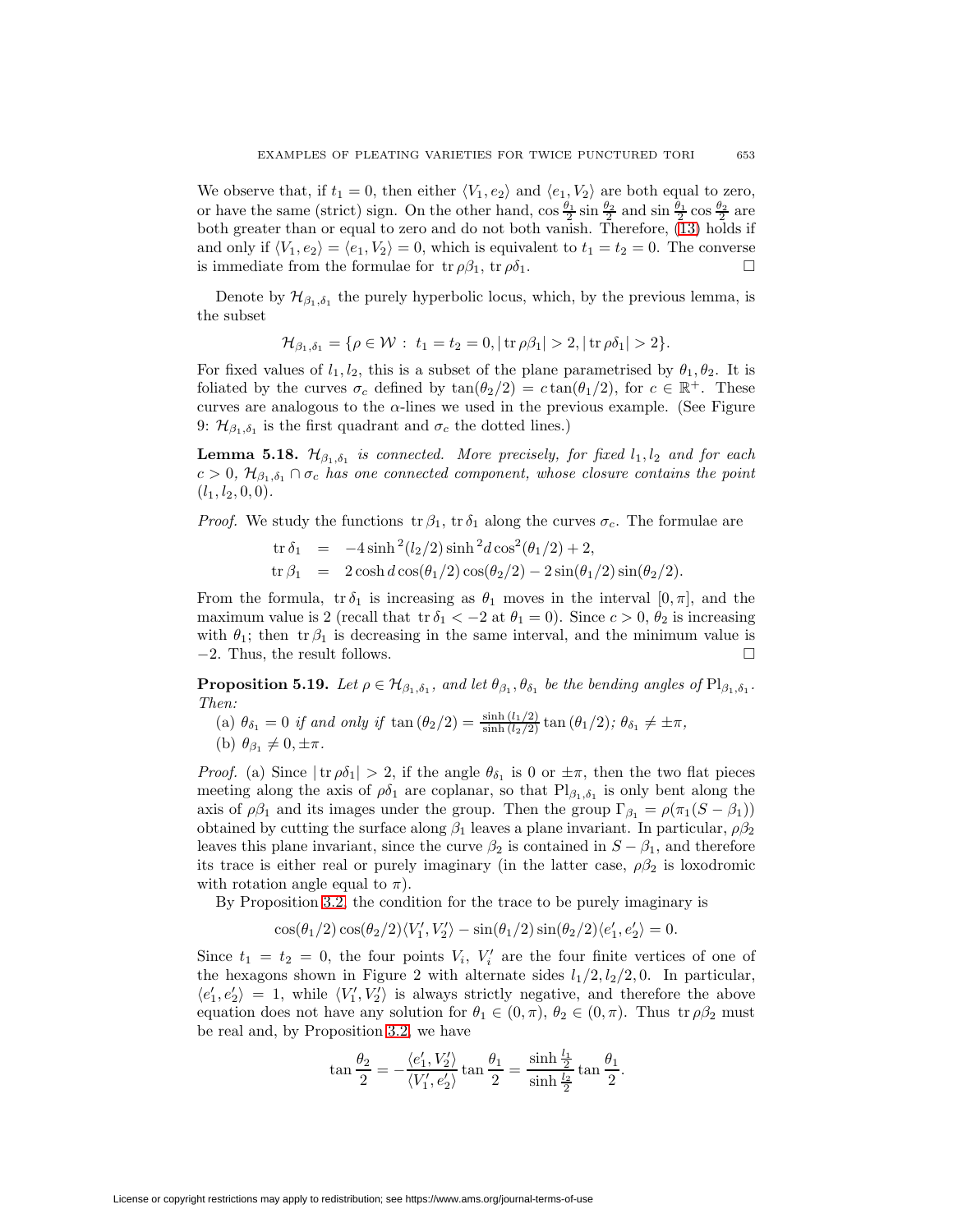(The last equality derives from the trigonometric relations for  $\langle V_1', e_2' \rangle = -\sinh g_1$ and  $\langle e'_1, V'_2 \rangle = \sinh g_2$  in terms of  $l_1, l_2$ , where  $g_i$  is the distance in the hexagon from  $V_i'$  to its opposite infinite side.) Thus, if  $\theta_{\delta_1} = 0$  or  $\pm \pi$ ,  $\rho$  satisfies the equation in the statement.

On the other hand, if  $\rho$  satisfies this equation, tr  $\rho\beta_2$  is real, so that the following elements of  $\Gamma_{\beta_1}$  have real trace:  $\rho \beta_i$ ,  $\rho \delta_i$ ,  $\rho \omega_i$  for  $i = 1, 2$ , where  $\omega_1, \omega_2$  are loops in  $S - \beta_1$  around the punctures (the formula for tr  $\rho \delta_2$  is obtained in the same way as for  $\delta_1$ , and is real because  $t_2 = 0$ ). Then, by Lemma [5.20](#page-33-0) below,  $\Gamma_{\beta_1}$  is Fuchsian and hence  $\theta_{\delta_1} = 0$ .

(b) As before, if  $\theta_{\beta_1} = 0, \pm \pi$  and  $|\text{tr } \rho \beta_1| > 2$ , the two flat pieces of Pl<sub> $\beta_1, \delta_1$ </sub> meeting along the axis of  $\rho \beta_1$  are coplanar. Consider the group  $\Gamma_{\delta_1} = \rho(\pi_1(S_1)),$ where  $S_1$  is the component of genus one of  $S - \delta_1$ . This group is generated by  $\rho \alpha_2, \rho \beta_1$ . If  $\theta_{\beta_1} = 0$ , then  $\Gamma_{\delta_1}$  is Fuchsian, and  $\text{tr } \rho(\beta_1 \alpha_2)$  is real. From Theorem [3.1,](#page-6-0) we get

tr  $\rho(\beta_1\alpha_2) = \text{tr}(T_{L_1}(i\theta_1)T_M(d)T_{L_1}(l_2+i\theta_2)T_M(d)),$ 

and from Proposition [3.2,](#page-9-0) this trace is real if and only if

$$
\cos(\theta_1/2)\sin(\theta_2/2)\langle V_1(0), e_2(l_2)\rangle + \sin(\theta_1/2)\cos(\theta_2/2)\langle e_1(0), V_2(l_2)\rangle = 0.
$$

Now  $\langle e_1(0), V_2(l_2) \rangle = - \sinh (l_2/2)$  and  $\langle V_1(0), e_2(l_2) \rangle = - \sinh h_1$ , where  $h_1$  is the distance from  $V_1$  to the opposite side. So the previous equation does not have any solution with  $\theta_1 \in (0, \pi), \theta_2 \in (0, \pi)$ , and we get a contradiction.

It is left to prove that  $\theta_{\beta_1}$  cannot be equal to  $\pm \pi$ . To see it, we first look at the pleated surface  $\text{Pl}_{\beta_1,\delta_1}$  when the angle  $\theta_{\beta_1}$  is smaller than  $\pi$ . Let  $F_1, F_2$  be the two flat pieces meeting at the axis of  $\rho \beta_1$ . One of these flat pieces, for instance  $F_1$ , also contains the axis of  $\rho(\alpha_2^{-1}\beta_1\alpha_2)$  and the other contains the axis of  $\rho(\alpha_2\beta_1\alpha_2^{-1})$ . Let us denote these three axes by  $L, L^-, L^+,$  respectively. The flat pieces have the "same" orientation on Pl<sub> $\beta_1$ , $\delta_1$ </sub>, meaning that, assuming  $F_1$  is to the right of  $L^-$ , then  $F_1$  is to the left of L, and  $F_2$  is to the right of L and to the left of  $L^+$ . Now the element  $\rho \alpha_2$ , which is purely hyperbolic, maps  $L^-$  onto L, and the flat piece of  $Pl_{\beta_1,\delta_1}$  to its right (that is,  $F_1$ ) onto the flat piece to the right of L (that is,  $F_2$ ).

If  $\theta_{\beta_1} = \pm \pi$ , then  $\text{Pl}_{\beta_1, \delta_1}$  is folded along L, so that  $F_1$  and  $F_2$  are superposed. Hence, in this case  $\rho \alpha_2$  leaves invariant the plane P containing  $L^-$  and L, and maps the halfplane to the right of  $L^-$  to the halfplane to the left of L. But this implies that  $\rho \alpha_2$  reverses orientation on P, which is impossible because it is purely hyperbolic.  $\square$ 

We now prove Lemma [5.20,](#page-33-0) used in the previous proposition, which is based on the following result by Horowitz [\[8\]](#page-36-6): if a group  $G \subset PSL(2,\mathbb{C})$  is generated by  $A, B, C$  and  $tr A$ ,  $tr B$ ,  $tr C$ ,  $tr AB$ ,  $tr AC$ ,  $tr BC$ ,  $tr ABC$  are real, then the trace of any element of  $G$  is real (and hence  $G$  is Fuchsian).

<span id="page-33-0"></span>**Lemma 5.20.** Let  $\Gamma_{\beta_1}$  be the group defined in the proof of Proposition [5.19](#page-32-1)(b), and suppose that the traces of  $\rho \beta_i$ ,  $\rho \delta_1$ ,  $\rho \omega_i$  are real, for  $i = 1, 2$ . Then  $\Gamma_{\beta_1}$  is Fuchsian.

Proof. With the notation for the fundamental group of S given in Section 3, the group  $\Gamma_{\beta_1}$  is generated by  $A = \rho \beta_1$ ,  $B = \rho \omega_1$ , and  $C = \rho(\alpha_1 \beta_1 \alpha_1^{-1})$ , with  $\omega_1 =$  $\alpha_1\alpha_2^{-1}$  a loop around a puncture. Using the fact that  $tr \rho \beta_i$ ,  $tr \rho \delta_i$ ,  $tr \rho \omega_i$  are real and the usual trace relations, one can check that the traces of AB, AC, BC and ABC are all real. By Horowitz' result,  $\Gamma_{\beta_1}$  is Fuchsian.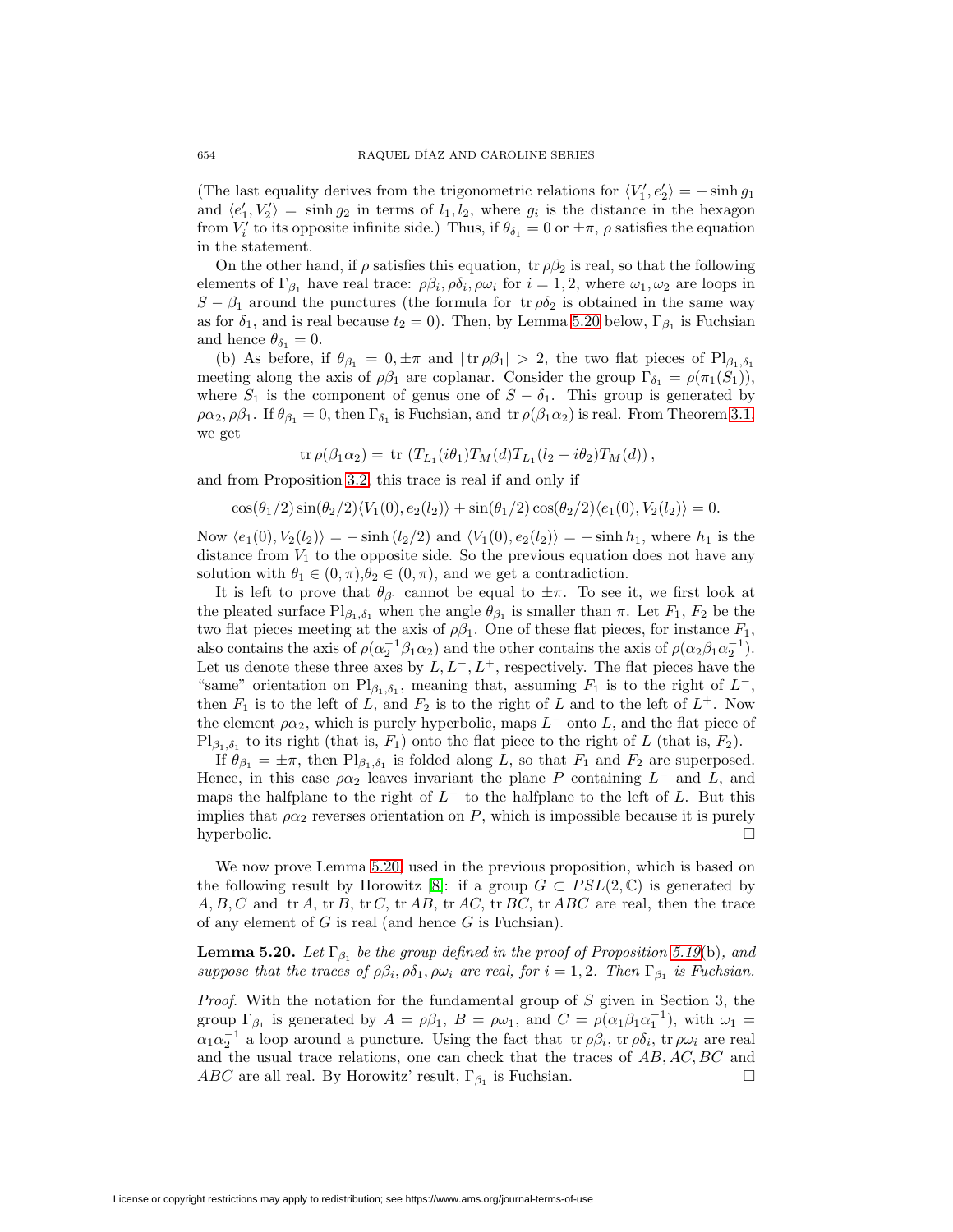*Remark.* Note that in our first example,  $\mathcal{P}_{\alpha_1,\alpha_2;\beta_1,\beta_2}$ , the question about the bending angles  $\theta_{\beta_i}$  being 0 or  $\pm \pi$  was sorted out more quickly because of the symmetry between  $\{\alpha_1, \alpha_2\}$  and  $\{\beta_1, \beta_2\}$  (see Proposition [5.9\)](#page-24-0).

<span id="page-34-1"></span>We finally obtain the complete description of  $\mathcal{P}_{\alpha_1,\alpha_2;\beta_1,\delta_1}$ .

<span id="page-34-0"></span>**Theorem 5.21.** The pleating variety  $\mathcal{P}_{\alpha_1,\alpha_2;\beta_1,\delta_1}$  is the subset of points  $(l_1+i\varphi_1,$  $l_2 + i\varphi_2, t_1 + i\theta_1, t_2 + i\theta_2$  satisfying

$$
\varphi_1 = \varphi_2 = 0,
$$

$$
(15) \t\t 0 < \theta_1, \theta_2 < \pi,
$$

$$
(16) \t\t t1 = t2 = 0,
$$

(17) 
$$
\tan (\theta_2/2) < \sinh (l_1/2) (\sinh (l_2/2))^{-1} \tan (\theta_1/2),
$$

(18) 
$$
\begin{cases} \cosh d \cos(\theta_1/2) \cos(\theta_2/2) - \sin(\theta_1/2) \sin(\theta_2/2) > 1, \\ 2 \sinh^2(l_2/2) \sinh^2 d \cos^2(\theta_1/2) > 1. \end{cases}
$$

$$
(10) \t 2\sinh^2(l_2/2)\sinh^2 d\cos^2(\theta_1/2) > 1.
$$

*Proof.* In view of Lemmas [5.17,](#page-31-0) [5.18](#page-32-0) and Proposition [5.19,](#page-32-1) we only need to study the condition that the angles  $\theta_{\beta_1}, \theta_{\delta_1}$  have the same sign. The curve  $\sigma_{c_0}$  with  $c_0 = \sinh{(l_1/2)}/\sinh{(l_2/2)}$  divides the hyperbolic locus  $\mathcal{H}_{\beta_1,\delta_1}$  into two connected components; by Proposition [5.19,](#page-32-1) in each component the signs of  $\theta_{\beta_1}$  and  $\theta_{\delta_1}$  are constant. We can find these signs either by direct computation at some point in each region, or by appealing to Lemma [5.2.](#page-20-1) To do this, take a curve  $\sigma_c$  with  $c > 0$  and  $c \neq c_0$ . Along  $\sigma_c$  the traces of  $\rho \alpha_1, \rho \alpha_2, \rho \beta_1, \rho \delta_1$  are real and, as we approach  $\mathcal{F}$ , the limiting ratio  $\theta_{\alpha_2}/\theta_{\alpha_1}$  is c. By the lemma, the limits  $b_1 = \lim_{\alpha_1} (\theta_{\beta_1}/(\theta_{\beta_1} + |\theta_{\delta_1}|)),$  $d_1 = \lim (\theta_{\delta_1}/(|\theta_{\beta_1}| + |\theta_{\delta_1}|))$  and  $k = \lim ((|\theta_{\beta_1}| + |\theta_{\delta_1}|)/(|\theta_{\alpha_1}| + |\theta_{\alpha_2}|))$  exist and, at  $p = \sigma_c \cap \mathcal{F}$ :

$$
\left(\frac{1}{1+c}\right)\frac{\partial}{\partial t_{\alpha_1}}|_p + \left(\frac{c}{1+c}\right)\frac{\partial}{\partial t_{\alpha_2}}|_p = k\left(b_1\frac{\partial}{\partial t_{\beta_1}}|_p + d_1\frac{\partial}{\partial t_{\delta_1}}|_p\right).
$$

Now the plane in Figure 6 is the linear span of the tangent vectors  $\frac{\partial}{\partial t_{\alpha_1}}|_p$ ,  $\frac{\partial}{\partial t_{\alpha_2}}|_p$ (which is the same as the span of the vectors  $\frac{\partial}{\partial t_{\beta_1}}|_p$ ,  $\frac{\partial}{\partial t_{\delta_1}}|_p$ ). From this figure we see that, if c is large, then the positive combination  $\frac{1}{1+c} \frac{\partial}{\partial t_{\alpha_1}}|_p + \frac{c}{1+c} \frac{\partial}{\partial t_{\alpha_2}}|_p$  is close to  $\frac{\partial}{\partial t_{\alpha_2}}|_p$  and therefore is equal to a linear combination of  $\frac{\partial}{\partial t_{\beta_1}}|_p$ ,  $\frac{\partial}{\partial t_{\delta_1}}|_p$  with coefficients of different signs. On the other hand, if c is small, then  $\frac{1}{1+c} \frac{\partial}{\partial t_{\alpha_1}}|_p + \frac{c}{1+c} \frac{\partial}{\partial t_{\alpha_2}}|_p$  is close in direction to  $\frac{\partial}{\partial t_{\alpha_1}}|_p$  and is opposite to a positive combination of  $\frac{\partial}{\partial t_{\beta_1}}|_p$ ,  $\frac{\partial}{\partial t_{\delta_1}}|_p$ . Therefore,  $\theta_{\beta_1}, \theta_{\delta_1}$  have the same sign in the region foliated by  $\sigma_c$  with  $c < c_0$ ; thus we have  $(17)$ .

Neighbouring pleating varieties. Similar methods may be used to study other pleating varieties which also meet F in the plane  $\Pi = \{t_1 = t_2 = 0\}$ . Let  $\Pi_{\mathbb{C}}$  be the set of points  $(l_1 + i\varphi_1, l_2 + i\varphi_2, t_1 + i\theta_1, t_2 + i\theta_2) \in \mathcal{R}$  satisfying  $\varphi_1 = \varphi_2 =$ 0,  $\theta_1$ ,  $\theta_2 \in (-\pi, \pi)$  and  $t_1 = t_2 = 0$ . Thus  $\Pi_{\mathbb{C}}$  extends  $\Pi$  into  $\mathcal{QF}$ . If  $\rho \in \Pi_{\mathbb{C}}$ , then  $\rho \alpha_1, \rho \alpha_2, \rho \beta_1, \rho \delta_1, \rho \delta_2$  all have real trace (the formula for tr  $\rho \delta_2$  is analogous to that for tr  $\rho \delta_1$ ). Since  $\{\alpha_1, \alpha_2\}$ ,  $\{\alpha_2, \delta_1\}$ ,  $\{\alpha_1, \delta_2\}$ ,  $\{\beta_1, \delta_1\}$ ,  $\{\beta_1, \delta_2\}$  are pants decompositions of S, we have the following  $\rho$ -invariant pleated surfaces, whenever  $\rho$  is in the purely hyperbolic locus of the corresponding curves:

$$
\text{Pl}_{\alpha_1,\alpha_2},\text{Pl}_{\alpha_2,\delta_1},\text{Pl}_{\alpha_1,\delta_2},\text{Pl}_{\beta_1,\delta_1},\text{Pl}_{\beta_1,\delta_2}.
$$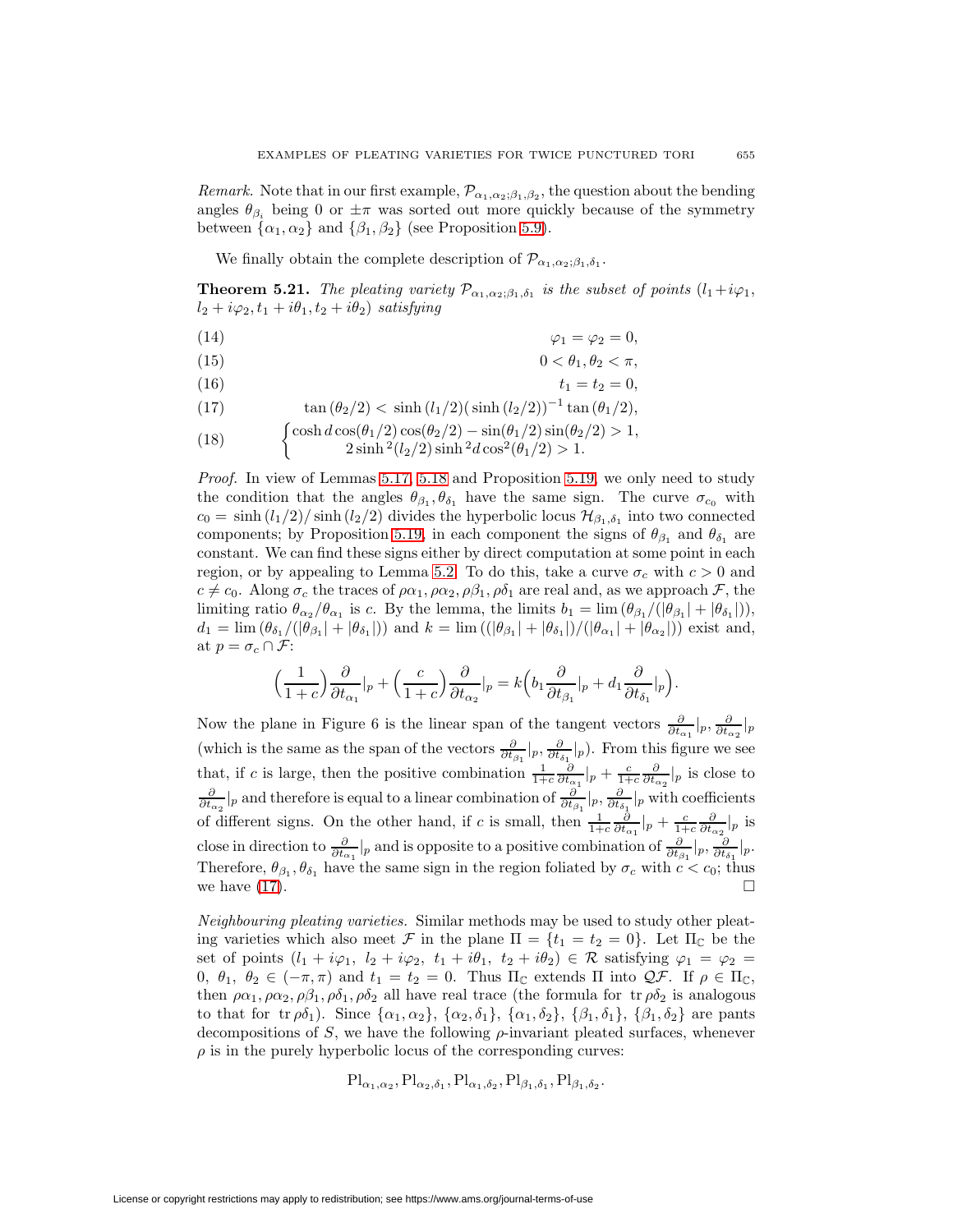

FIGURE 9. Pleating varieties meeting at  $\rho \in \Pi$ . The picture shows the intersection of  $\Pi_{\mathbb{C}}$  with the locus of a fixed pair of values for  $l_1, l_2.$ 

A necessary condition for the pleating variety  $P_{A,B}$  to be non-empty is that the pants decompositions  $\mathcal A$  and  $\mathcal B$  fill up the surface. Thus, using the above pairs of curves, we can study the pleating varieties

$$
\mathcal{P}_{\alpha_1,\alpha_2;\beta_1,\delta_2},\mathcal{P}_{\alpha_1,\alpha_2;\beta_1,\delta_1},\mathcal{P}_{\alpha_1,\delta_2;\beta_1,\delta_1},\mathcal{P}_{\alpha_1,\delta_2;\alpha_2,\delta_1},\mathcal{P}_{\beta_1,\delta_2;\alpha_2,\delta_1},
$$

together with their common boundaries  $\mathcal{P}_{\alpha_1,\alpha_2;\beta_1},\mathcal{P}_{\alpha_1;\beta_1,\delta_1},\mathcal{P}_{\alpha_1,\delta_2;\delta_1},\mathcal{P}_{\delta_2;\alpha_2,\delta_1},$  and so on. Moreover, interchanging the bending lines on the two sides, we also have  $\mathcal{P}_{\beta_1,\delta_2;\alpha_1,\alpha_2}$  and so on. The plane  $\Pi_{\mathbb{C}} \cap \mathcal{QF}$  is exactly the union of all these pleating varieties, as illustrated in Figure 9.

To verify this picture, we begin by studying the common boundary between two of the above pleating varieties, obtained when suitable bending angles vanish. For example, the common boundary of  $\mathcal{P}_{\alpha_1,\alpha_2;\beta_1,\delta_2}$  and  $\mathcal{P}_{\alpha_1,\alpha_2;\beta_1,\delta_1}$  is  $\mathcal{P}_{\alpha_1,\alpha_2;\beta_1}$ , obtained when the bending angle  $\theta_{\delta_2}$  of  $Pl_{\beta_1,\delta_2}$  is equal to zero, or equivalently when the bending angle  $\theta_{\delta_1}$  of  $Pl_{\beta_1,\delta_1}$  is zero. By Proposition [5.19,](#page-32-1) this condition gives the curve  $\sigma_{c_0}$  defined by  $\tan(\theta_2/2) = c_0 \tan(\theta_1/2)$ , with  $c_0 = \sinh((l_1/2)(\sinh(l_2/2))^{-1})$ . Proceeding in the same way as in Proposition [5.19,](#page-32-1) we obtain that  $\mathcal{P}_{\alpha_1,\delta_2;\delta_1} \cap \Pi_{\mathbb{C}}$ is contained in the curve  $\sigma_{c_1}$ , with  $c_1 = -\cosh d$ , and  $\mathcal{P}_{\delta_2; \alpha_2, \delta_1} \cap \Pi_{\mathbb{C}}$  is contained in the curve  $\sigma_{c_2}$ , with  $c_2 = -(\cosh d)^{-1}$ .

The curves  $\sigma_{c_0}, \sigma_{c_1}, \sigma_{c_2}$  and the two coordinate axes  $\theta_1 = 0, \ \theta_2 = 0$  partition  $\Pi_{\mathbb{C}}$ into ten connected regions, each containing the intersection of  $\Pi_{\mathbb{C}}$  with one of the above pleating varieties. Each pleating variety is itself a connected region whose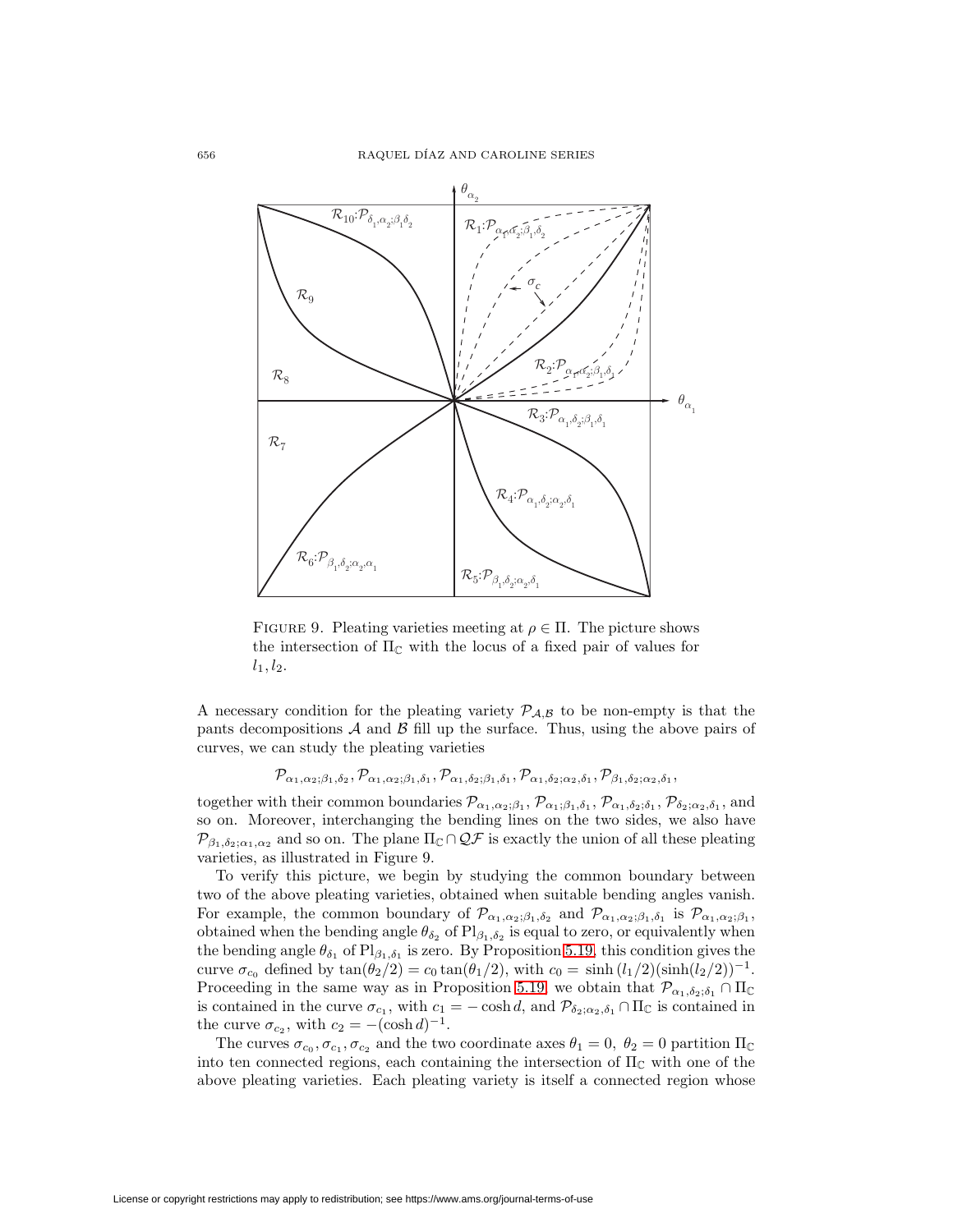outer boundary (not shown in the figure) consists entirely of cusp groups in which at least one of the bending lines  $\beta_1, \delta_1$  or  $\delta_2$  is parabolic. We have already verified this for  $\mathcal{P}_{\alpha_1,\alpha_2;\beta_1,\delta_1}$ , and the details for the rest can be worked out in a similar way. The details for  $\mathcal{P}_{\alpha_1,\alpha_2;\beta_1,\delta_2}$  are almost identical, but the others require some more work which we leave to the untiring reader to explore.<sup>[2](#page-36-7)</sup>

Non-singularity.

**Theorem 5.22.** The length functions  $(\lambda_{\alpha_1}(q), \lambda_{\alpha_2}(q), \lambda_{\beta_1}(q), \lambda_{\delta_1}(q))$  are local holomorphic coordinates for  $\mathcal{Q}F$  in a neighbourhood of  $\mathcal{P}_{\alpha_1,\alpha_2;\beta_1,\delta_1}$ .

Proof. We have to prove that the map

$$
\Psi: q \mapsto (\lambda_{\alpha_1}(q), \lambda_{\alpha_2}(q), \lambda_{\beta_1}(q), \lambda_{\delta_1}(q))
$$

is invertible in a neighbourhood of each point in  $\mathcal{P}_{\alpha_1,\alpha_2;\beta_1,\delta_1}$ . Since  $i(\alpha_2,\delta_1)=0$ , the bottom right entry in the Jacobian matrix of Ψ vanishes, and we therefore have only to show that neither  $\frac{\partial \lambda_{\beta_1}}{\partial \tau_{\alpha_2}}$  nor  $\frac{\partial \lambda_{\delta_1}}{\partial \tau_{\alpha_1}}$  $\frac{\partial \lambda_{\delta_1}}{\partial \tau_{\alpha_1}}$  vanishes. The first of these two expressions is non-zero as in the case of  $\mathcal{P}_{\alpha_1,\alpha_2;\beta_1,\beta_2}$  (since  $i(\alpha_2,\beta_1)\neq 0$ ), and the second is easily verified using the explicit formula for  $tr \delta_1$  in Lemma [5.17.](#page-31-0)

# **ACKNOWLEDGMENTS**

Most of this work was done during various visits of the first author to the University of Warwick with grants from TMR Programme, Nr. ERB4001GT973983, and SEUID-Royal Society, RS1997 0051376235. Partial support for the first author has been also provided by DGICYT grants PB96-0659 and BFM2000-0621. The second author is grateful for the support of her EPSRC Senior Research Fellowship. We thank Yohei Komori for his careful reading of this paper.

### **REFERENCES**

- <span id="page-36-5"></span>[1] F. Bonahon and J-P. Otal. *Laminations mesurées de plissage des variétés hyperboliques de* dimension 3, preprint, 2001.
- <span id="page-36-2"></span>[2] R. D. Canary, D. B. A. Epstein and P. Green. Notes on notes of Thurston. In D. B. A. Epstein, editor, "Analytical and Geometric Aspects of Hyperbolic Space", LMS Lecture Notes 111, 3–92. Cambridge University Press, 1987. MR **89e:**[57008](http://www.ams.org/mathscinet-getitem?mr=89e:57008)
- <span id="page-36-3"></span>[3] R. Díaz and C. Series. Limits of lines of minima in Thurston's boundary of Teichmüller space, Algebraic and Geometric Topology 3, 207–234, 2003.
- <span id="page-36-1"></span>[4] D. B. A. Epstein and A. Marden. Convex hulls in hyperbolic space, a theorem of Sullivan, and measured pleated surfaces. In D. B. A. Epstein, editor, "Analytical and Geometric Aspects of Hyperbolic Space", LMS Lecture Notes 111, 112–253. Cambridge University Press, 1987. MR **89c:**[52014](http://www.ams.org/mathscinet-getitem?mr=89c:52014)
- [5] A. Fahti, P. Laudenbach, and V. Poénaru. Travaux de Thurston sur les surfaces, Astérisque 66-67. Soci´et´e Math´ematique de France, 1979. MR **82m:**[57003](http://www.ams.org/mathscinet-getitem?mr=82m:57003)
- <span id="page-36-4"></span>[6] F. Gardiner and L. Keen. Holomorphic motions and quasi-Fuchsian manifolds, Contemp. Math. 240, 159–173, 1999. MR **[2000k:](http://www.ams.org/mathscinet-getitem?mr=2000k:30023)**30023
- [7] P.A. Griffiths and J. Harris. Principles of Algebraic geometry. Wiley, 1978. MR **80b:**[14001](http://www.ams.org/mathscinet-getitem?mr=80b:14001)
- <span id="page-36-6"></span>[8] R.D. Horowitz. Characters of free groups represented in the two dimensional special linear group, Comm. Pure Appl. Math. 25, 635–649, 1972. MR **47:**[3542](http://www.ams.org/mathscinet-getitem?mr=47:3542)
- <span id="page-36-0"></span>[9] L. Keen and C. Series. Pleating coordinates for the Maskit embedding of the Teichmüller space of punctured tori, Topology 32, 719–749, 1993. MR **95g:**[32030](http://www.ams.org/mathscinet-getitem?mr=95g:32030)

<span id="page-36-7"></span><sup>&</sup>lt;sup>2</sup>For example, in the case of  $\mathcal{P}_{\alpha_1,\delta_2;\beta_1,\delta_1}$ , we have assumed from the outset that the tr  $\alpha_2 \in \mathbb{R}$ , without proving that this follows automatically from the condition that the other four traces are real. Thus our method has located a region of  $\Pi_{\mathbb{C}}$  contained in  $\mathcal{P}_{\alpha_1,\delta_2;\beta_1,\delta_1}$ , but has not demonstrated that this region is the entire pleating variety.